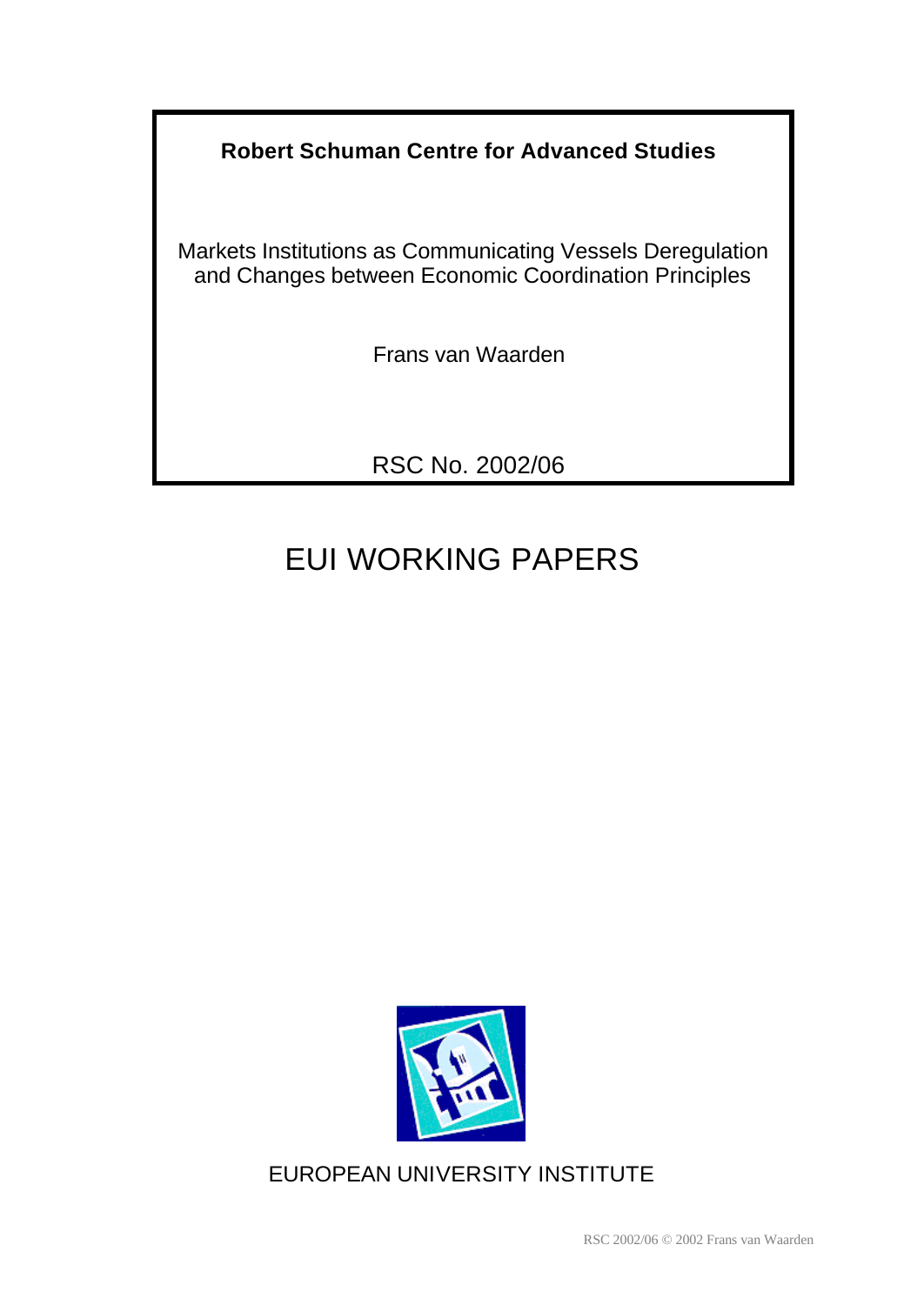All rights reserved. No part of this paper may be reproduced in any form without permission of the authors.

> © 2002 Frans van Waarden Printed in Italy in March 2002 European University Institute Badia Fiesolana I – 50016 San Domenico (FI) Italy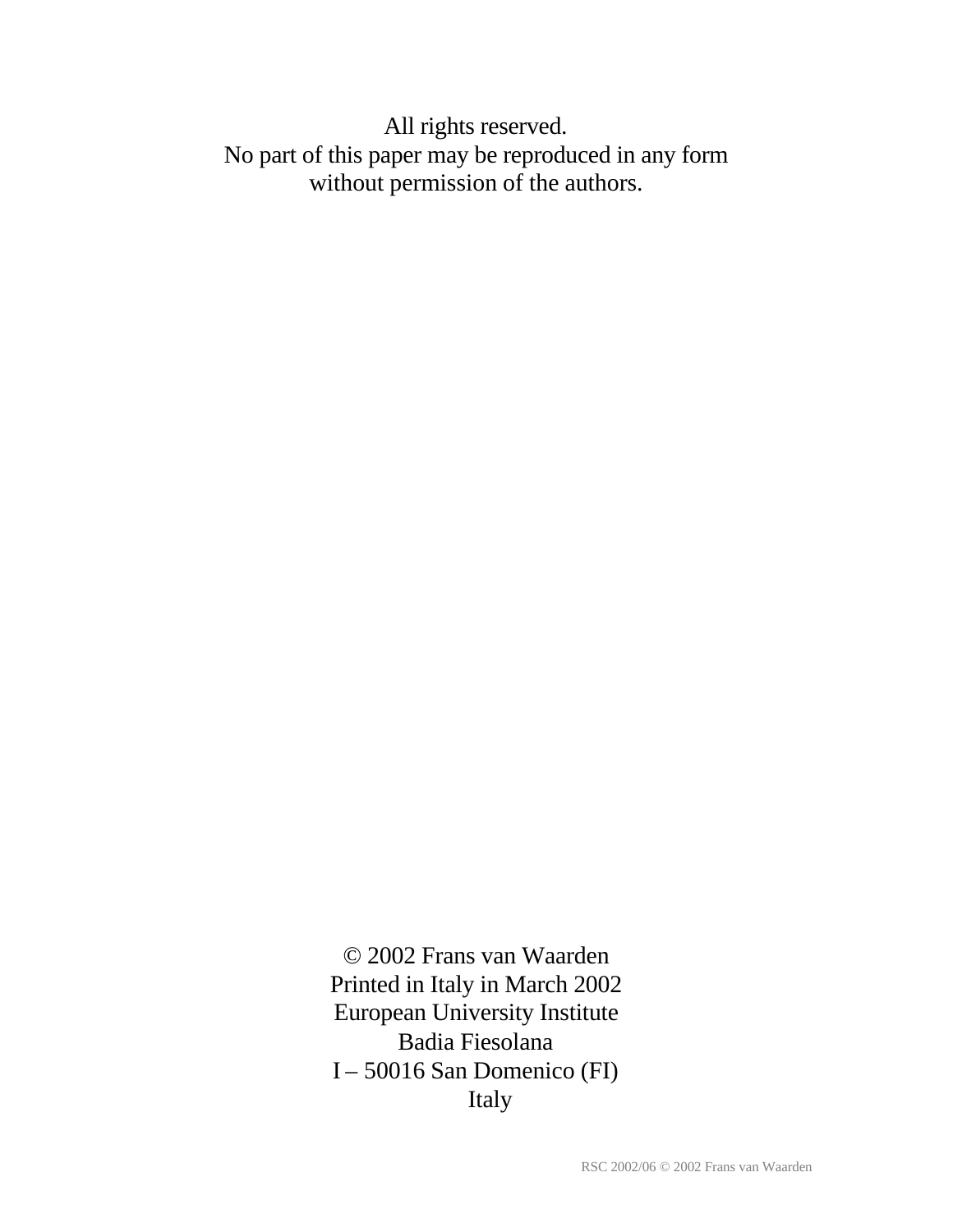#### **1. Introduction and Summary**

From Sweden to New Zealand, and from Pennsylvania to Mongolia, governments have been trying to deregulate their economies, or at least are attempting to do so. Everywhere, the free unfolding of market forces through deregulation and privatization has become a key issue of socio-economic policy. The US under Reagan and Britain under Thatcher took the lead in attempting to reduce state intervention and regulation of the economy. Their policies were continued under their successors, and their example was  $-$  in particular after the demise of the "real existing socialism" in Eastern Europe — also followed by many other countries including countries with formerly heavily organized and regulated economies, such as Sweden, New Zealand, and the Netherlands.

Illustrative for this broad policy trend can be the Dutch deregulation program. It symbol and manifesto is the project "Market Forces, Deregulation and Legislative Quality" (MDW) of the Ministries of Economic Affairs and of Justice. However, in addition there is a wide variety of policy and legislative initiatives which are also aimed at reducing economic regulation and at extending the scope for market forces and competition. The new measures include: a major revision of the Economic Competition Act (from an abuse to a prohibition regime), a weakening of business licensing legislation, the relaxation of employment protection, the promotion of competition in the pensions market and the increased application of market forces in the insurance sector, the revision of legislation on shops' closing hours, the privatization of the sickness benefits system, the introduction of market forces into the implementation of the Disability Insurance Act, the debate on mandatory collective bargaining agreements and their statutory extension, the tendering out of bus services and telecommunication concessions, the encouragement of competition on the railways, in telecommunication, and in the supply of energy, the deregulation of the taxi market, the abolition of fixed tariffs for real estate agents and notaries, the elimination of the professional monopoly enjoyed by lawyers, competition in health care, relaxation of driving hours in road haulage, the discontinuance of proportional allocation of cargoes in inland navigation, the revision of the Food Quality Act, allowance of private television, and even the termination of the statutory minimum size of the beer glass.

"Less rules, more market", seems to be the maxim of such deregulation policies. The somewhat trivial assumption seems to be that deregulation will automatically result into more market competition. And that that is a good thing. The present essay questions the self-evidence of such assumptions. It is built up from the following theses: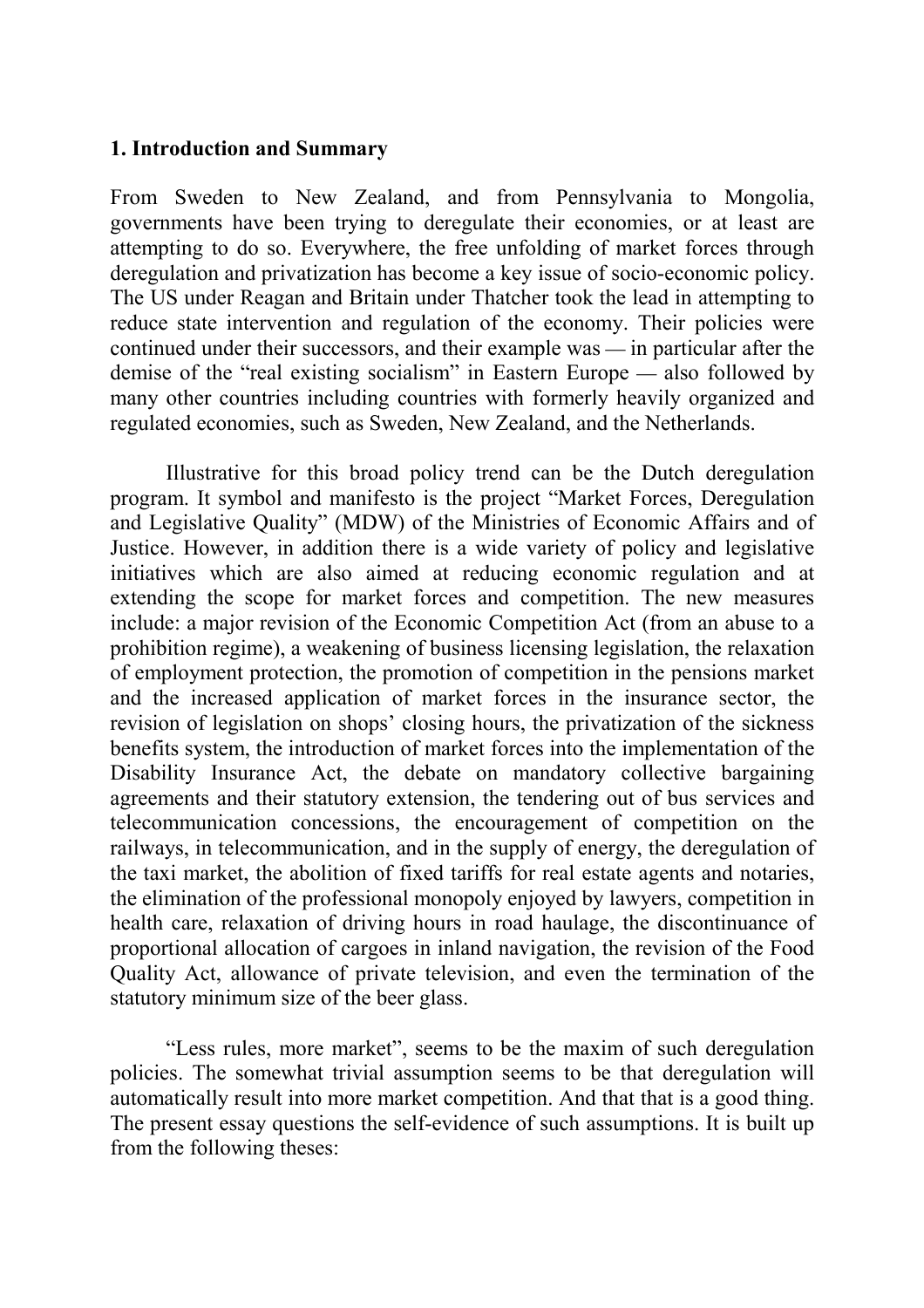- 1. Markets need institutions, and one of the most important functions of such institutions is to reduce risk and uncertainty. Such uncertainty reduction is needed for economic transactions, and hence for prosperity and growth. E.g.: to reduce uncertainties about and increase the trust of transaction partners in the generalized means of exchange  $-$  money  $-$  institutions such as central banks have been created.
- 2. Various coordination and allocation mechanisms can perform this function: markets themselves (i.e. commercial service providing firms), communities, associations, firm hierarchies, the state, and courts. Most economies do have all of these coordination mechanisms, but they do so in different combinations, and with some mechanisms being more dominant than others.
- 3. Through a process of evolution, of competition and selection, over time certain institutions have survived c.q. have been developed in the joint processes of state and market formation, because they tended to be more effective and efficient in reducing risk and uncertainty. In many cases it turned out that a monopoly was needed, and that was most legitimate in the hands of the state. Hence, over time the state has assumed responsibilities for the currency, for standardization, product quality control, etc. This view contradicts the well known economic theory of regulation (Stigler 1971, Posner 1972) which argues that public regulation will be less effective and efficient, because it is considered to be the unintended outcome of uncoordinated rent seeking behavior by various special interest groups.
- 4. Deregulation is a policy trying to turn back this historical trend. Its intent is to reduce the relative importance of social and economic regulation, i.e. of statute law, created by the state. Its proponents could argue that even if thesis 3) above is right, the historical circumstances which selected out state coordination as the more effective mechanism for reducing uncertainty, may have changed; and that institutions have a tendency to become sclerotic. Hence a regular "cleaning of the stable" is necessary.
- 5. Against this I will argue that deregulation does not reduce the need for risk and uncertainty reduction. It will merely lead to changes in the "mix" of coordination mechanisms in an economy. And these changes may be different from what has been intended.
- a. Often less statute rules do not result in more market. Instead, deregulation may lead to an increased importance of firm hierarchies, of associations, or of case law. Associations may fill the void created by the state with selfregulation; firm hierarchies may introduce their internal rules; transaction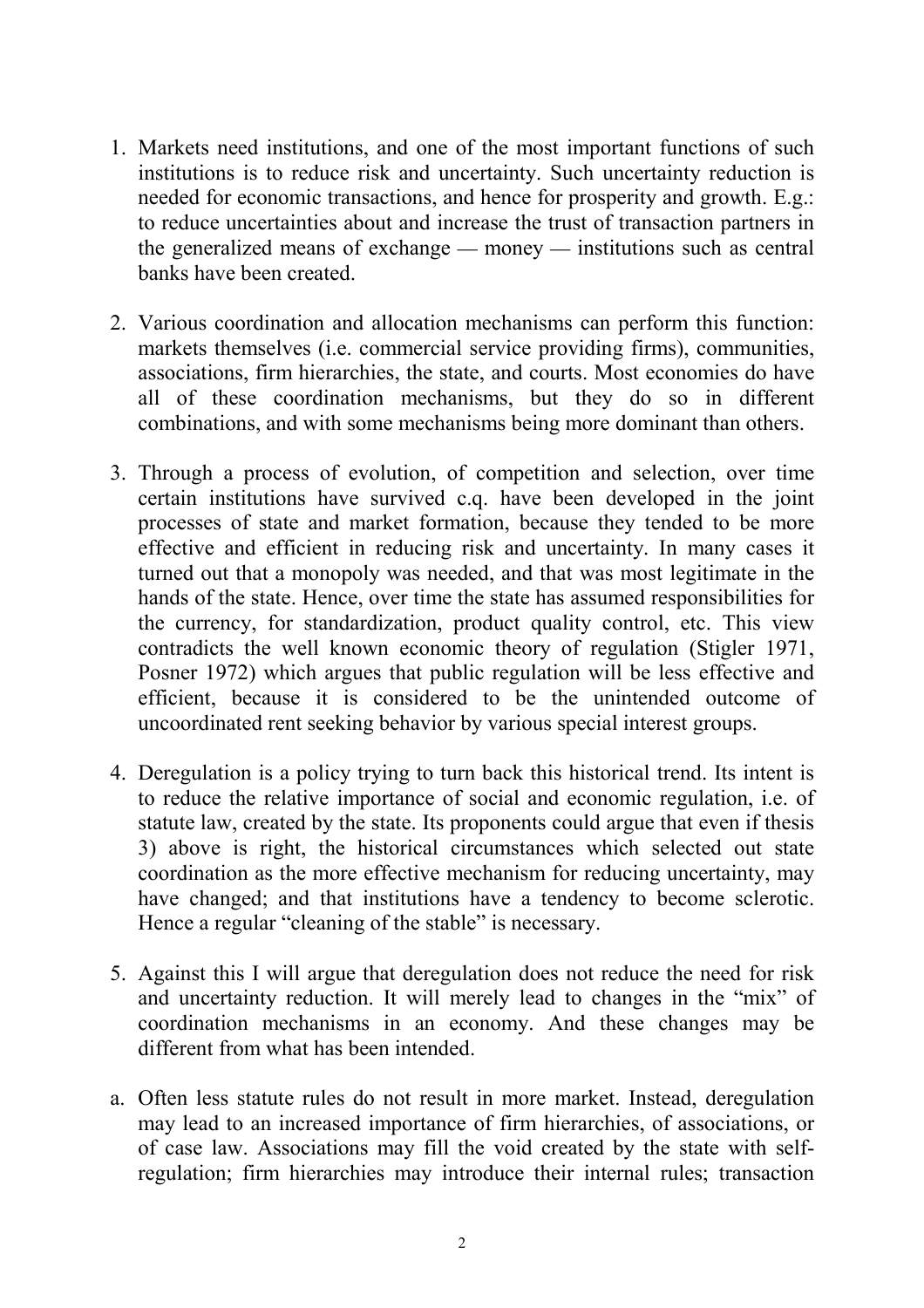partners may want to write more "complete contracts" and have to organize monitoring and enforcement; more commercial conflicts will come for the courts; and case law — which may be just as, or even more, detailed — will replace statute law. Countries that have deregulated see already an increase in liability litigation.

- b. Where stiffer competition law limits the regulatory possibilities of associations (cartels!) firms could replace "associations" (horizontal and voluntary forms of cooperation) with "firm hierarchies" (vertical and involuntary cooperation). While anti-cartel legislation prevents an associations of shopkeepers to coordinate prices, such is quite acceptable for a large supermarket chain or even for a franchise. Such chains and franchises introduce much and detailed "internal regulation", regarding product assortment, handling, etc.
- c. Furthermore, more market competition may require more rather than less regulation. Studies indicate that sectors that have been "deregulated" and privatized, such as telecom or in Britain the railroads, need sector regulators, that provide even more detailed regulations than the former state monopolies had. Therefore, the unintended effect of deregulation policies  $-$  and/or of policies trying to enhance market competition  $\frac{du}{dx}$  could very well be more rather than less rules; only rules in different forms  $-$  e.g. case law by the courts rather than social and economic statutory regulation; or rules emanating from other actors or representing different coordination mechanisms, such as internal rules of large firm hierarchies, or selfregulation by associations. In this sense one could perceive the various coordination mechanisms as *communicating vessels*: less of the one may lead to more of another — only not, as intended, more market.
- 6. Such a shift between coordination mechanisms is usually not neutral. It is quite likely that other institutions that gain in importance as a consequence of deregulation are less effective and less efficient. Coordination of economic action by firm hierarchies or by courts and case law introduces new and higher costs, and can be less effective in reducing risk and uncertainty. Such will be demonstrated with reference to the ever higher transaction costs in the US due to the tendency of juridification, in the absence of general civil law: ever more detailed contracts, more monitoring activity, more litigation, higher costs of lawyering, of compensatory and punitive damages in liability cases; and less and less legal certainty. Where one tries to reduce the "bureaucracy", one may end up with a more costly and less efficient "lawyerocracy".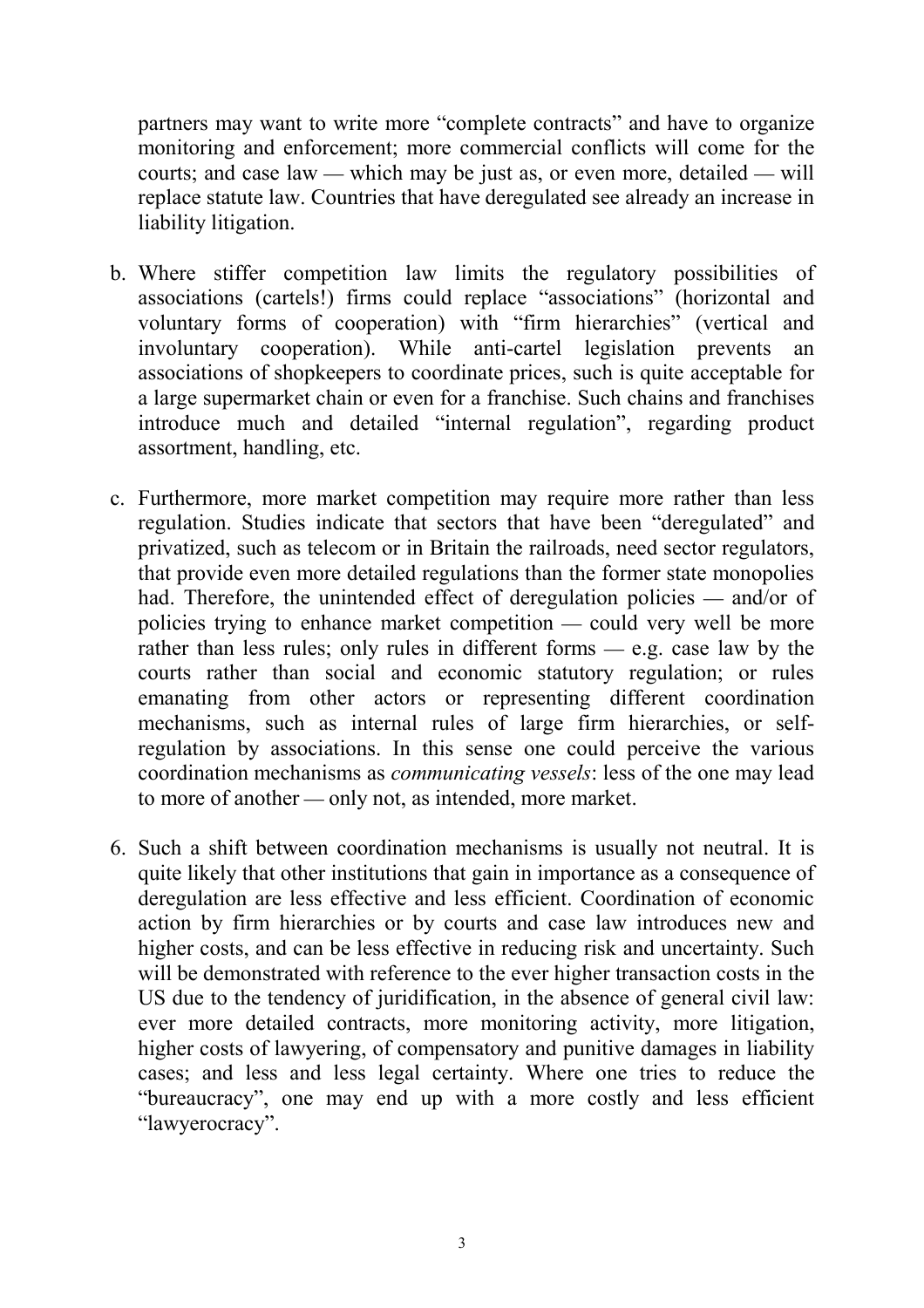7. The conclusion relevant for policy makers is: "look before you leap". It can do no harm to think twice about possible unintended consequences of deregulation. Attempts to turn the long term historical trend of increasing importance of public regulation should be aware of the costs and benefits of the various economic coordination mechanisms, and of the possible driving forces behind this historical trend. What is needed is a comprehensive approach, being aware of, and balancing the pros and cons, of the various economic coordination mechanisms. A "hydraulics of communication vessels" is needed, in a double sense of the word: as *knowledge* about the relations between the institutional vessels; and as *praxis*, as a master plan "Wasserwirtschaft" — of such vessels, based on such knowledge.

And a bit closer link between policy making and social science can do no harm. As the French economist Robert Boyer and the American economic-sociologist and historian Rogers Hollingsworth note in their study on the relations between social institutions and economic performance: "We are witnessing a major paradox. Governments are relying more and more upon markets in order to solve the many difficult issues which they are confronting, at the very moment when theorists are discovering that the efficiency of markets is restricted to a very small set of products" (Hollingsworth and Boyer, 1997: 1).

# **2. Markets and their Need for Institutions**

# *2.1. Are markets natural social orders?*

Many proponents of market competition seem to consider markets to be natural and spontaneous social orders. And these supposedly can flourish and develop best in the absence of any intervention. The assumption is that there can never be too much freedom on markets. "Many economists correlate freedom only with negative rights  $-$  the absence of governmental interference" (Scully, 1992: 11).Maximum freedom, openness and competition provide the most optimal allocation of goods and production factors and those in turn the greatest prosperity possible. The self-regulatory capacity of parties on markets is often overrated and there is not enough awareness of the potentially disruptive effect of conflict and competition. For this there is no room in the standard economic models. And neither is there for the possible benefits of ordering and moderation.

Whereas many economists assume natural order, by contrast, political theorists and lawyers often start from an opposing assumption. According to them, the "natural" societal condition is one of chaos, destruction, insecurity, and an unlimited and all-destructive battle of all against all. The political philosopher Hobbes described in 1651 the "natural conditions of humanity" with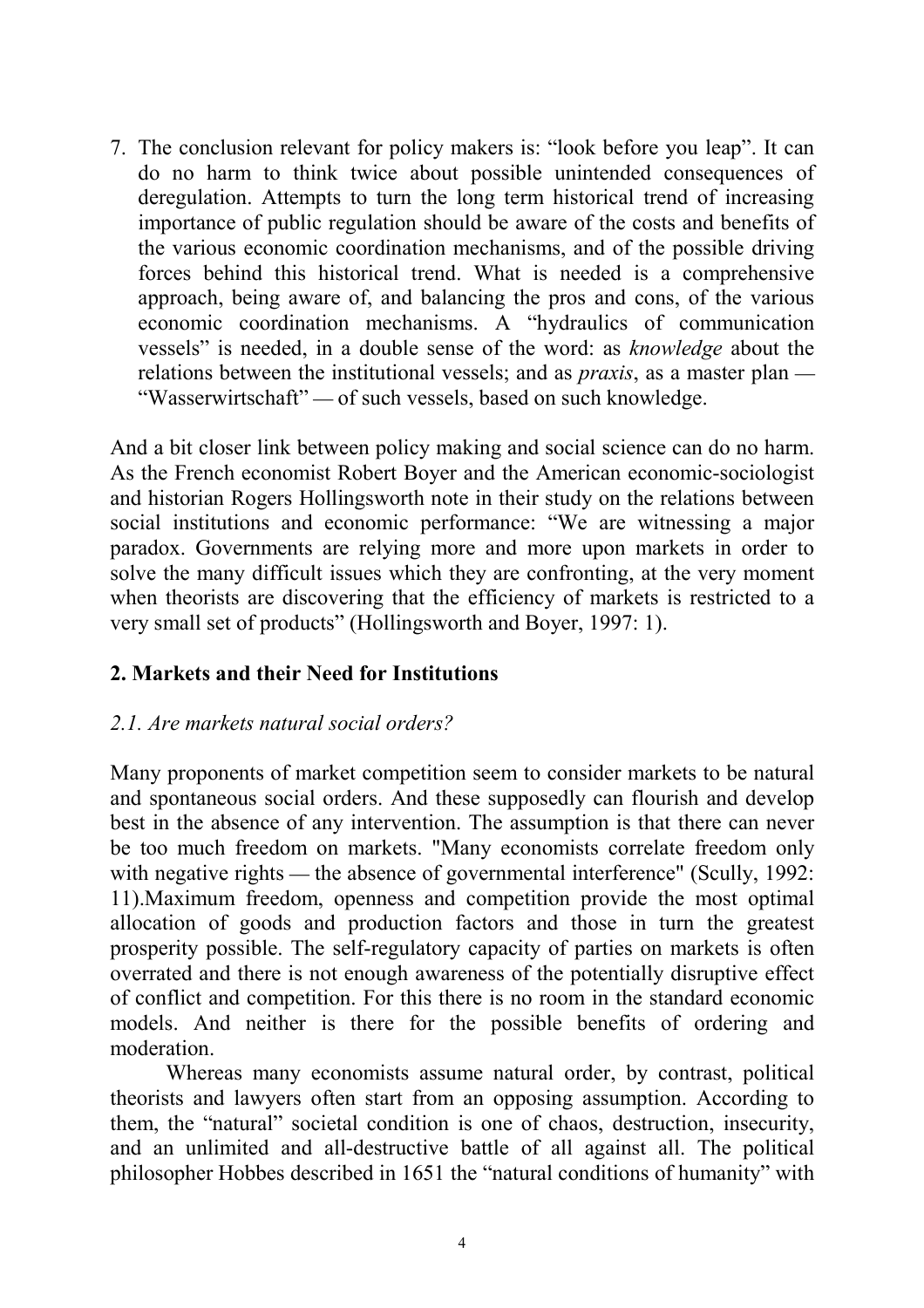the famous and timeless words:

"Againe, men have no pleasure, (but on the contrary a great deale of griefe) in keeping company, where there is no power able to over-awe them all ... So that in the nature of man, we find three principall causes of quarell. First, Competition; Secondly, Diffidence; Thirdly, Glory. The first maketh man invade for Gain; the second, for Safety; and the third, for Reputation ... Hereby it is manifest, that during the time men live without a common Power to keep them all in awe, they are in that condition which is called Warre; and such warre, as is of every men, against every man." (Hobbes, 1968, orig. 1651: 185)

Conflict, violence and deception are also the "natural" condition on unregulated markets. They are of all times and places. Just a few out of an endless list of examples. The "robber barons" (Josephson, 1934), the railroad magnates, mine owners and steel barons of the late 19th century in the US did not refrain from having their competitors eliminated by professional gunman or from fighting trade unions and their leaders literally with fire and sword. The Dutch 19th century capitalists went less far, as they were already constrained by regulations, but they too did hire once in a while a fighting squad to threaten strikers. At the moment, capitalism probably shows its most unrestrained face in Eastern Europe, where the institutions that formerly regulated economic exchange have lost their legitimacy and new ones have yet to be developed. Whereas Eastern Europeans were told for a long time that capitalism was a crime, now they believe that crime is capitalism. The Volkskrant reported on the wild-west methods of taxi-drivers in Prague:

"The exorbitant growth of the number of taxi's (there is no legal limit) has led to all out war for the best of the approximately five-hundred taxi-stands. In the tourist center, the law of the jungle reigns. Places at the Wenceslas square are defended with all available means. Competitors find their tires slashed or are molested. One driver was kicked to death in broad daylight on the Wenceslas square when he summoned a colleague who pushed a lady out of his car because she wanted only a very short drive." (De Volkskrant 3-12-1994).

The examples should make clear that markets cannot exist without rules and organizations, without a legal framework.

It might be countered that it is now generally accepted among economists that there are many types of market failures that reduce the effectiveness and efficiency of market allocation. Much of modern day micro-economics deals extensively with such market failures as information asymmetries, moral hazard problems, externalities, or the underproduction of collective goods. It is accepted that regulation may be necessary to correct for such market failures. But that there are "market failures" even before there are markets, that markets may need rules to exist at all is often overlooked. This might be because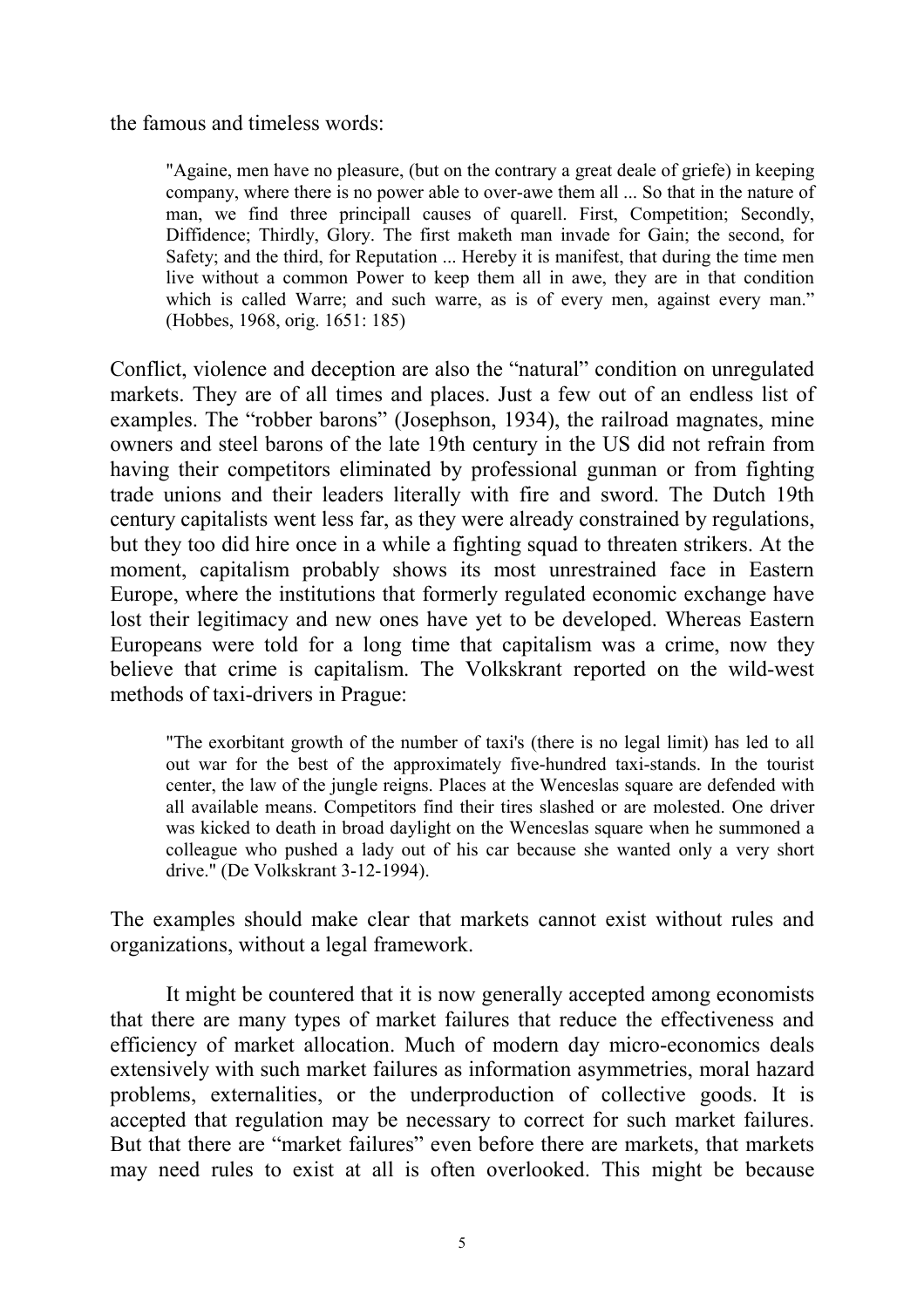throughout history markets have become more and more regulated, so that the problem of order on markets is no longer perceived (and reflected upon) as a problem. It has become taken for granted, in particular in the deregulation debate.

In so far as there are economists that do realize that markets are no spontaneous orders, these are yet mainly located in the margins of the discipline, such as economic history (North and Thomas, 1973; North, 1990), institutional economics (Hodgson, 1988,1993a and 1993b, Williamson, 1975 and 1985; Eggertson, 1990) and economic sociology (Granovetter, 1985; Granovetter and Swedberg,1992;, Smelser and Swedberg,1994; Etzioni and Lawrence, 1991, see for an overview Steiner, 1995).

As a consequence, fundamental categories, such as market, competition, or optimal allocation, which have long been taken for granted by many mainstream economists, are again being problematized. "Social theory is experiencing something of a revival within economics... Economists are again addressing such issues as the relationship between agency and structure, between economy and the rest of society, and between inquirer and the object of inquiry. There is renewed interest in elaborating basic categories such as causation, competition, culture, discrimination, evolution, money, need, order, organization, power, probability, process, rationality, technology, time, truth, uncertainty and value, etc.", thus editor Tony Lawson at the presentation of a new contribution to his series "Economics as Social Theory" (Maki 1993, frontispice).

# *2.2. Functions of Institutions: The Generation of Incentives*

Of course economists are right in emphasizing that economic actors need incentives in order to engage in transactions, to buy, sell, invest, or look for work. The basic incentive is of course the human need for food, shelter, protection, and derived from that, for money, power, and wealth. And they are right in arguing that markets and competition enhance this incentive. The fear of losing out in the competitive struggle stimulates economic actors to take initiatives, to engage in more transactions, and to do so in a quicker, more decisive, effective, and efficient manner. It stimulates business to invest and innovate, and to look for new markets. It stimulates workers to invest in their skills and to search the labor market for better opportunities to acquire income and influence. That makes for more efficient allocation, i.e. that scarce resources find their way to those that put them to the best use.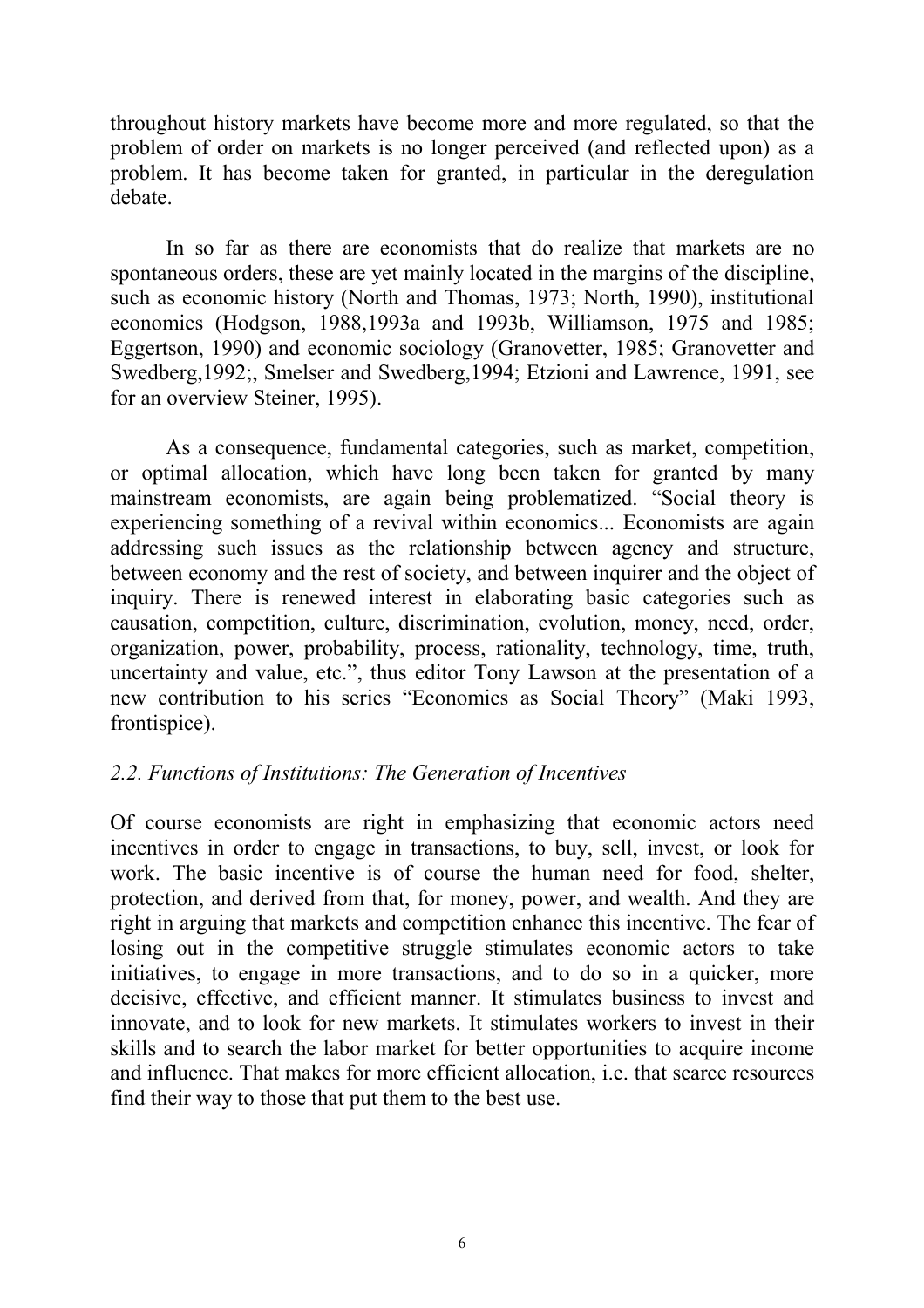Furthermore, of course freedom is important for allowing and instigating economic actors to engage in transactions, investment, and innovation: freedom to think, to experiment, to associate, to discover, to try out new and daring, uncommon and not obvious combinations, to travel through unknown lands, to delve into mysterious spaces. Freedom also to exchange information, to travel, to chose one's profession and to follow one's interests. Such freedoms enhance creativity. This is of course all very true.

However this argument tends to overlook the obvious fact that freedom can exist only in an ordered context, where basic needs are safeguarded. And that incentives need to be amplified  $\overline{\phantom{a}}$  by organizing and protecting competition.

North and Thomas (1973), North (1990), Scully (1992) have all pointed out that property rights have to be secured in order for economic transactions to occur. The incentive of serving self interest works only when one has some minimal security that what is being exchanged can also be disposed over, at the exclusion of others. Similar securities are needed for the enforcement of contracts. Pay is only an incentive for a worker when he can have the relative security that what has been promised will actually be paid.

The "whip of competition" is neither a naturally occurring phenomenon. It has to be organized. First of all, there must be a minimum number of firms competing. But left to itself many markets tend to monopolization. Mergers and take overs take place in order to realize economies of scale, to save on transaction costs, or merely to accumulate economic power. Sunk costs and technological expertise give the incumbents such a large advantage, that newcomers experience great difficulties entering stabilized markets. One merely has to reflect on the history of the American oil, chemical, automobile  $-$  and aircraft industries, the railroads and air traffic (Chandler 1962, 1977) to realize this. Anti-trust policy is needed to secure a minimum number of competitors. By law monopolies of Standard Oil in the US and IG Farben in Germany had to be broken up.

Competition requires furthermore that customers are able to compare prices and qualities of offers of producers. The market must have some minimal transparency. That does not come by itself. Producers often have an interest in creating intransparency. Or they produce so many price/quality combinations in their search for market niches that customers loose overview. The examples are there for the asking: airline fares, automobile models, and most recently computers and mobile telecom services. Although the differences are marginal, the diversity of products, tariffs and services is so great that hardly any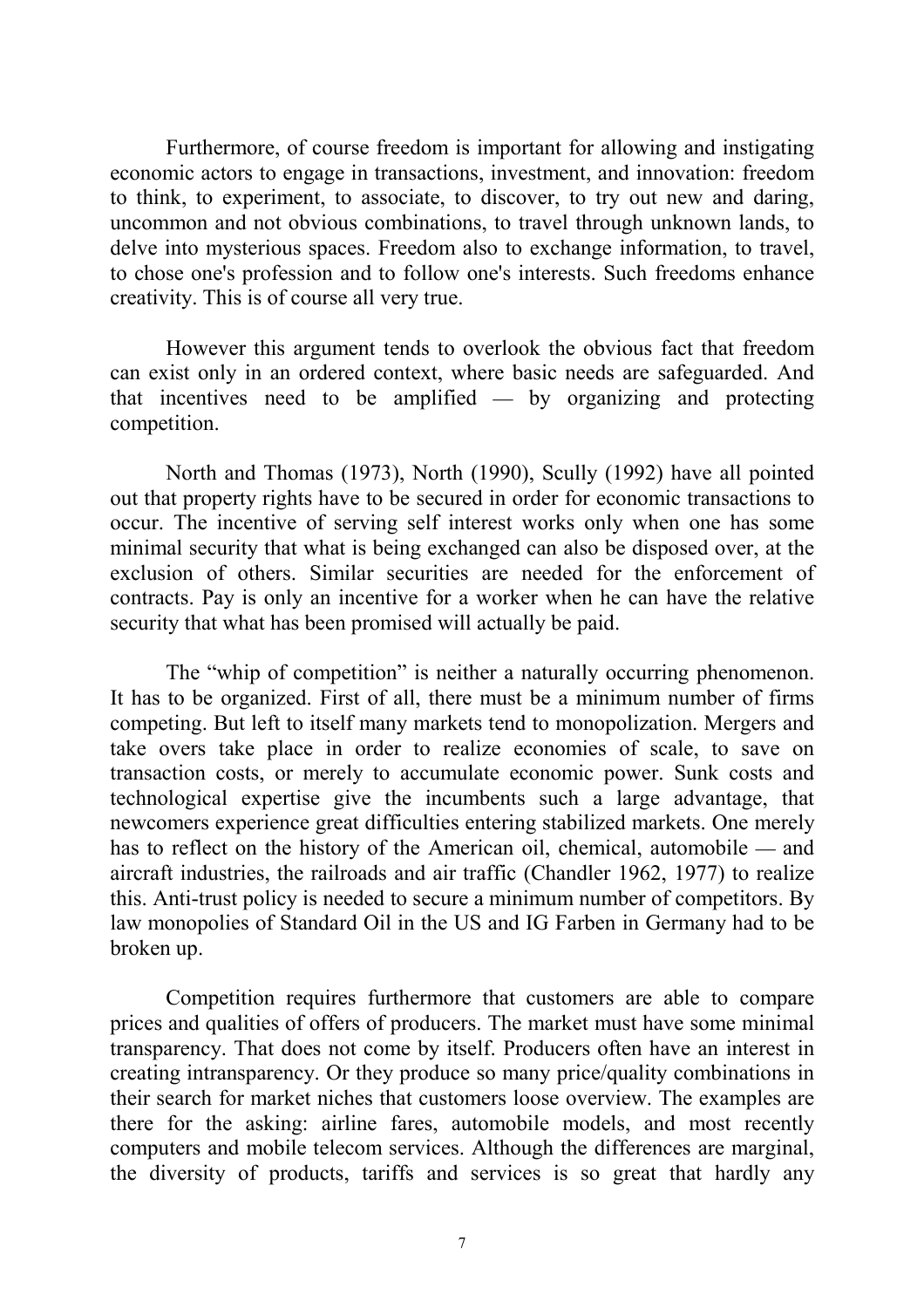consumer can get a complete and comparative overview. Incomplete and asymmetric information can frustrate the working of markets. Institutions are needed to correct for these "market failures". E.g. some authority who creates uniform units for prices and possibly also for quality. In this way in the past many standards have been created, for products, services and production factors, varying from the decimal system of weights and measures, to standards for advertising mortgage interest rates, to diplomas standardizing skills.

Many markets have their own specific standards that organize them. Agricultural auction marts organize the coming together of supply and demand. The rules determine who can (and sometimes also who have to) sell on this market. Usually that right is limited to members of the cooperative, but they are forbidden to sell outside of the auction hall. Thus supply and demand come together only on that specific place at a specific time. The rules also determine who can buy, and how the price is determined. Other nice examples of socially constructed markets are Wall Street and the London City. Only registered traders that satisfy a number of conditions can trade on these markets, and they have to do so according to quite detailed prescriptions, including bans on insider trading. These rules all serve to make trading transparent and to give everyone equal and honest chances. Institutions are hence needed to organize the incentive of competition.

# *2.3. Reduction of Risk and Uncertainty*

Incentives and fear of competition, however, are usually not enough to get economic actors to engage in transactions and to invest. They must also believe that this is a meaningful activity, that there is some minimum chance for success. The chance of success should not be too small. If economic actors do not see much possibilities to realize their interests, they are not likely to take action and to engage in transactions. And less economic activity implies less prosperity and growth.

Unemployed may be stimulated to look for work by lowering their benefits; however they should also believe in the possibility of really finding work. If five years of applying for jobs have not rendered any results, they will not be very active any more. Competition or tax incentives may entice entrepreneurs to invest. However, if they see no useful technology available or new market niches they may refrain from investing. In particular, there should be some reason to believe that the relevant circumstances on their markets will not have changed too drastically in a number of years, when their investments should finally start generating profits.

Nobody gets motivated by the prospect of performing Sisyphus labor.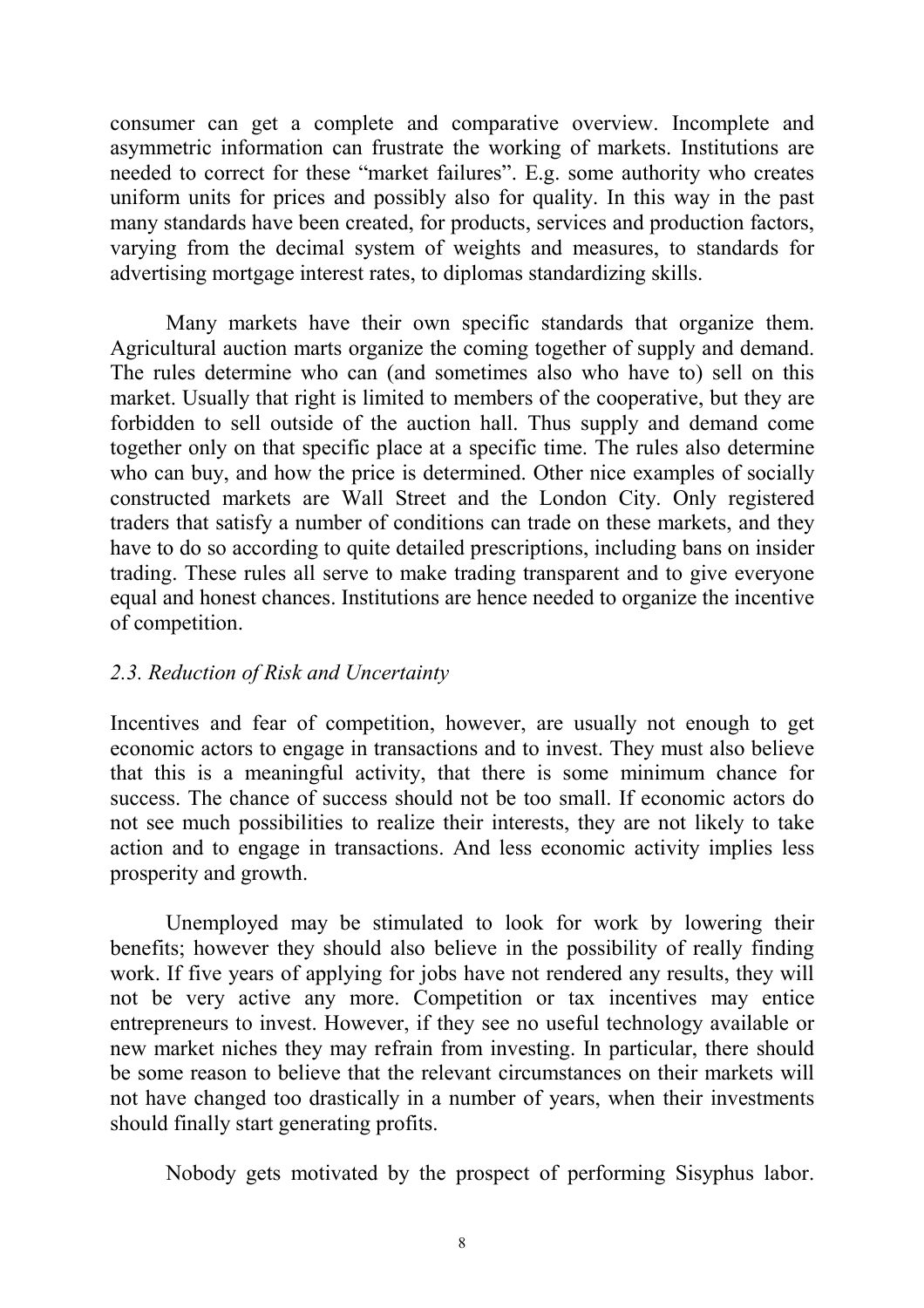Whoever does so is certainly not a rational acting homo economicus. An economic actor should see some minimal possibilities. It is as with gambling. One gambles, because the chance of winning big can be a strong incentive. However, it is particularly thrilling and addicting if one indeed wins occasionally, if only a little bit. Because that increases the belief that one day one might win big. If one never wins even a little bit, gaming becomes soon pretty boring. That is known in Las Vegas. One wins regularly, and casino's advertise with pay-out ratios of 97 or 98 percent. That makes it so addictive, that the casino's can get rich from the difference of two percent.

Belief in the possibility and sensibility of investment and innovation depends in particular on the nature and degree of *uncertainties and risks* (the difference between both being that uncertainty cannot be predicted, whereas risk can to some extent. That implies that probabilities can be calculated  $-$  and hence insured. See on this still the classic statement by Knight, 1921) The greater the risks and uncertainties, the more economic choices become a gamble. And the greater the gamble, the greater the chance that no action will be taken at all, that transactions will not take place. Reduction of risk and uncertainty brings stability and predictability, and makes economic transactions more likely and hence also prosperity and growth (North 1990: 3ff.).

In the "natural" economic disorder the uncertainty and risk are much too great. In a situation where everybody is everybody's competitor — read enemy no transactions take place and no growth can be generated. In the words of Hobbes:

"In such condition, there is no place for Industry; because the fruit thereof is uncertain: and consequently no Culture of the Earth; no Navigation, nor use of the commodities that may be imported by Sea; no commodions Building; no Instruments of moving, and removing such things as require much force; no Knowledge of the face of the Earth; no account of Time; no Arts; no Letters; no Society; and which is worst of all, continuall feare." (Hobbes, 1968, orig. 1651: 186)

There are many sources of risk and uncertainty. A major and elementary one regards property rights. Safeguarding those through regulation is not only necessary in order to provide economic actors with incentives, but also to allow for transactions to take place in the very first place. A potential buyer will want to be sure that the seller is the real owner of the good to be sold. How uncertainty over property rights can bring an economy to a standstill became clear at the unification of East and West Germany, when it was unclear for a while who was the rightful owner of real estate: the original owner who had fled to the west and who had been disowned by a regime which had now lost legitimacy and legality; or the person whom the GDR-regime had assigned the property and who now lived in it. As long as this remained uncertain, no one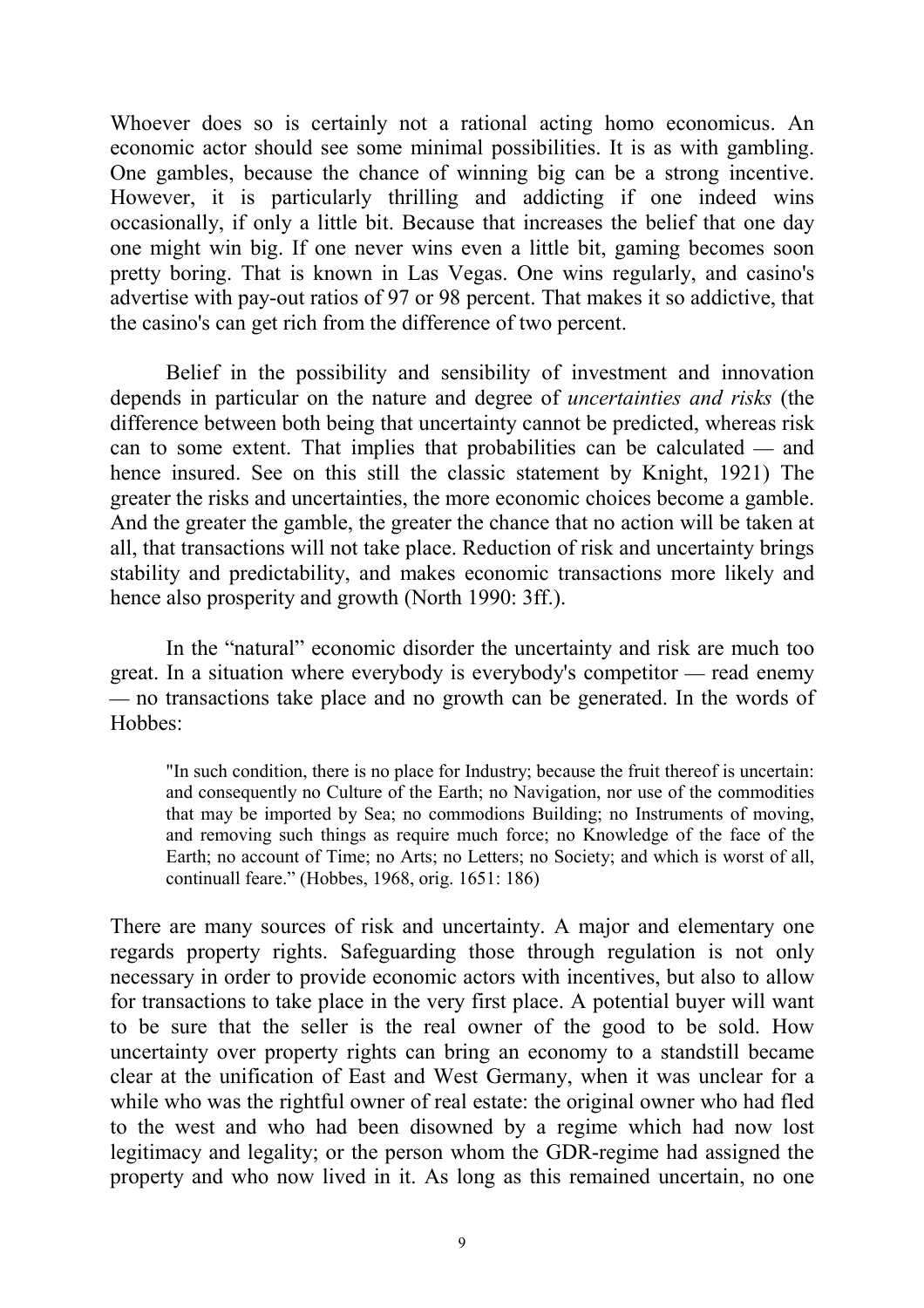wanted to buy real estate and that prevented investment in business as well.

Uncertainty exists also as to the transaction process itself. How should a price be determined? Is the price demanded the price that the seller expects? Or does he start higher in the expectation of coming out at a lower price? Is bargaining expected? Various cultures have developed different unwritten rules for this. At a Turkish bazaar both parties expect lengthy bargaining. In a West European supermarket such is considered highly unusual. But with trade in real estate this is again accepted practice in western societies.

# *2.3.1. Differences in Place and Time as Source of Uncertainty*

The uncertainty increases, the moment transactions go beyond simple exchange. What to do if I want to sell something, but the one who needs my good does not have anything I want? While a third person has something I need, but he is not interested in what I have to offer. Such transactions, whereby my transaction partners are different individuals — and whereby transactions are often separated over time and space — require of course an abstract generalized means of exchange, such as shells, gold, coins, of cheques. The agreement that these represent a specific value is such an institution that makes these transactions possible. But the partners need some certainty regarding the value of the gold or cheque — and regarding the durability of this value. Someone who wants to sell something today against "money" will want the certainty that he get the next day about the same counter values in goods for that money. If not, he will not be inclined to sell for this "money" and transactions may not take place. Like uncertainty about property rights also galloping inflation can halt transactions and dislodge an economy completely.

Future-transactions involve by definition risk. Today an agreement is reached, but only in some time will delivery take place: of the house or the ship that has yet to be built, of the holiday for which one has only the necessary free days in half a years time, of the raw materials and machines that will have to be delivered "just in time" in exactly 40 days from now. Such a contract creates extra risks. The supplier is unsure whether the customer will really accept the product upon delivery and hence presses for pre-payment or at least a down payment, also because he has to make costs in the meantime. That creates risks and uncertainty for the buyer. Will the holiday trip meet the expectations? Will the hotel be really as close to the beach as promised? What if the travel agency goes bankrupt before the trip starts? Will the service be delivered or will I get my money back? Such risks and uncertainties can be translated into transaction costs: the costs that have to be made to reduce risks and uncertainty to an acceptable level.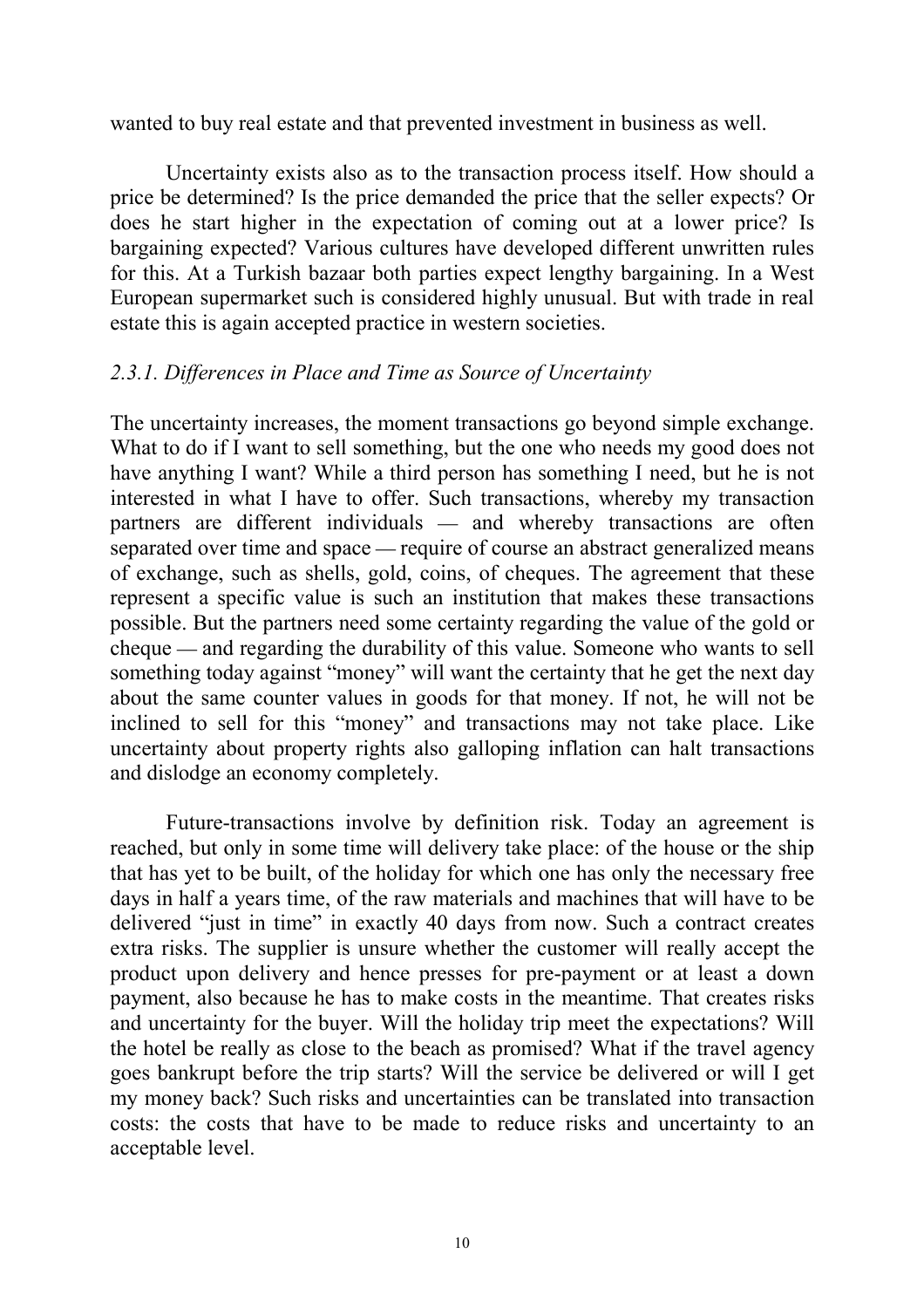More in general is the factor time a major source of risk and uncertainty (Traxler and Unger, 1994). This holds in particular for entrepreneurs who have to invest enormous sums in research and development, or in complex and huge manufacturing technology, which takes years to build and which will generate profits only in, say, ten years from now. What all cannot be different by then? Consumer preferences may have changed, new alternative products may have appeared, unforeseeable technical innovations may make the own investments obsolescent, political regimes may be different. The uncertainty over time implies that the rationality behind short term investment decisions is often another one than that behind long-term decisions and that hence institutions that help reduce risk and uncertainty can have a major impact on such rationalities.

#### *2.3.2. Distrust and Fraud as Sources of Uncertainty*

An important and specific source of uncertainty concerns the behavior of the transaction partner. Can he be trusted? Won't he deceive me? Will he live up to his promises? Or should I expect him to be an opportunist? In case of a futures contract: will he deliver the expected goods in time and of the expected quality and on the conditions agreed? Even in a direct exchange this is far from being certain. Do I really get 40 liters of gasoline in my tank when the meter indicates so? Can the meter be trusted or has it been manipulated? Anybody who has traveled in Mexico with a car will know that that is not self-evident. Is the meat hormone free, the eggs without salmonella, and do they really come from free roaming chickens? How much room do the latter actually have? What if we do not agree on a transaction? How will conflicts be settled? Is there any chance of me getting an honest process or will the law of the jungle reign?

Differences of opinion are not imaginary. Partners will not be inclined to trust each other a priori. On the contrary. Each one knows that the other is after his own interest. Competition, which on the one hand provides positive incentives, can on the other hand increase distrust. It can become also an incentive for fraud and violence. Distrust is the "natural" state on any unregulated market.

Actors need a minimal trust in the honesty of others, trust that these others will abide by the rules of the game, trust in the quality of the goods, that they will not be poisonous or spoil quickly, trust also that the value of the money they trade their goods for will still have the same value tomorrow, trust in the correctness of information, and so on.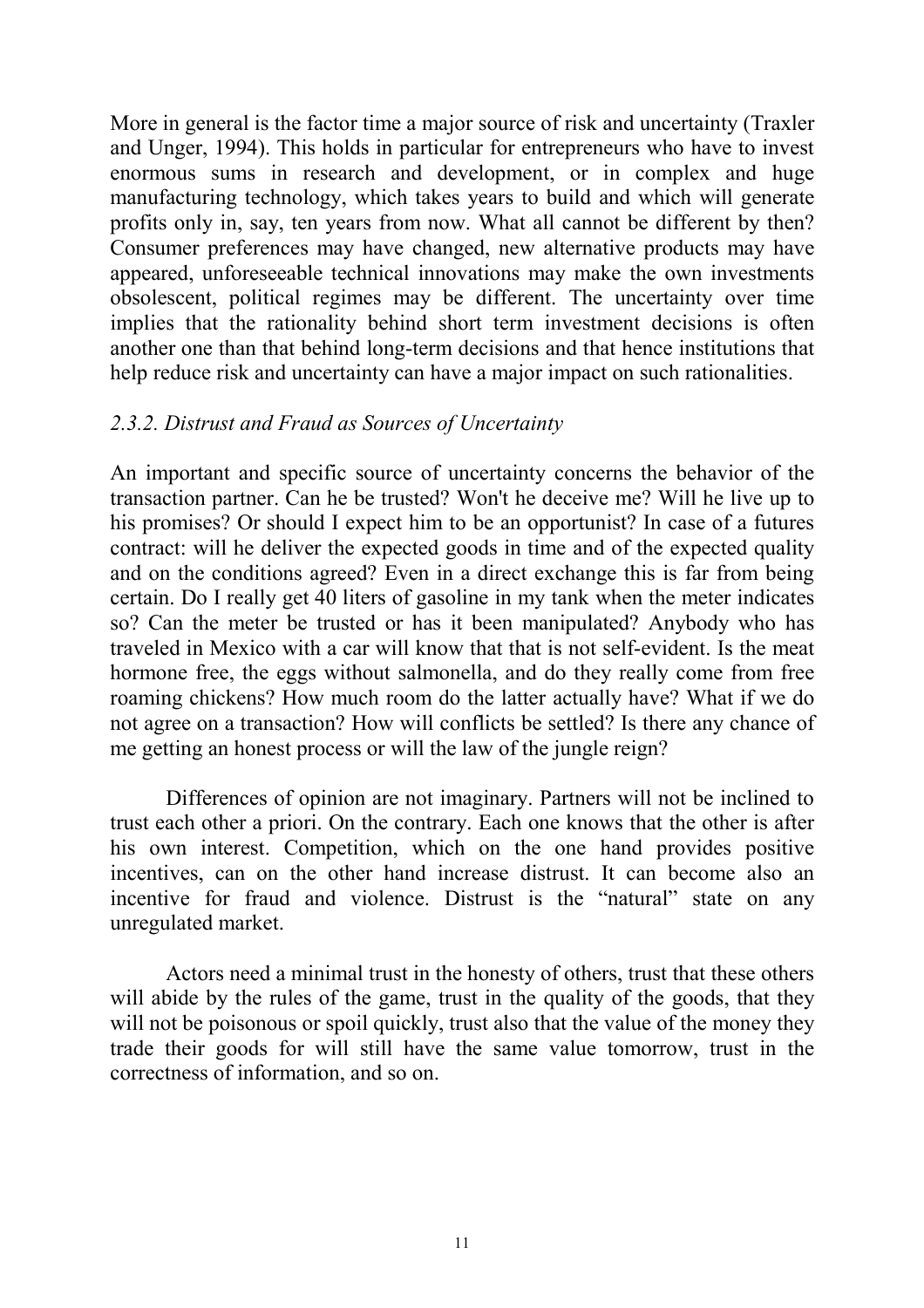# *2.3.3. Conclusion: a Balance between Incentives and Uncertainty Reduction*

Economic actors need incentives in order to be stimulated to take initiatives, but they must also be able to believe in the sense of such initiatives. Incentives bring flexibility, movement. They stimulate actors to look for new profit possibilities. Uncertainty reduction brings stability and predictability. It allows people to make rational decisions, including especially the making of long-term investments. Therefore, institutions are needed, rule systems that reduce distrust and transaction costs. Without them, transactions become less likely.

In that sense, institutions are the "dykes" of an economy. Dykes are physical constructs that create physical space and reduce risk and uncertainties within it due to flooding; they make life within the polder possible, and make it sensible for economic actors to invest in farms and factories in the polder. Similarly, institutions are social constructs that create social spaces, markets, and reduce risk and uncertainties in them; they make life on markets possible, and make it sensible for transaction partners to invest in manufacturing and trading.

Uncertainty must be reduced, but not so much that the incentives disappear or that moral hazard problems arise. The demands from the need for incentives and for uncertainty reduction can be contradictory. Incentives depend on some degree of insecurity, the insecurity provided by competition. Therefore, institutions have to strike a balance between the need for incentives and flexibility on the one hand, and the need for security and stability on the other. There has to be some fear, but also some security. Economic actors should feel pressured to invest, but also feel able to do so, that this makes sense. And exactly where the balance between these contradictory needs lies depends on the cultural importance of both needs for incentives and for uncertainty reduction, which tends to differ between societies.

# **3. Institutional Alternatives for Uncertainty Reduction in Transactions**

# *3.1 Individual Strategies*

Transaction partners can of course first try to solve their problems of uncertainty and lack of information themselves. They can conduct their own checks. They can gather information from the neighbors of the transaction partner to find out whether the latter really owns the house he wants to sell, or whether he is often drunk. One can hire life guards and threaten with fighting squads, not an uncommon method in criminal circles to reduce the uncertainty of transactions. Less drastic is to demand securities from the trading partner, like a bank guarantee or a bank deposit. Loans are given against collaterals or after inquiries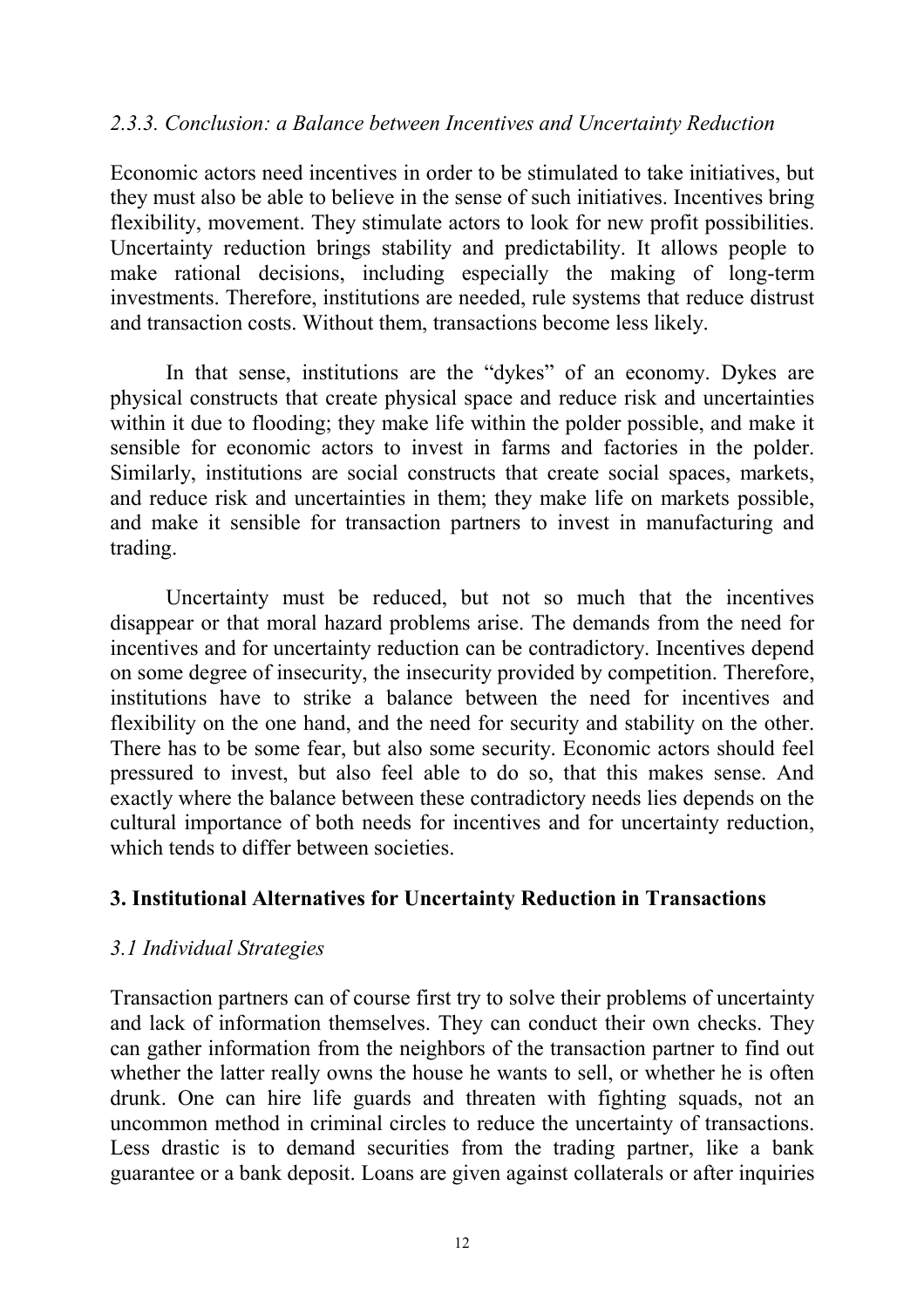have been made with the employer. Landlords demand a deposit from renters. And customers could take a scale to the supermarket to check on the real weight of the chocolate hail in the box. And do you see yourself already filling eight times a five liter jerrycan with gasoline, in order to be sure that you tanked forty liters? Or a microscope along to the butcher to check the meat on salmonella? It seems far fetched, but in the past, when institutions that provided for such control were still lacking, this was not uncommon behavior. Because the chance of opportunistic behavior of the other is so great on markets. On medieval markets, gold and silver pieces were weighed very carefully, because others had often tried to file a little bit off.

An interesting example is provided by the early Dutch cotton trade. There was a time, around the middle of the 18th century, when traveling salesmen put out yarn to house-sitting weavers in order to weave it into fabrics. Yarns and fabrics formally remained the property of the putter out. The weavers tried, by weaving a little less tight, to keep some yarn for themselves. The putter out was of course aware of this and hence weighed carefully yarn before and fabric after. The weavers counteracted by making the cloth a little damp, in order to make it heavier. That forced the putter out to not only weigh the fabric, but also to estimate its degree of humidity. That required time, energy, and skill and led easily to conflicts between weaver and putter out. Records of many of them can be found in the archives.

A second individual strategy to reduce uncertainty is to conclude contracts. By making clear agreements before and fixing them formally, so that they can be verified later on, one can also try to reduce risk and uncertainty. However, that too requires information: ex ante about what exactly to fix and how; and ex post about whether the contract partner has lived up to his commitments. The observation of contracts has to be monitored, and if necessary enforced. Therefore one has to dispose over sanctions. If the partner is dependent on resources that are at one's disposal — future orders or supplies, work, knowledge — and that partner has little or no alternative suppliers, then an efficient sanction is the threat of withholding such resources in the future. In the absence of a long-lasting and non-anonymous relation  $-$  required for such sanctions — one may have to seek recourse to the threat of violence. In criminal circles, where one can not so easy call upon the strong arm of the state, this is not an uncommon means for contract enforcement.

Fighting squads cost money, the measuring of gasoline takes time, and salmonella are difficult to recognize for the layman. Individual strategies to counter distrust and reduce uncertainty cost time and money, They are literally "transaction costs", which tend to be high, because the individual cannot profit from economies of scale. Therefore, they can seriously frustrate transactions.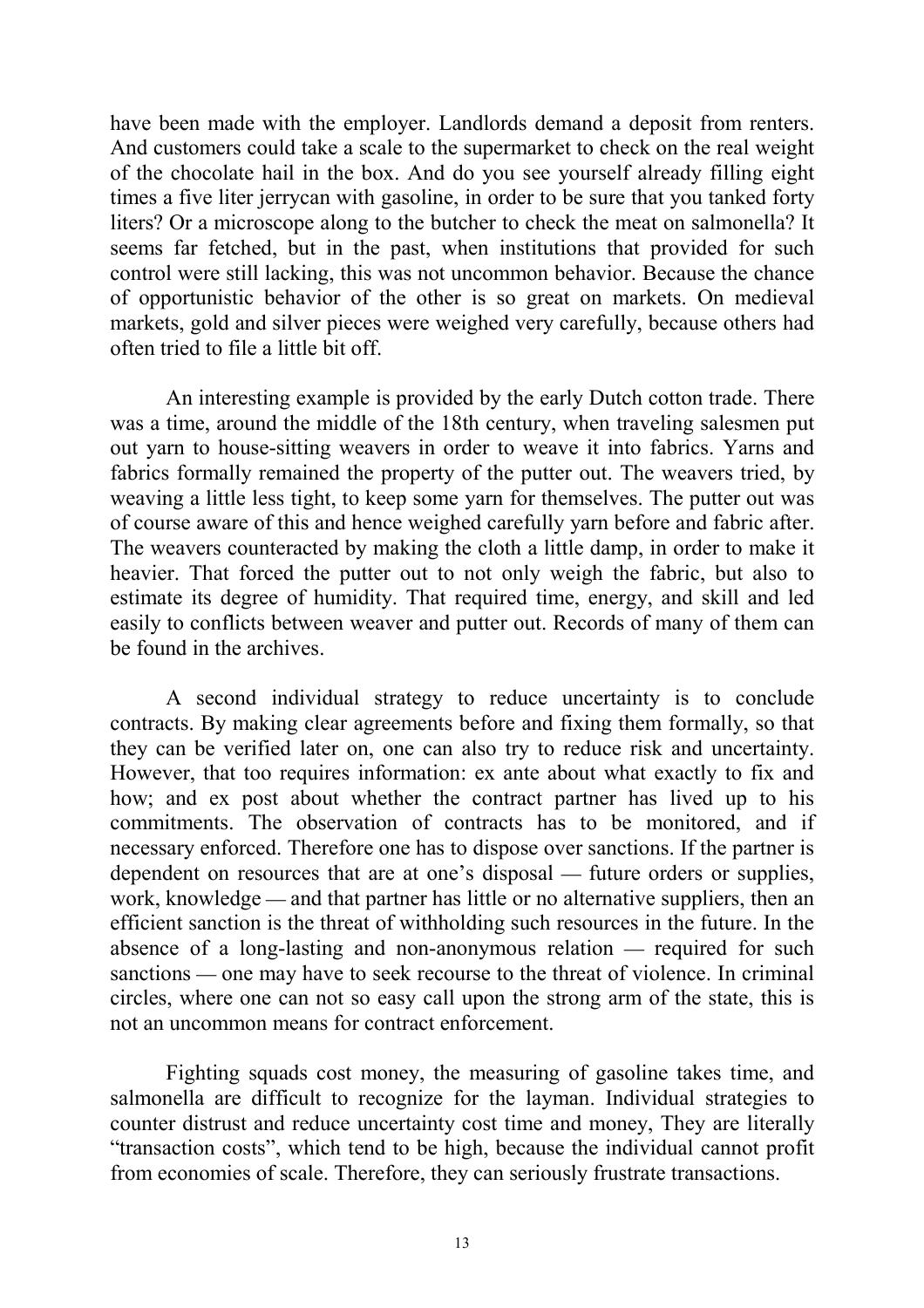# *3.2. Institutions*

Societies have over time developed institutions which serve to reduce such transaction costs and which aid in reducing risk and uncertainty, thus facilitating transactions and increasing prosperity. Building upon typologies made earlier by Williamson 1975, Ouchi 1980, Streeck and Schmitter 1985 and Hollingsworth 1993, the following allocation and coordination principles, which can perform these functions, can be distinguished:

- 1. The market, that is, commercial firms making a business out of the reduction of risk and uncertainty
- 2. Communities or clans, i.e. informal groups based on primary relations such as the family, and whereby "trust" is an important lubricant
- 3. Associations, a more formal and goal oriented form of social cooperation, as compared with communities
- 4. Firm organizations, which internalize transactions (or private hierarchies)
- 5. The courts, which coordinate through case law. This is the state in a more passive role: it reacts to conflicts brought to it by market parties
- 6. The state, or a public hierarchy, which coordinates through statute law, both basic civil/commercial private law and social and economic public law. This is the state in a more active, initiative taking role.

Common to al these coordination mechanisms is that they are forms or organized cooperation. They differ however on a number of dimensions. First of all on that of informal  $-$  formal. Formalization of group relations by the creation of a formal organization in general enlarges the binding character of the group and with that its capacity to create uncertainty reducing regulations. Secondly, groups can be structured internally either horizontally or vertically. In a horizontal structure the members are more or less equal, in a vertical one there is a hierarchy of super- and subordinates. A vertically structured group has an internal central authority, which improves decisiveness and hence its capacity for regulation. Thirdly, formal organizations can either be private or public. Being public means that this organization has access to, c.q. can be supported by the monopoly of the state on the legitimate exercise of force. With that, the degree of bindingness increases further. Because courts act only upon initiatives from civil society (conflicts that are being brought before them), they can be considered a mixed public-private institution. Statute law, created on its own initiative by the state, can be considered a more pure public institution.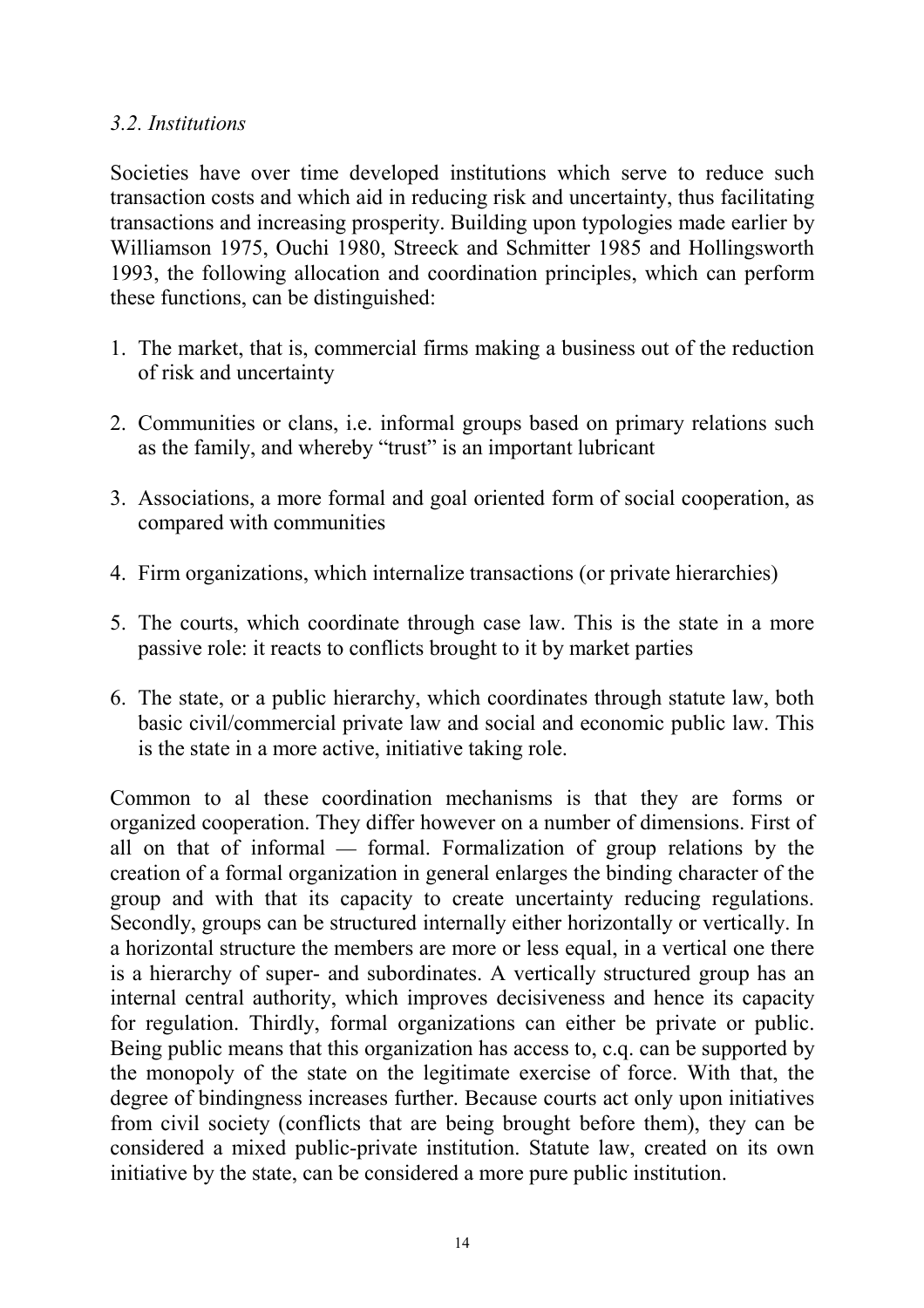Combinations of these three dimensions produce the various institutions that can coordinate markets. Except for the market itself these are:

| <b>Coordination Principle</b> |        |            |             |
|-------------------------------|--------|------------|-------------|
| The<br>Market,                |        |            |             |
| <b>Commercial Services</b>    |        |            |             |
| 2- The Community or informal  |        | horizontal | private     |
| Clan                          |        |            |             |
| 3- The Association            | formal | horizontal | private     |
| 4- The Firm Organization      | formal | vertical   | private     |
| 5- The Court                  | formal | vertical   | semi-public |
| 6- The State                  | formal | vertical   | public      |

*Table 1. Comparison of Economic Coordination Principles*

As one comes further down the rows, the coordination principles have a greater capacity for creating and maintaining more specific rules and regulations that are to reduce risk and uncertainty. It is an ordinal rank order of weaker to stronger developed principles. On these now a bit more.

# *3.3. Commercial Services on Markets*

Can the market itself provide solutions for the problems of risk and uncertainty? To a certain extent it can, for sure. The history of the market economy, capitalism, and industrialization is one of institutional innovations that have helped to reduce extremely high risks and uncertainties to more manageable proportions in order that higher risks can as yet be taken and sizable amounts of capital can be made available for such enterprises.

That started already on medieval markets. In order to satisfy the need for quantity and quality controls, new trades developed, such as those of gold and silver weighers. Future transactions were put in writing in order to increase the clarity of the agreement and to allow for ex post control. At a time when few people were able to read and write, this need led to the development of the profession of official writer, out of which later the function of the notary public developed.

With the general differentiation of the economy since the end of the 19th century the business of uncertainty reduction has also been further differentiated. Enterprising businessmen saw market niches. Others have followed and are still following. Uncertainty reduction has become big business. As less and less people are involved in the primary and secondary sectors of the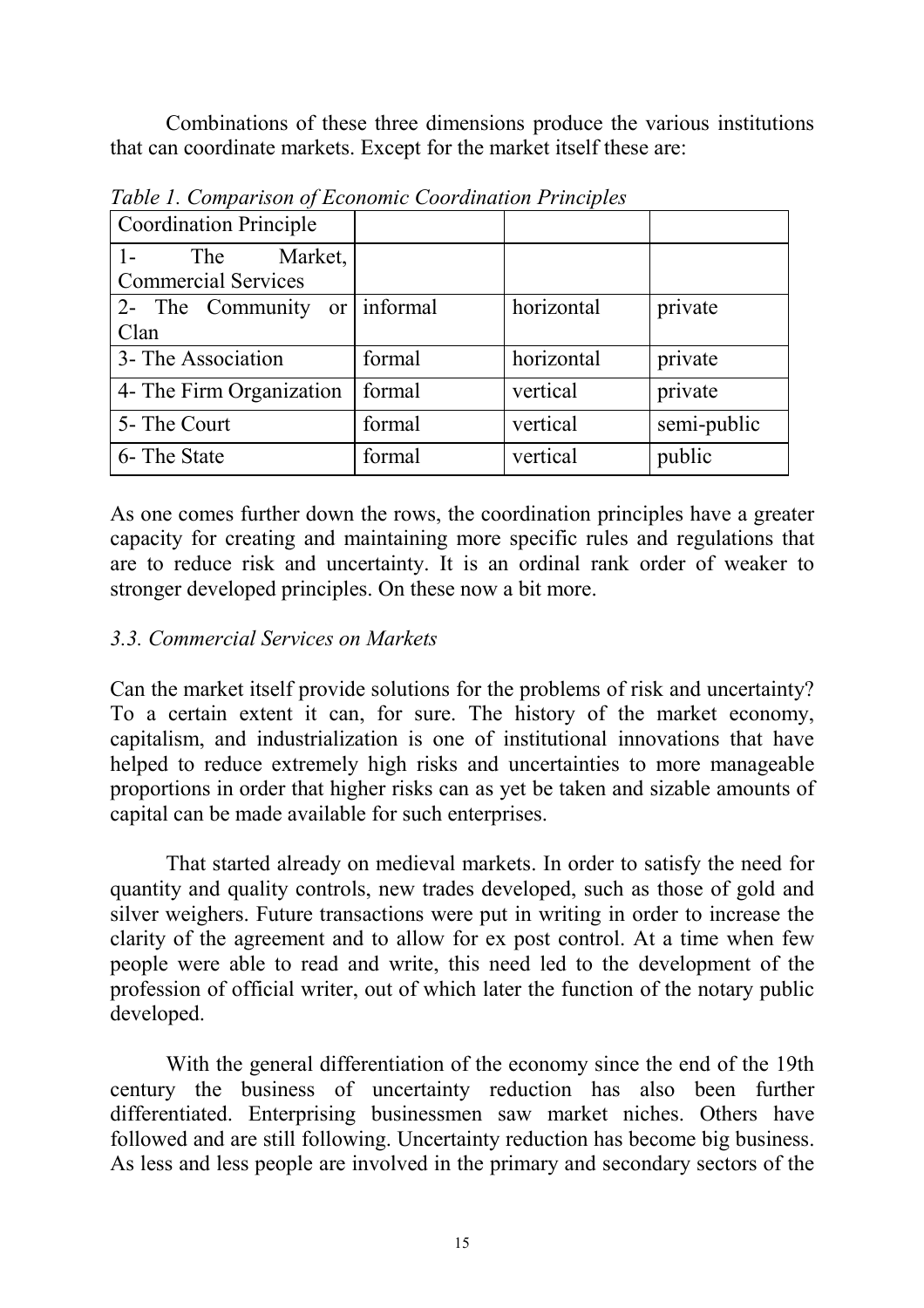economy, an increasing share of output and employment is produced by economic sectors that specialize in the reduction of risk and uncertainty, that is, in controlling others on behalf of still others. Much of what is called "commercial services" is concerned with this activity. It has become one of the fastest growing sectors of the economy. As with other products and services, division of labor and specialization have also led to higher productivity and cost reduction in the business of risk and uncertainty reduction. In due time, reduction of risk and uncertainty has become a major service sector. Businessmen have specialized on the collection of information (detectives, credit registration bureaus, consultancy firms, marketing agencies), on the evaluation of it (credit rating organizations), the distribution of information (advertising, more neutral: consumer organizations), the certification of the truthfulness of information on behalf of transaction partners (accountants, auditors, notary publics), the drafting of contracts (lawyers and notary publics), their monitoring and enforcement (assault groups, debt collection agencies, process servers, bailiffs), the covering of calculable risks (insurance companies, options trade), the investigation of the suitability of job candidates (professional recruiting agencies, head hunters, psychological testing bureaus), private trade marks and private certification agencies reduce the risk among consumers regarding the stability and nature of product quality, etc.

The market itself can also contribute to uncertainty reduction. Important in this respect are the stock and option exchanges. But also the labor markets and parties on it (temporary work agencies) contribute. The stock market allowed for the easy marketability of ownership shares. "Marketability of assets and the existence of efficient markets for the sale of these assets meant that owners were not undertaking commitments equal in during to the life of longlived capital assets. On the contrary, they could realize their financial gains or cut their financial losses whenever doing so appeared to be expedient. In this way a capitalist proprietor's long-term risk was converted into an investor's short-term risk." (Rosenberg, 1994: 97).

However, commercial solutions do have their problems. For many forms of uncertainty reduction they are less appropriate. Commercial businesses are also prone to the seductions of opportunistic and corrupt behavior. They are often paid by only one of the transaction partners and "whose bread one eats, those word one speaks". Product information supplied by advertising agencies for their producers tends to be incomplete and biased. It still entails uncertainty for others, be it at a different level. Who controls the controllers, the accountants, risk analysts and insurers? Could their professional associations do it? And who controls those?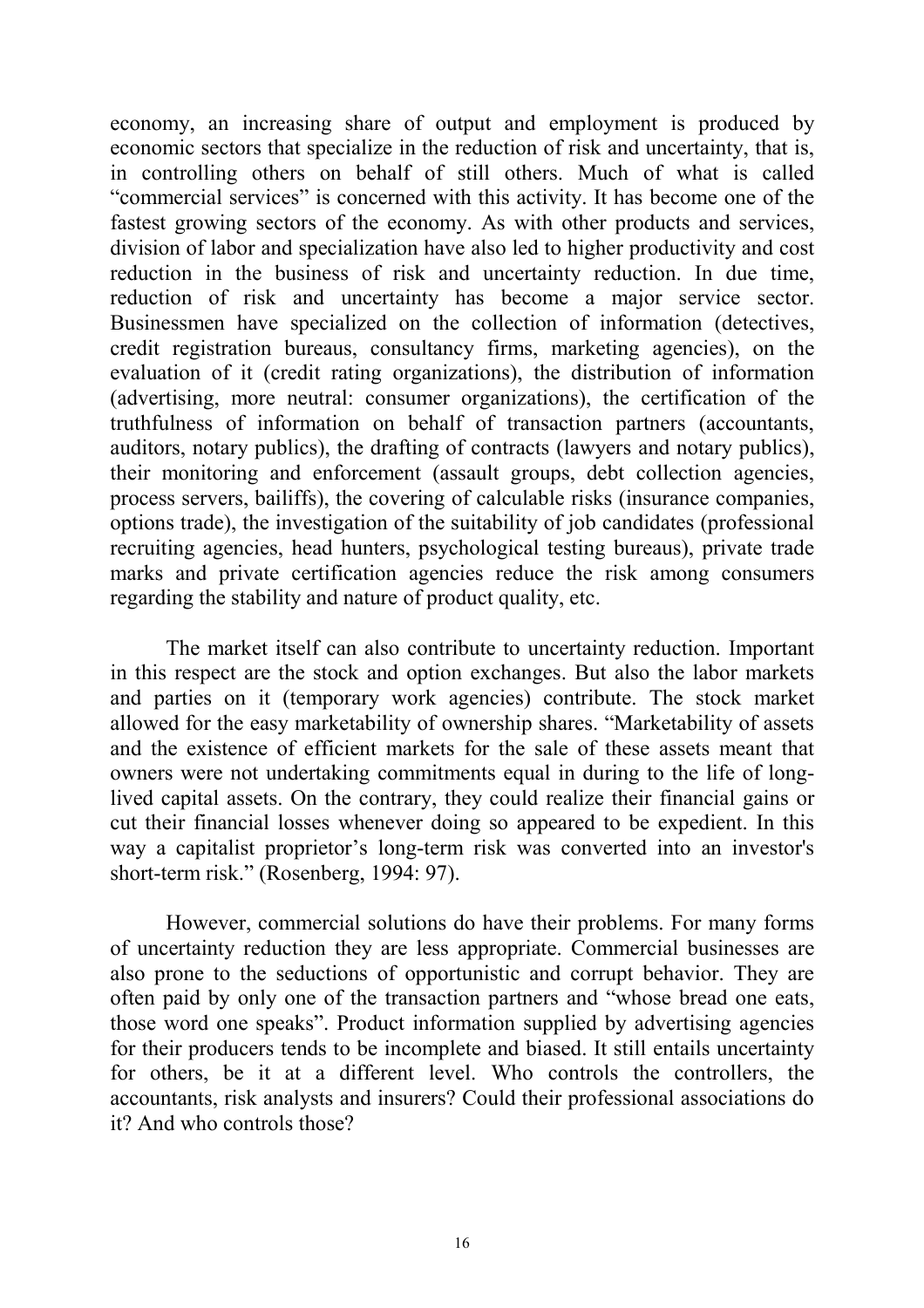Furthermore, private institutions usually cannot do without the backing of an external authority. One can try to build up a trade mark image. However, as long as this is not protected and competitors are free to market products, also of lesser quality, under the same brand name, the image can not serve its purpose. That is, free riders can destroy the reputation of an image or brand of a group of producers. Bad products drive out good products from the market, and bad entrepreneurs good entrepreneurs. Brand names need protection. Lawyers cannot do much without a system of law and without public agencies and functionaries, such as public prosecutors, judges, policemen, bailiffs and prison guards, who enforce that law.

A third problem of market solutions is that, where uncertainty reduction requires generally valid and accepted norms and standards, the competition which is typical for market solutions is likely to create problems. Commercial organizations compete among others by trying to impose their own technical standard on the market. That may produce a plurality of standards, i.e. confusion. However, the customer is interested in one universal standard, rather than the best one. One can still live with less efficient standards. The US has still weights and measures with which it is difficult to calculate. However, lack of universal standards seriously hinders trade and production, as it reduces complementarity and interchangeability of products, as was the case in the early days when every city and region had its own weights and measures. Efficiency requires here an organization with a monopoly position on setting technical standards.

Finally, commercial solutions still imply large transaction costs, be it that these costs have now to be paid to commercial organizations. Compared to individual firm strategies for uncertainty reduction, "outsourcing" to specialized organizations offers economies of scale. But yet other forms of uncertainty reduction, by institutions to be discussed below, can provide further savings. Furthermore, such alternatives are often more effective. With the result that many commercial uncertainty reducing institutions have been replaced sooner or later by other institutions. More on those now.

#### *3.4. Community and Trust*

A "cheaper" means to save on transaction costs is "trust" between the partners. An efficient economy runs  $\frac{d}{dx}$  like society in general  $\frac{d}{dx}$  largely on trust.

Trust is not self-evident. It cannot be based in a belief in the "natural" goodness of man or so. Certainly not in capitalism, where competition tempts if not forces transaction partners to cheat each other if possible. Those who do not join in cheating, may find that they loose out in the competitive struggle in an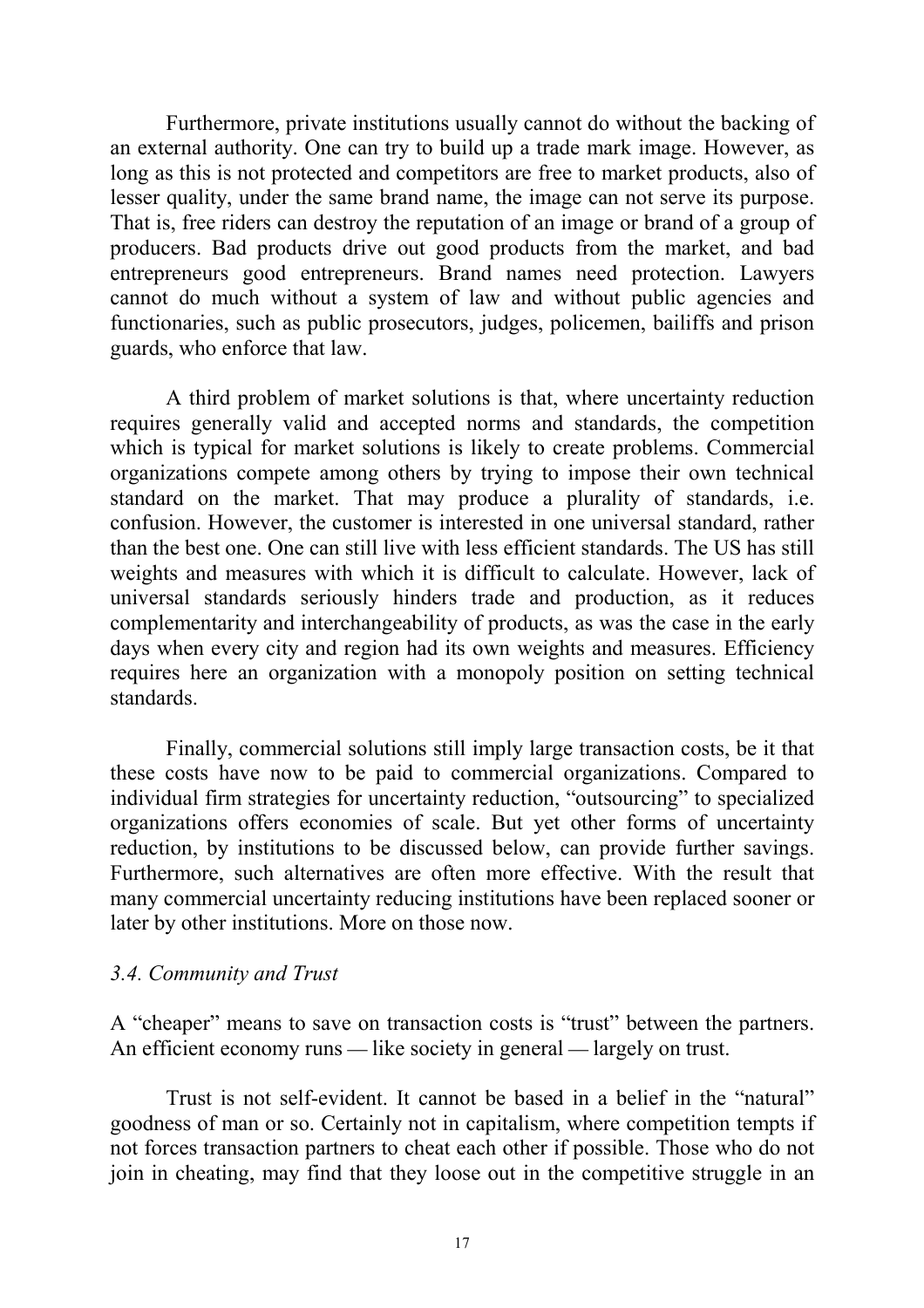unregulated economy.

There can be three bases for trust between transaction partners: a) somewhat durable mutual dependencies; b) cultural norms; c) institutions.

Transaction partners who are mutually dependent on each other for some length of time, such as a shipbuilder and its supplier or a textile manufacturer and his workers, can develop trust in these longer lasting relations. Game theoretical experiments have shown that cooperation and trust can be rational strategies between players who know that they will also remain dependent upon each other in the future ("iterative games"). Furthermore, parties in a durable relation can develop gradually mutual expectations, which can, in the context of their dependence, be regularly affirmed and hence fortified. In time, such expectations will develop into unwritten rules. The history of capitalism shows however also that sooner or later the temptation or pressure of competition can get so great that such mutual expectations are broken and trust disappears. Loss of foreign markets to competitors can force employers to reduce wages and to lay of workers with whom they have had a mutual commitment of decades. That might make it very difficult to win back that trust, as the Dutch textile entrepreneurs learned. In the 1930s they halved the wages and fired thousands of long-term employees. After World War II they needed again workers, but many did not trust the manufacturers any more. Such is in particular likely to happen on large markets where transaction partners are relatively anonymous for each other, that is, the ideal market in economic theory.

Trust is not something that can be easily created. It is there, or it is not (and if it is, one better be careful about it). Trust is more likely to be found in a "community" with a certain identity. One strategy to reduce uncertainty is hence to conclude transactions preferentially with people that one trusts because one shares a common group identity with them,, or because there is for other reasons a durable mutual dependency relation. That could be members of the same (extended) family, religion, ethnic group or minority. The chance that they will commit deceit is smaller than with anonymous transaction partners on a market.

Trust is enhanced by the diffuse and multiplex character of relations in such groups. The members are in different roles related to each other, as family, as neighbors in the same village, as churchgoers to the same church, as carers in sickness, as members of the same hobby club  $-$  and as partners in economic transactions. The polymorphic character os these relations offer ever so many channels for social control and social interdependence. Misbehavior in economic transactions can be punished by  $-$  to mention two extremes excommunication or refusal in bed.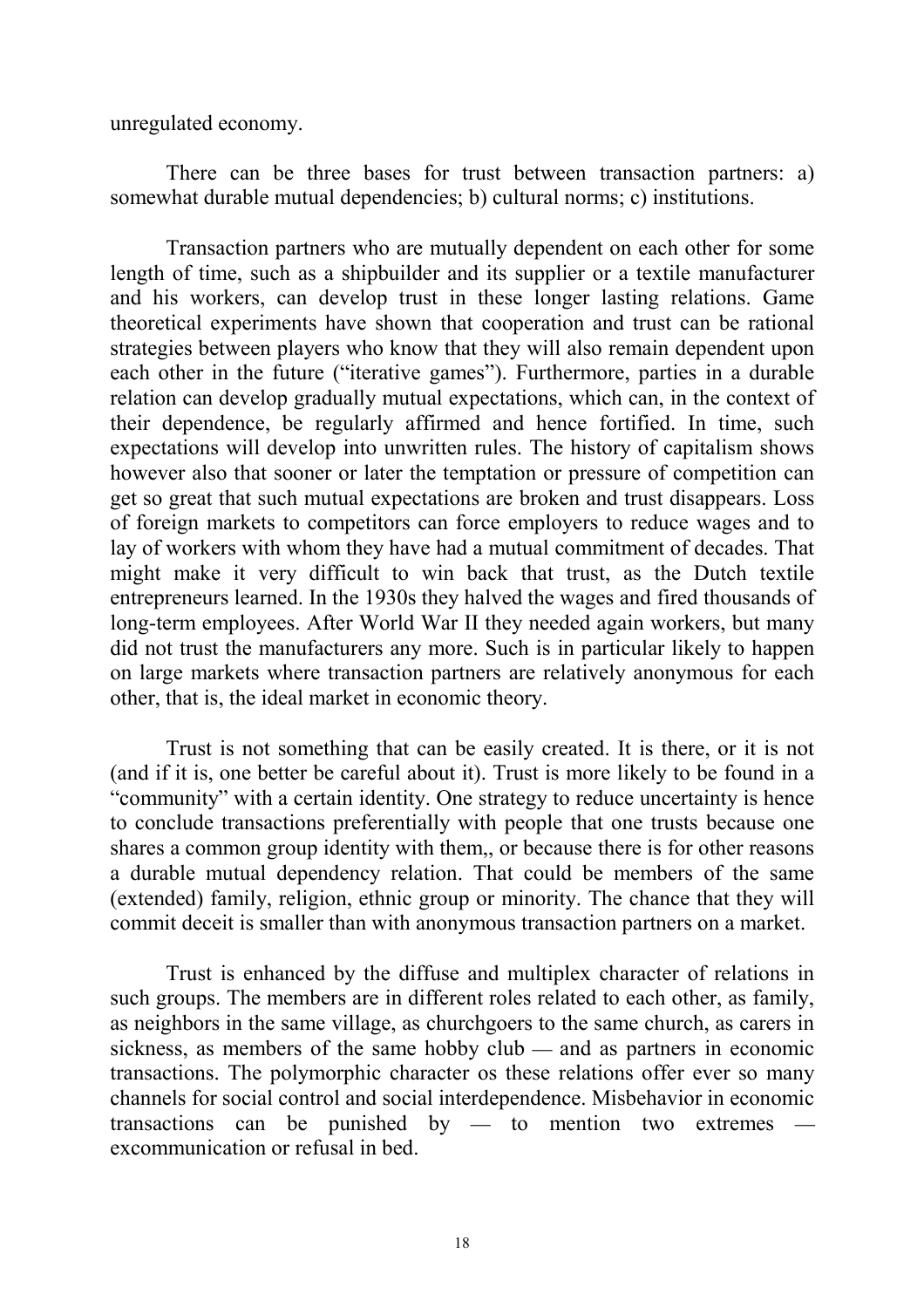Transactions remain here limited to within a certain homogeneous social group. The social structure of that group is the institution that reduces uncertainty and transaction costs. Subsequently Ouchi (1980), Piore and Sabel (1984), Sabel (1992), Porter (1990) and Fukuyama (1995) have pointed to the importance of clan and culture for economic transactions. The classic example are the industrial districts of mid-Italy, textiles in Prato and ceramic tiles around Sassuolo. But examples can also be found elsewhere in time and place: the communist silver smiths in Oneida in New York State, or the Jewish confection industry in New York City.

It will be clear that dependence on this institution limits the scale of transactions. One is therefore tempted to think that this institution only works for more primitive, less differentiated societies, and that they would be outdated in the present time of globalization. Nothing is further from the trust, as the competitive advantage of the social community structure of the Italian districts shows. Multinational network organizations like Benettons owe their existence to them. Geographically dispersed communities can serve as channels for internationalization. Such was a competitive advantage of the Jews in former days. Family and religious ties in the diaspora were channels for trust relations, even to third persons. In a time when there was hardly any international banking, Jews could give off bills of exchange on family members in distant cities.

A group identity is also a source of social norms, of what is acceptable and not, also in economic transactions. Jews won't trade on the shabbath, Catholics were originally not allowed to charge interest, and Calvinists were expected to be thrifty and not to indulge in luxuries. That too increases the predictability of the intentions and choices of transaction partners. Many cultures and religions have norms that condemn deceit. This has as effect  $-$  if not intention — to mitigate mutual distrust among the members of the group.

As norms differ, so does mutual trust and distrust between groups. Cultures differ also as to the those whom one trusts, family members, strangers, organizations, the state. According to Fukuyama (1995) Chinese and Italians have in common that they trust their family, but distrust "strangers", that is, those in the society at large. He calls these "low trust" societies. Germans, Japanese and Americans by contrast have relatively more trust in people and agencies outside of their family relations, including associations and the state. He calls them "high trust" societies.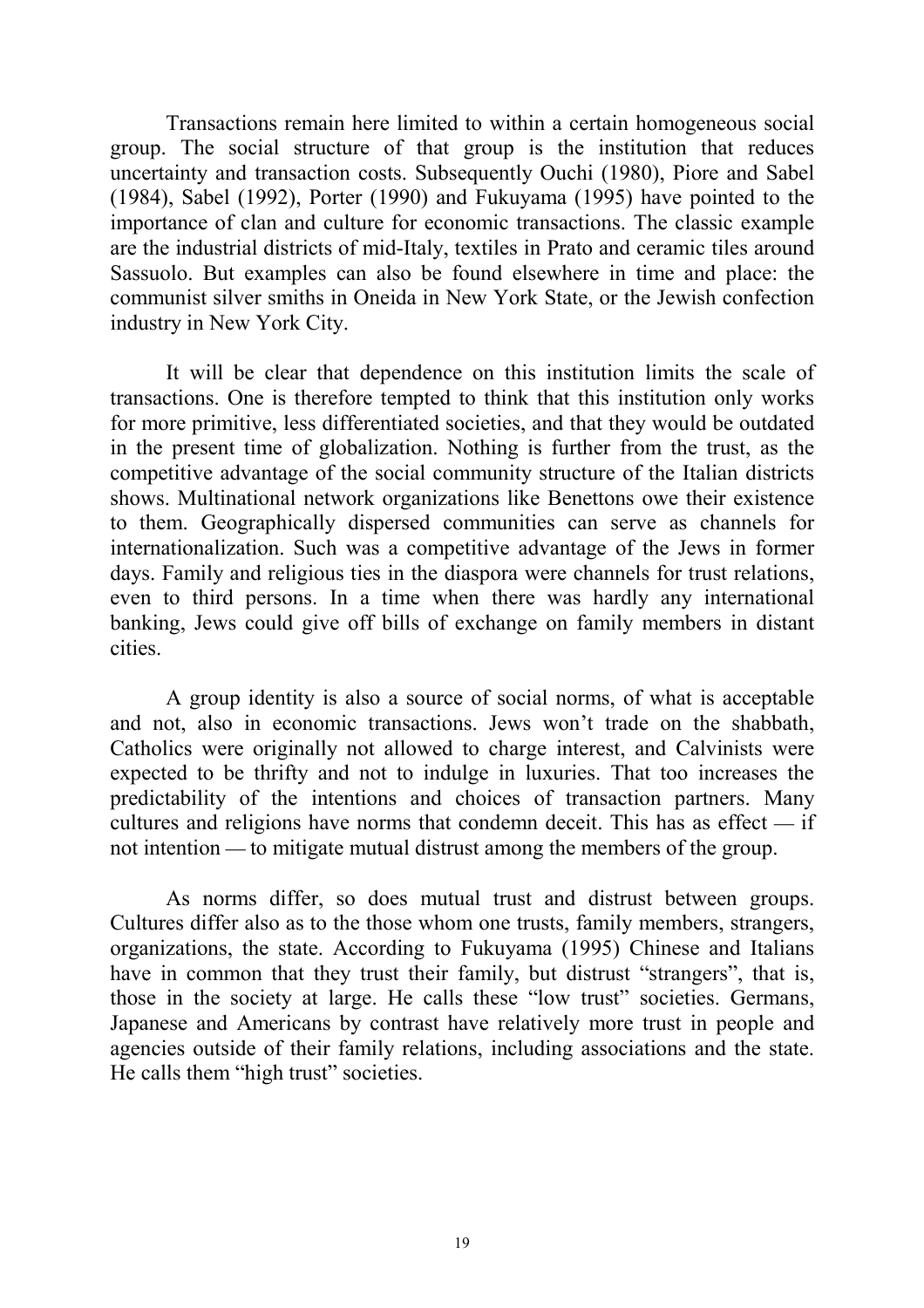$Cultures$   $-$  also on submarkets  $-$  develop unwritten rules that prescribe how transactions are to take place, how one should negotiate, how one can appeal and how conflicts between transaction partners should be settled. In short, such rules structure mutual expectations between transaction partners. On a Turkish bazar both parties expect that the buyer will bargain. In a department store in a western society this is unusual and is not expected. But one should even in western societies bargain in the markets for real estate and second hand cars. Is it possible to return goods that do not satisfy and get one's money back? In the US that is no problem, but in the Netherlands that is uncommon. Here the rule "buying is buying" reigns informally.

Often however cultural norms and values do not suffice. Agencies are needed to back up such norms, to formulate and interpret them clearly, and to monitor and enforce them. Norms without supporting agencies are rarely longlasting. Certainly in capitalism. The pressure of unrestrained competition can get so fierce that even originally good willing and obedient members of the group feel forced to forget about the norms. Therefore, institutions are needed to keep capitalist competition in check. Institutions that regulate and enforce what are legitimate and illegitimate fighting methods. Murder, thievery and manifest fraud are certainly not such methods. But not only because they are immoral, but also dysfunctional: the risk of competition can get to great, that incentives no longer work and nobody is willing to engage in transactions. There are various types of agencies that can generate and back up such rules.

#### *3.5. Associations*

A first one is self-organization and self-regulation by the sector concerned. They may form a kind of "private" government in the form of an association, which enacts and tries to enforce "laws", in the form of internal rules. There have been many forms of them.

A early form of horizontal cooperation have been social clubs, with predominantly businessmen as members, such as the Free Masons, local elite societies, and presently service clubs such as the Rotary, the Lyons, or the Kiwanis. They too have played a role in uncertainty reduction. They were places where the local elite, including potential business partners, could meet informally, exchange information and opinions, and check mutual expectations. It still is a golden rule to building contractors to be member of several local clubs. They have to "network", establish relations to local dignitaries and politicians who may have jobs to tender out, and check if not try to influence expectations of possible clients. Furthermore, such clubs are locations where local social elite identities and social ties get established. In that sense business clubs are a combination of the two allocation principles "community" and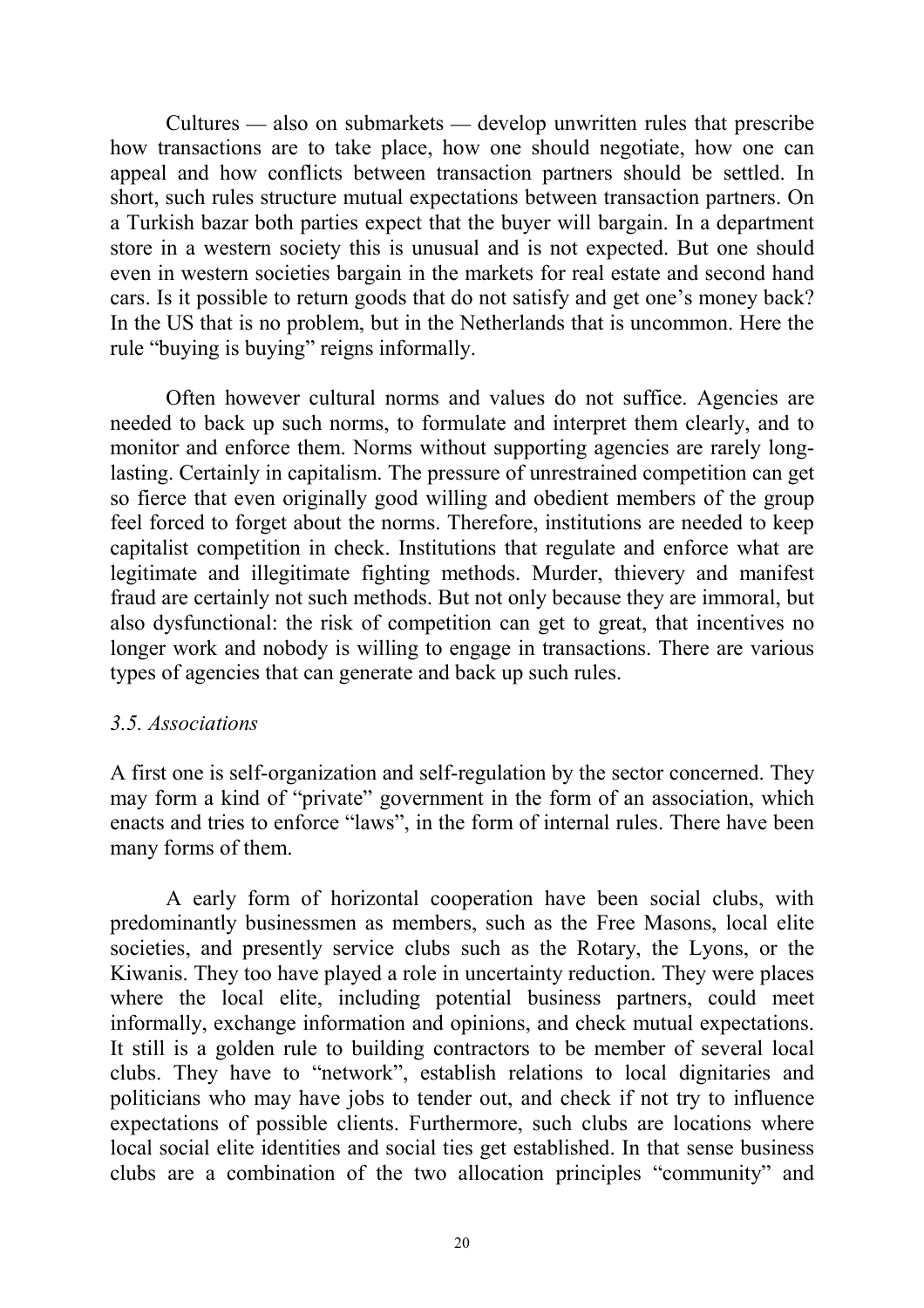"association".

More important however are the specialized interest associations of economic actors: trade associations, trade unions, and consumer organizations. Unlike clubs they have business-like goals, such as political interest representation, providing services to members, creation sectoral collective goods, and self-regulation, including cartellization. There are many of them, and many types. In various ways they help to reduce uncertainty. Some examples may be indicative.

The Dutch Association of Insurance Companies has created a code, which prescribes to members how they have to list returns and risks of life insurances in order that potential clients can better compare offers. This is a typical attempt to increase market transparency. The increased competition has namely led to a diversity of calculation methods which has complicated comparison. Dutch associations of contractors and travel agencies have created guarantee funds, which give clients the certainty that the future trip or house bought from a member in the fund will really be provided, even if the firm goes bankrupt before. Cartels mitigate competition, and thus reduce the pressure on market parties to behave opportunistically. Dutch dairy associations have created a system of quality control, which should secure the trust of consumers, both domestic and foreign, in the quality of Dutch dairy products. The association of electricity companies has created minimal safety standards for electrical products, which should provide consumers with the certainty of buying safe products and which should prevent higher transaction caused by connecting products of different standards; and so on.

Associations of consumers and workers too help reduce uncertainty. The Dutch consumer organization compares products on price and quality, and has negotiated contracts with the Bankers association which regulate liability in electronic payments. This should reduce uncertainty for customers over whether the amount of cash received from an ATM machine will actually be the same as the amount deducted from their account. Uncertainty over this did at first lead to hesitation in the Netherlands among consumers to use such machines. Trade unions conclude collective wage agreements and help reducing distrust among workers that all employers are after is to exploit them. Sometimes such associational regulation has been sanctioned and supported by the state, as with the statutory extension of collective wage agreements and of the dairy quality control system.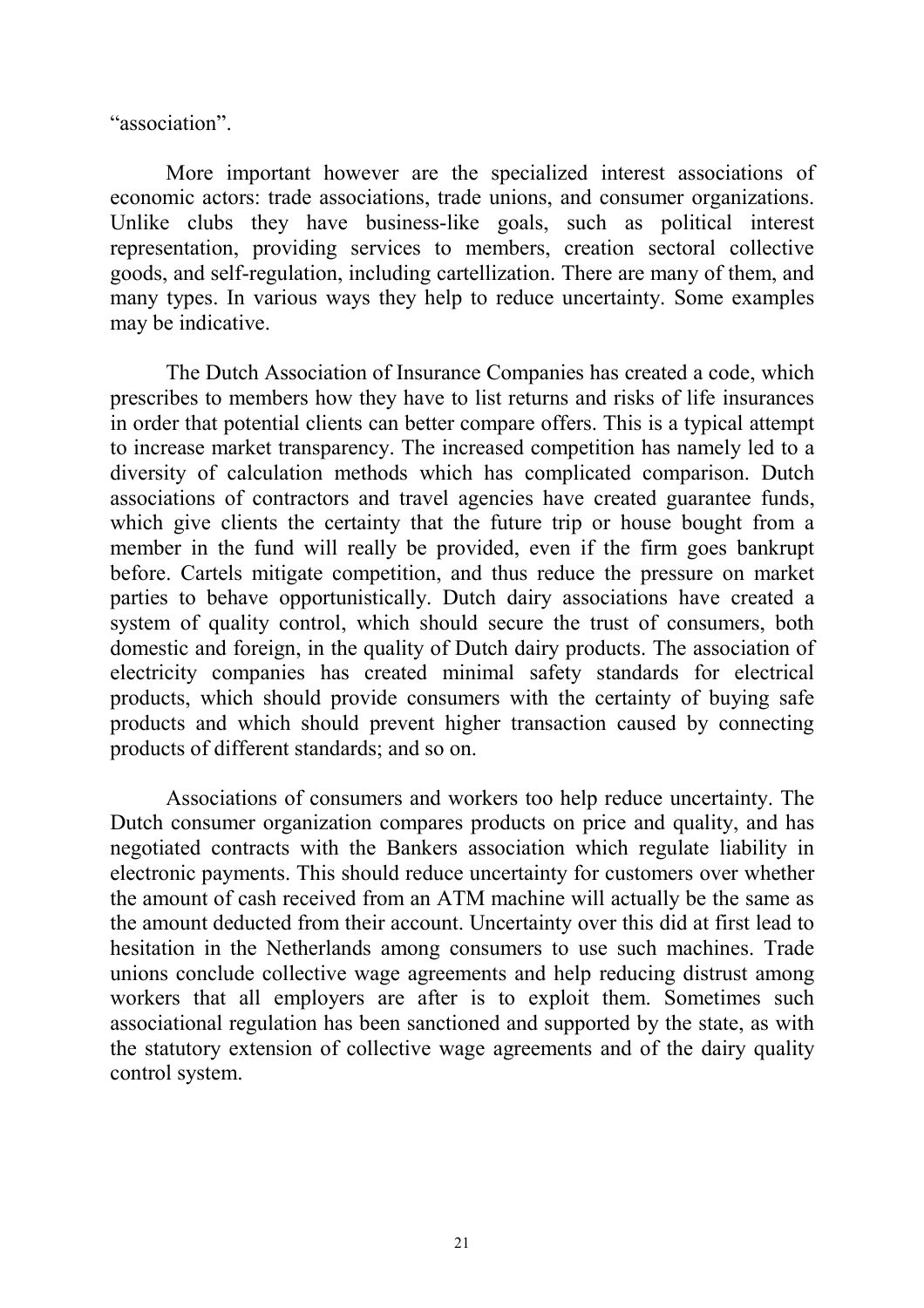# *3.6. Private Hierarchies*

In the absence of community and trust  $-$  as in an internationalizing and consequently more anonymous market — and with too high costs of commercial uncertainty reduction, entrepreneurs can also limit uncertainty through mergers and take overs with transaction partners. Competitors can be conquered  $-$  as in horizontal integration — or customers/suppliers — as in vertical integration. Transactions that were to take place before on a market henceforth take place in a bureaucratic organization, which thus increases in importance as allocation and coordination mechanism. Actors actually enter into transactions with themselves, and this allows them of course to reduce uncertainty about intentions and possible opportunistic behavior of others. Greater size means also more market power, and allows economic actors to influence or even steer developments on markets, which reduce uncertainties for long term investments. Even uncertainties about the value of money can be reduced, by creation one's own value-units for internal exchange. Competing technical standards, which produce uncertainty, can be coopted and adopted, or abolished, or pushed out of the market by the greater market power of the larger firm. Philips might not have lost out with its video 2000 standard, if it had been able to take over its Japanese competitors, which produced VHS. The example shows how high the transaction costs of losing out in battle over technical standards can be.

This is all of course common knowledge since the work of Williamson (1975), who, following Coase (1937), tried to find an answer to the problem mainstream economics then could not solve: "why are there organizations if markets are such efficient coordination mechanisms?". Why aren't large firms outcompeted by very small ones on markets? His answer was that market failures like information asymmetries create possibilities for fraud and deception, that strategies to reduce such asymmetries involve costs  $transaction costs$  and that organizations can help reduce such uncertainties and costs. Therefore organizations can be more efficient. Lazonick (1991) goes a bit further and states that "what mainstream economists view as "market failures" I view as "organizational successes"... By their unquestioning acceptance of the ideology that views the perfection of market coordination as an economic ideal, the new theorists of "imperfect markets" have become intellectual captives of the myth of the market economy" (1991: 8).

# *3.7. The State I: The Courts, and Case Law*

Many economic transactions sooner or later give occasion to conflicts, over the quality of the products supplied, over the payment of product or labor, over the observation of contracts. Such conflicts have come, possibly after outburst of violence and social unrest, sooner or later to some arbitrator for settlement.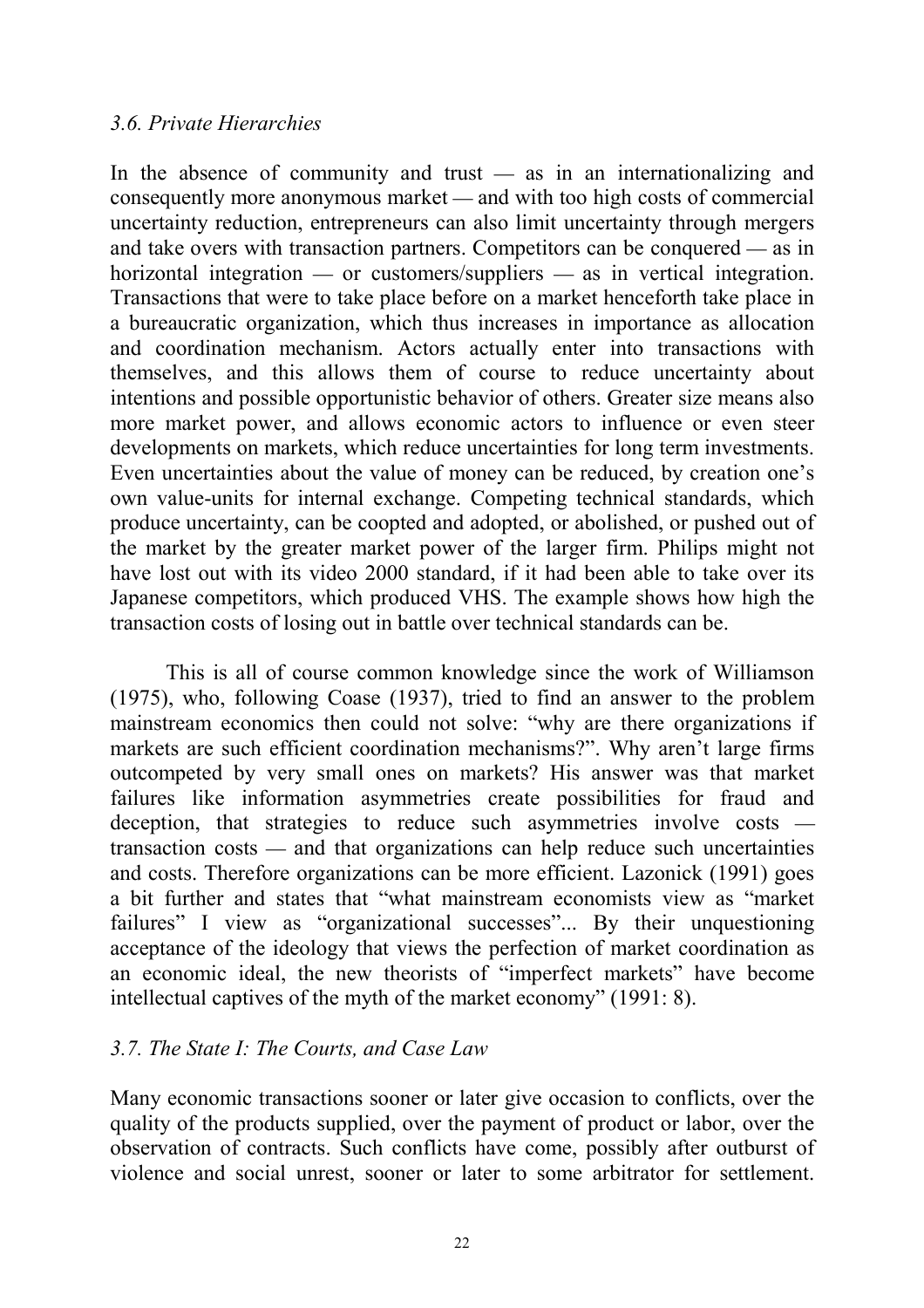Already early on, the state has  $-$  given its responsibility for social order  $$ provided such arbitrators: the judiciary financed and employed by, but relatively independent from, the other state powers. For the implementation and enforcement of its decisions the judiciary is supported by the legitimate monopoly of the state over de the exercise of force. As judges orient themselves in their decisions to earlier decisions by other judges, these have acquired power of precedence. The accumulated decisions have produced de facto regulation: case law, which regulates economic transactions, and which has substantially contributed to the reduction of uncertainty. Already in this manner has the state become involved in the regulation of economic transactions. Even governments that are otherwise wary of intervention in the economy and advocate a liberal "nightwatch" state, have in this way, willy-nilly, become market regulators, and are becoming more so every day.

# *3.8. The State II: the Legislative and Executive Powers, with Statute Law*

Is the uncertainty reducing role of the state via the courts still a passive one  $-$  it reacts to conflicts which are brought to it from civil society — sooner or later the state has also come to intervene and mediate more actively in economic transactions. That has happened through the production of abstract civil law and social and economic public law. In part such statutes were a codification of already earlier formed case law; in part is was also new law. To quite an extent such has happened at the instigation of market parties. Thus much of social and economic regulation in the Netherlands has been created at the initiative of trade associations and trade unions — and sometimes even replaced earlier forms of self-regulation by such associations.

Various motives got the state to do so. First of all its interest in and responsibility for the maintenance of social order. Legal protection of workers could reduce their risks and uncertainties on the labor market and were to contribute to a reduction of social conflict. Threats of strikes and revolutions can be considered as back ups of attempts at private regulation of transactions of the labor market. Not coincidentally has much social regulation come about in periods of great social unrest, like the revolution year 1919 and the crisis of the 1930s. Protection of consumers were to prevent conflicts between consumers and suppliers. In both cases the state again was addressed in its primary responsibility of maintainer of law and order and conflict settler.

Another motive of the state for intervention was its interest in economic growth and prosperity. Reduction of uncertainty in transactions could promote such transaction, and thus eventually also the tax income of the state itself. Such early economic intervention was an important legitimation of the state. In fact, the process of state formation can be considered as a history of uncertainty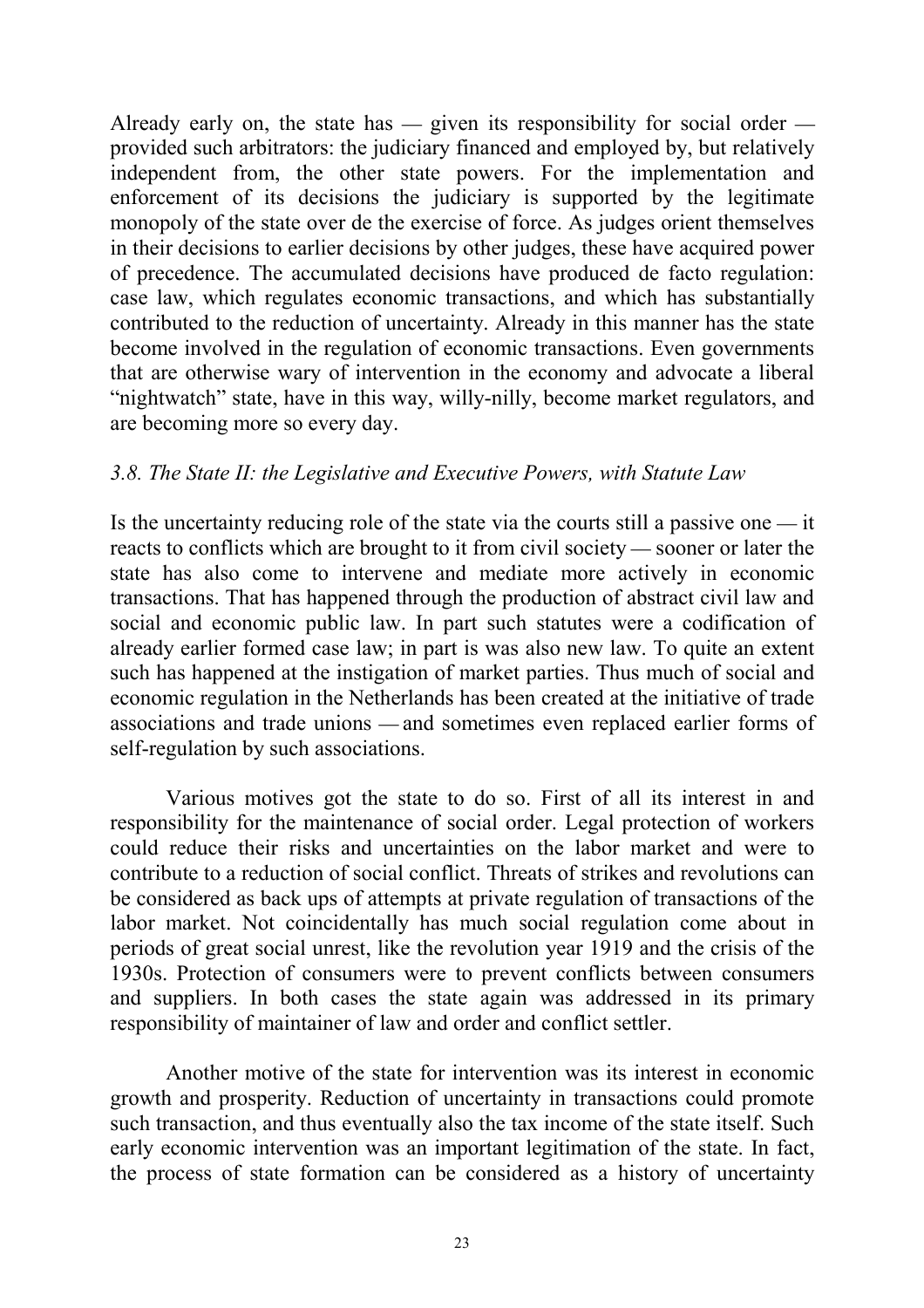reducing interventions on behalf of the market. The formation of states and capitalist markets have been parallel and interlinked processes. One might even maintain that uncertainty reduction is the central "business" (and legitimation) of the state.

There were various reasons for a special role of the state. First its monopoly on the legitimate exercise of force, and interlinked its monopoly on taxation and on the enactment of for everyone binding regulation. Many forms of uncertainty reduction require such a monopoly. Either because one generally valid institution, one general and uniform standard; or because such a monopoly was necessary to prevent and discourage free ridership. Many forms of state regulation are typically collective goods.

A second reason for state involvement was that, of all actors, it could most legitimately claim to represent a "general interest". And that was important for the legitimation of uncertainty reducing regulations. Potential transaction partners need a minimal trust that the rules of the game are relatively neutral, that they do not advantage certain parties over others. Furthermore, only such a more or less neutral party can provide legitimation to private uncertainty reducers, such as certification agencies of insurers. History has shown that there is a need for neutral certification of the certifiers, and neutral control of the controllers.

Thirdly, centralization of the exercise of force to back up contractual obligations had also advantages of economies of scale as compared with private bodyguards or even armies.

Just to mention some examples: The state monopolized sooner or later the provision of a generalized medium of exchange such as money in order to guarantee its value. It "stamped" specified amounts of gold and silver certifying their value. The use of money still reflects a trust in the state and its Central bank – notwithstanding the saying on the rim of a well-known coin that it is "in God we trust". Product quantity control also became the domain of the state. The weighing of goods in transaction in medieval cities eventually became a state monopoly: the institution of the city municipal weighing house was introduced. Later the weights and measures gauging office (IJkwezen) evolved out of this. Now private individuals do the weighing again themselves, but with instruments calibrated by state agencies. Similarly, product quality is controlled by public authorities. The Leyden fabric controllers ("lakenkeurders") of the 16th century have evolved into a variety of control agencies: the Food Inspectorate, the Meat Control, the Drug Inspectorate. And they control detailed norms, fixed in public law, varying from the "Meat Inspection Law" to the "Baby Food Ordinance".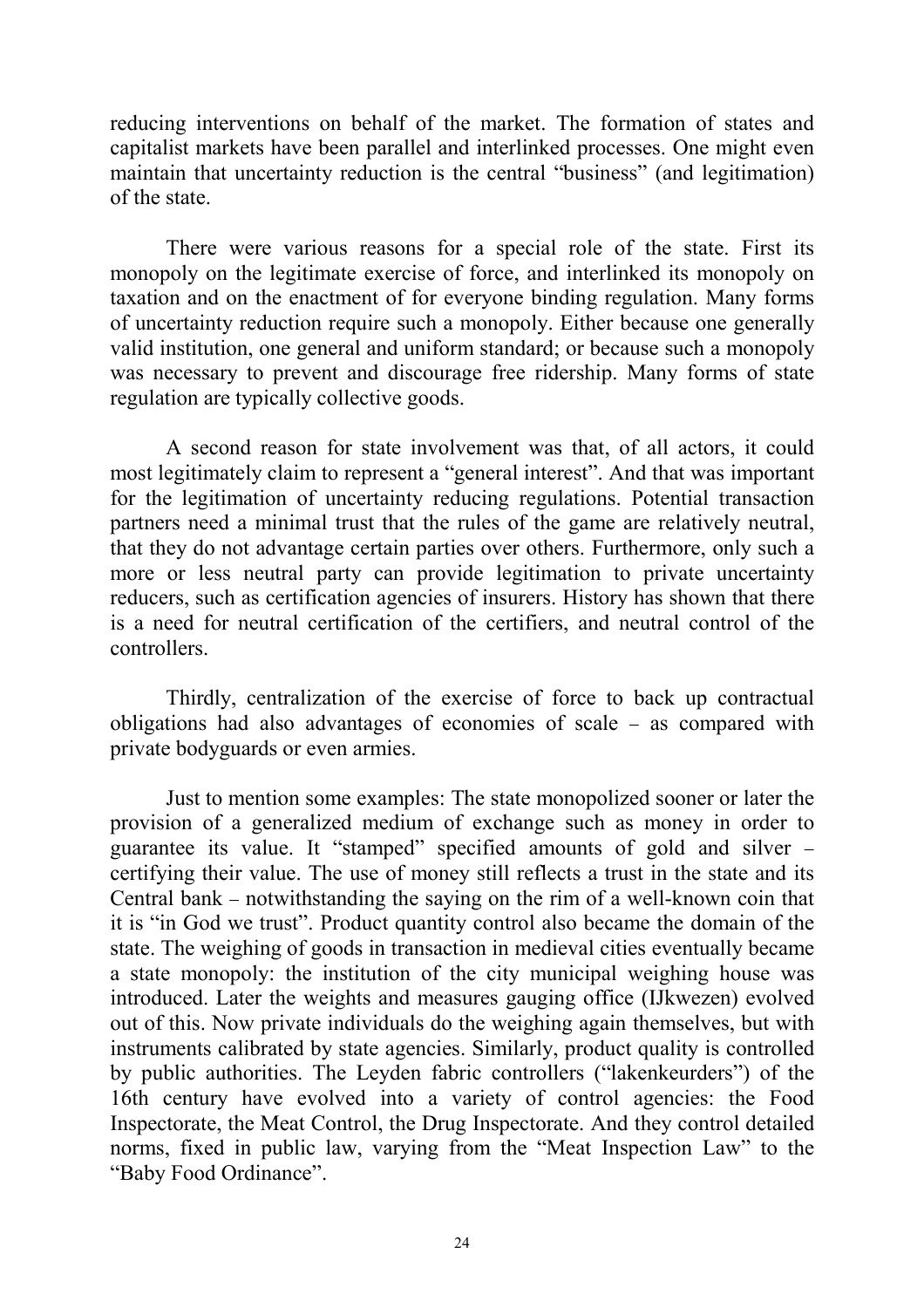A major function of civil law is to back up private property and contracts. In return, law sets conditions of contracts. State law also establishes the rights and responsibilities of the limited liability company, the insurance company, or the stock market, institutional innovations that developed in society but needed sanctioning by the state in order to effectively reduce uncertainty for the investors.

More in general many privately created institutions function  $-$  that is, transaction partners trust them — thanks to state supervision. People are prepared to pay for decades insurance premiums to private companies because state supervision of the sector provides some minimal guarantees against loss of entitlements due to bankruptcy on the insurance company. And passive public oversight on disciplinary law of the professions and on self-regulation by the stock exchange increases their trustworthiness.

State and semi-state agencies implement such regulations. Examples are of course the courts, also publicly appointed notary publics or the registry offices for land and ships, who fix property rights. Formal ownership of firms is registered by the Chambers of Commerce. Intellectual property is protected by patent law and brand law, an important precondition for entrepreneurs to invest in research and development and to built up brand images.

Actually, a large part of law, both civil and economic public law, serves to discourage corrupt and opportunistic behavior and to mediate in conflicts over transactions. The security that there are fixed procedures for conflict mediation which minimize the chance of arbitrariness and make outcomes somewhat predictable reduce the frequency with which mediation is called upon, and that in turn lowers transaction costs and facilitates transactions. It helps also in reducing conflict in labor relations.

The most important and most general function of the state regarding the reduction of uncertainty is to provide for a stable and predictable legal, political, and social environment for firms, which allow them to calculate risks better, in the knowledge that the basic parameters in the environment will not change so erratically. The provision of stability and predictability is of course a major function of the rule of law. This reduces the likelihood of arbitrary interventions by the state. Constitutional law limits the authority of the state and provides for procedural rules regarding rule-changing, which guarantee that such rulechanging will take time, be cautious and prudent, and allow for public debate and hearing of the subjects concerned. But not only constitutional law has a function here, social and economic public law as well. Labor law reduces strike incidence, and market ordering regulations and social security reduce the chance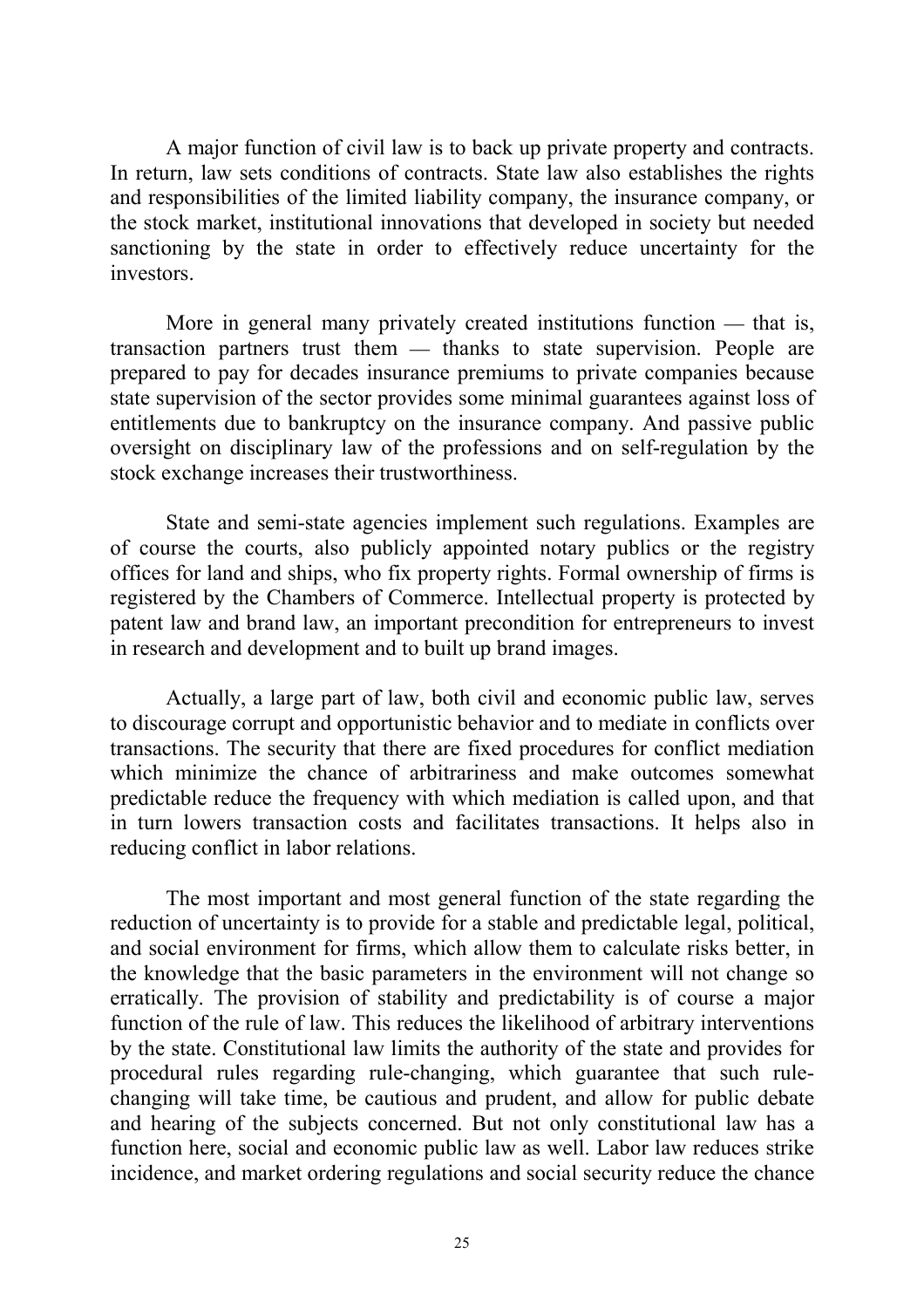of erratic and fierce demand fluctuations.

#### *3.9. Combinations of Coordination Mechanisms*

Finally, combinations of the various coordination principles have in turn created specific institutions that reduce uncertainty. A nice example thereof  $-$  and of central importance in the history of capitalism  $\frac{1}{10}$  is the invention of the limited liability company which gave out shares. This was produced by the principles market, hierarchy, and state, in combination. It is an organization, active on markets, in particular the capital market, and sanctioned if not created by the state.

This limited liability company allowed entrepreneurs to reduce their personal risk by "sharing" it with others. As a result, the group as a whole could take larger risks. Furthermore, the company limited liability of the partners by separating private and corporate property. The corporation became a separate legal entity that could own property and enter into transactions and assume commitments and debts. Its property was separated from that of its shareholders. That reduced the risk of bankruptcy for the latter. Claims on the company could no longer be laid also on the personal property of the participants. Given this significant reduction of the personal risk of the entrepreneur, the latter dared to engage, through his company, in more risky investments than he would be likely to do when he would still be liable with all his personal assets.

Of course this did imply greater risk for the transaction partner. He was less certain that commitments made in future contracts would be observed, that deliveries would be paid. To reduce such risks in turn formal rules were introduced regarding the procedures to be followed in case of bankruptcy and the rights of creditors. Furthermore, of course the larger capital reserves of the shared liability company provided transaction partners with added securities.

An institution that bears resemblance to the stockholding company is the insurance company. Where stockholders shared risks among themselves, the insurance company allowed basically the same on a larger scale: the sharing of risk between all those taking insurance. The insurance company is a go-between, that, on the basis of mathematical knowledge, did the work of calculating the probability of risks. And could hence, by reducing its risk through scientific calculation, risk to take the risk of others. Hence it is no accident that both developed simultaneously. And most likely in the Netherlands, where the emergence of "partenrederijen" and "compagnieschappen" was linked to large and risky investments in radical innovations, such as the construction and maintenance of windmills, the huge engines of proto-industrialization, or the organization of ship convoys to the Indies.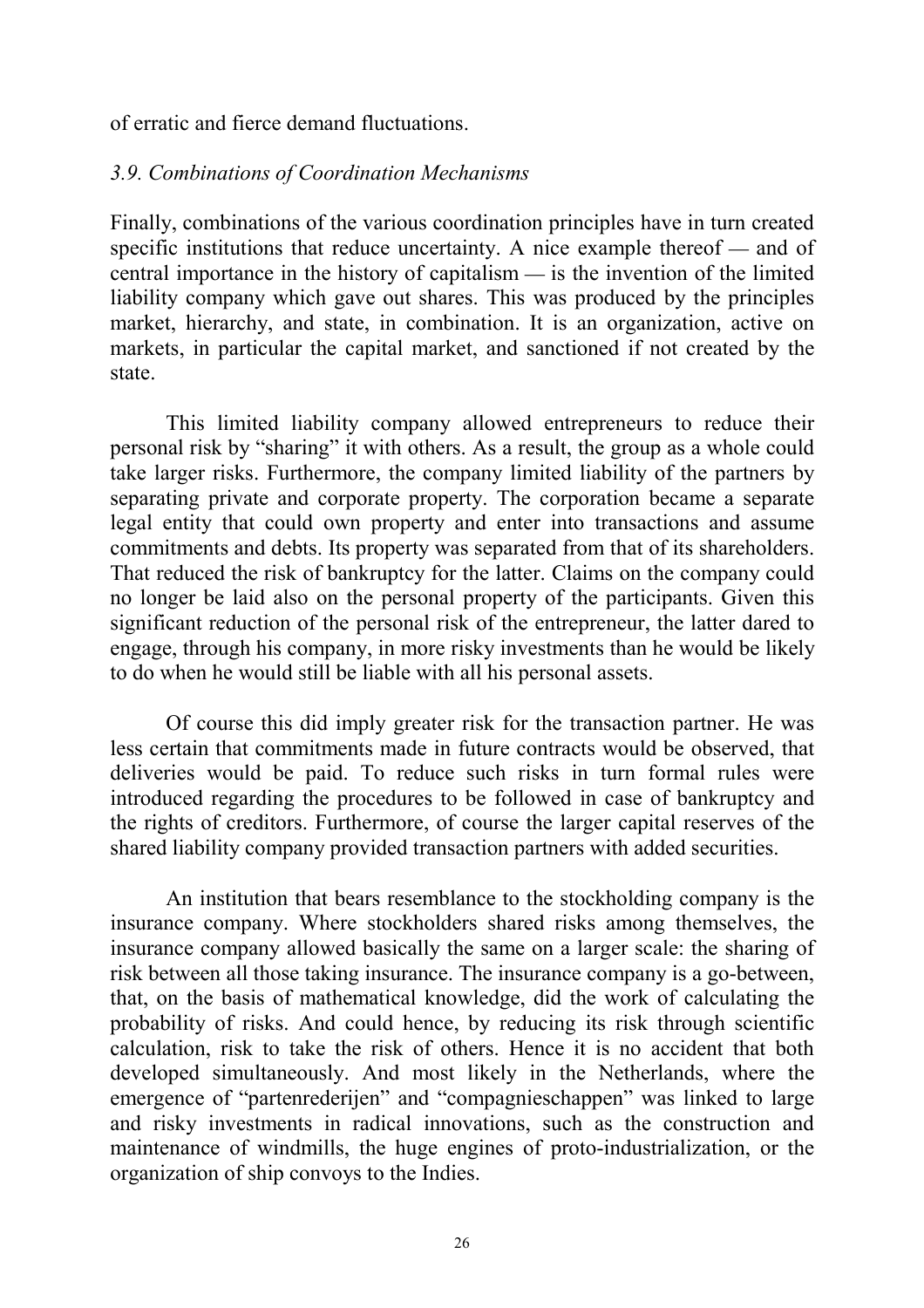In the 17th and 18th century the oldest industrial region of the Netherlands, and most likely one of the oldest in the world, emerged along the Zaan river to the north-west of Amsterdam. For those days enormous capital goods, driven by wind power, sawed wood, pressed oil seeds, ground grain, and beat ingredients for paper manufacture. More than 600 windmills adorned around 1725 the flat and wet Zaan region (Boorsma, 1950). The growth of this windmillpark was made possible by risk distribution. The construction and exploitation of a mill was quite a risky enterprise. The in the flat country high uprising wooden constructions were rather vulnerable to storm, lightning and fire. On average once every forty years a mill burned down. Therefore the millowners had entered into agreements to distribute the risk. Rather than one owner owning one mill each of thirty owners owned one-thirtieth share in thirty mills. The owners cooperated in so called "partenrederijen", corporate bodies that formally owned the mills (Van Braam, s.a.). Furthermore, they also cooperated in mutual insurance contracts, through which the owners collectively insured their property against fire. Such contracts were also early forms of associational self-regulation. The contracts provided for associations that imposed a number of preventive measures on the members, such as the presence of buckets and rope to fight fires. The associations actively organized the supervision on the observation of these rules (Walig, 1912).

Earlier on, similar forms of risk distribution had been developed in trade, in particular the trade to the Indies. The Dutch East-India Company (VOC) and West India Company (WIC) were also limited liability corporations, whose shares were in the hands of municipal chambers. In the latter leading merchants and their families participated. For each individual trip to the Indies within these chambers separate "compagnieschappen" were created. A successful return of a ship full of spices could reap extraordinary profits. That was the incentive to invest. However, the risk on these long and dangerous journeys was high. Only one in two ships returned. To reduce this risk, such ships were equipped collectively.

These were major factors facilitating investment in risky undertakings, and hence were major preconditions, provided by capitalism, for industrialization. All these techniques had in common that they made it possible "to convert a long-term risk involving large amounts of capital into a short-term risk that was limited to small amounts of capital" (Rosenberg, 1994: 97).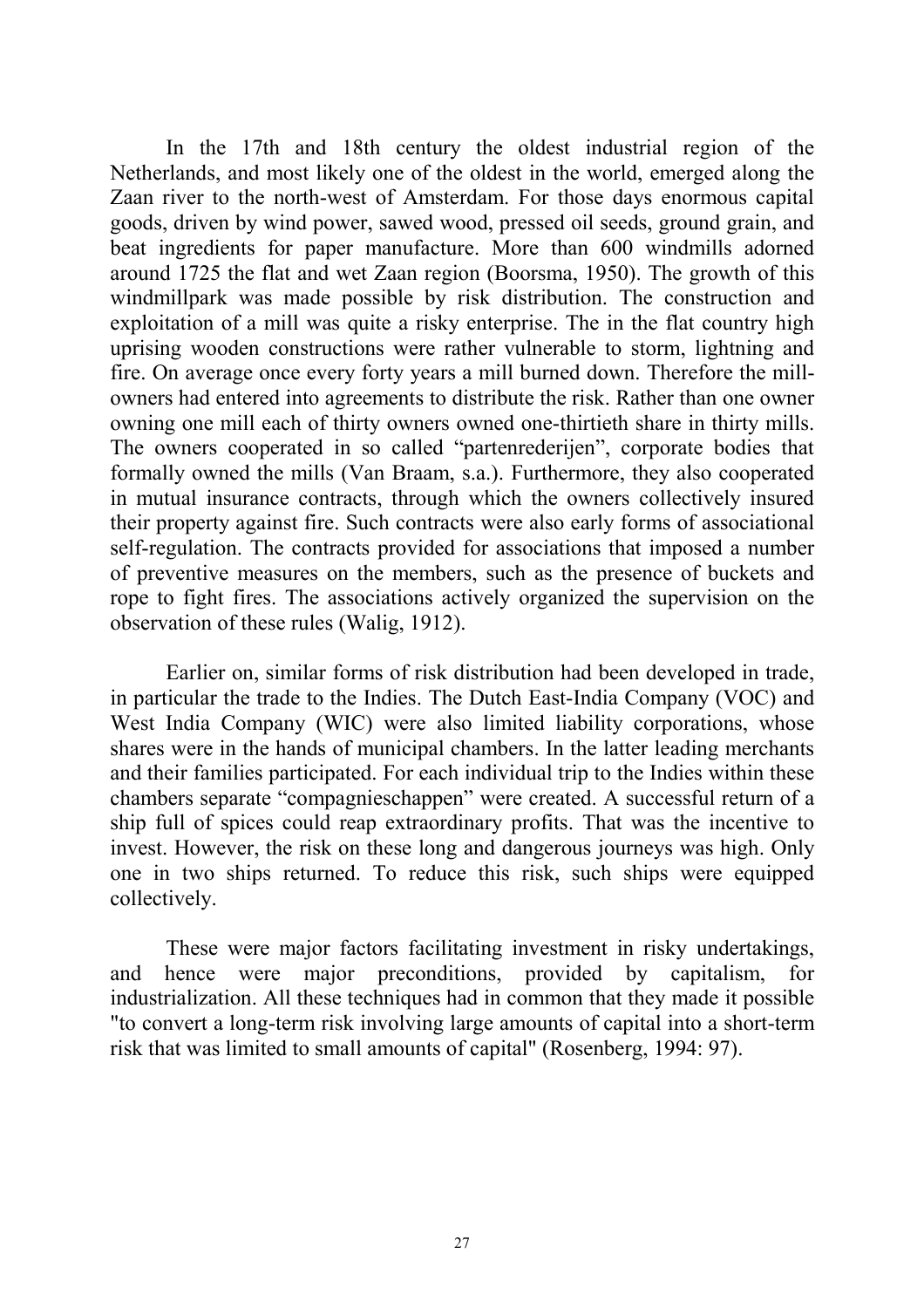#### *3.10 Effectiveness and Efficiency of Coordination Principles*

Which of these coordination principles are now to be preferred, and under what conditions? Which ones are the most effective and efficient ones? Which have the greatest legitimacy? Present-day deregulators and privatizers seem to assume a priori explicitly or implicitly that "market solutions" will be more effective and cheaper. That remains to be seen. How could "organization" ever have been able to maintain the competition with the "market" as a coordination mechanism  $\mu$  and under certain conditions even have won it  $\mu$  if it would be less efficient?

History has shown that many market solutions to the problem of uncertainty in transactions have their deficiencies. New forms of order through the principles of association, hierarchy, courts and state have developed and have eventually been selected by history as the more effective and efficient ones. Market solutions often require if not replacement by then at least support of public regulation. It is not without reason that gold- and silverweighers on medieval markets were replaced by state certified coins and later Central Banks. Or that private quality seals were substituted by public hall-marks. The latter were simply "better": more effective to enforce, less free rider problems, less ambivalent and contradictory interpretations, greater clarity and more uniform and equal application, economies of scale, etc.

Furthermore, many non-state solutions to the problem of risk and uncertainty, have eventually needed state support in order to be effective. Since Mancur Olson (1965) we realize better that associations find themselves confronted with what Olson called "the logic of collective action", the threat of free riders. In practice associations were already much earlier aware of this. And have lobbied the state for support. That has indeed come, e.g. in the form of statutory compulsory membership (as for the Austrian, German and Swiss Chambers and the Dutch statutory trade associations), statutory extension of private contracts of and between associations (cartels, collective wage contracts, covenants in several continental European countries), or the statutory monopoly on the provision of specific services (e.g. export licenses, collection of statistical data).

The coordination principles of "community" and "trust" can often only exist thanks to the presence of supporting confidence building institutions created by the state, especially in the larger and more anonymous societies in which we live. Examples are quality standards and inspections, supervision of insurance and banking, or regulation that mitigates competition and bans some more aggressive form of it. That reduces the compulsion economic actors may feel to behave strictly as self serving and opportunistic partners, who seize every means to advantage themselves, in complete disregard of the interests of others.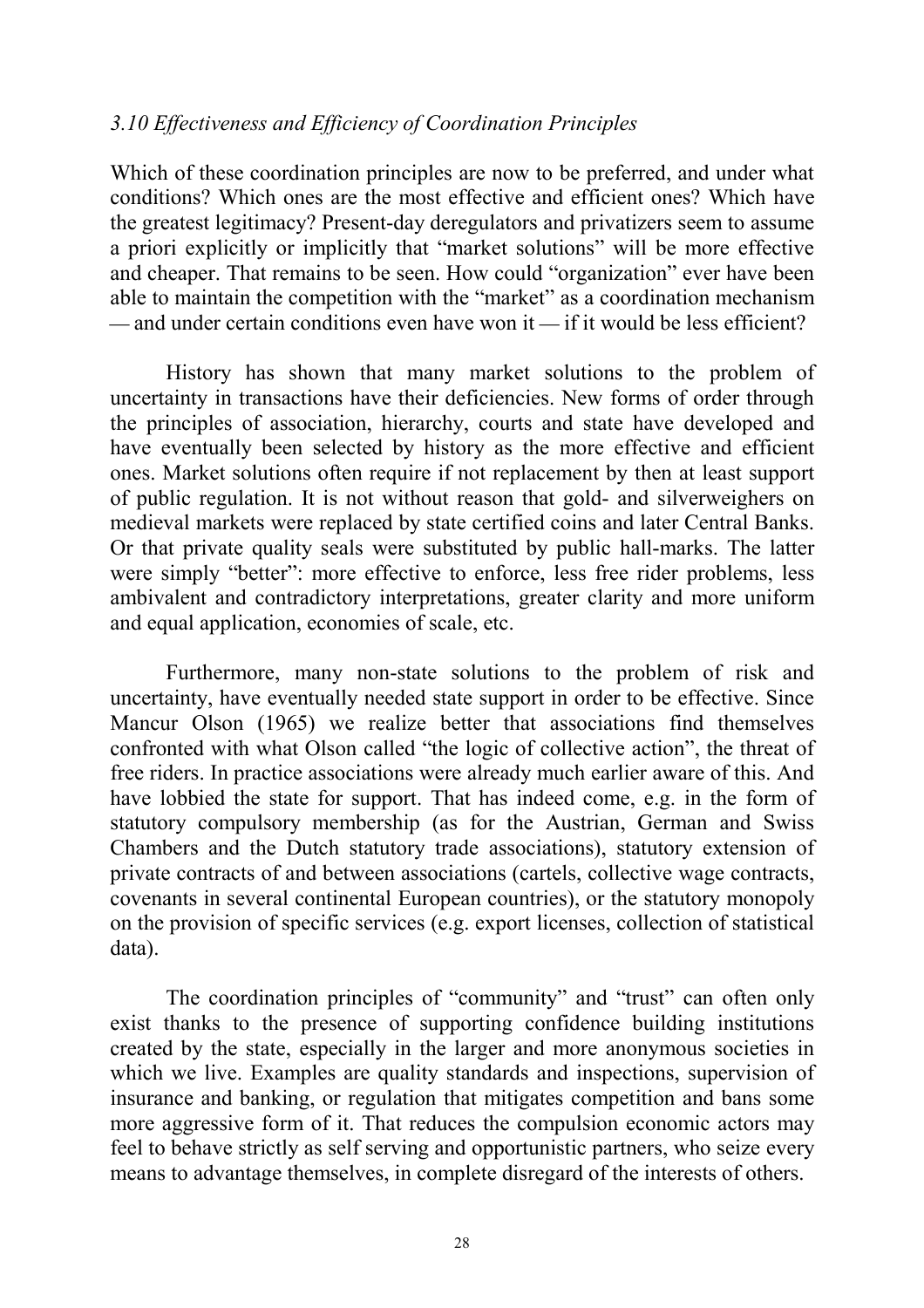#### *4. Institutions as Communicating Vessels*

Risk and uncertainty in economic transactions can be reduced by different coordination and allocation principles. That makes these principles functional alternatives for each other. They are likely to be a kind of communicating vessels. Less of the one leads to more of another. And that has implications for deregulation policies. Less statutory regulation does not necessarily mean that the outcome will be less overall regulation. It may increase the demand for coordination by other principles. Transaction partners will keep a need for reduction of risk and uncertainty. And ... that need may not necessarily be filled by the "market", by commercial services. It could also lead to more "association", more "hierarchy" or a greater role for the courts and case law. And it questionable whether those alternatives for statutory regulation are to be preferred, whether they will be just as effective and efficient.

An opposite effect is also possible. I pointed out earlier that public regulation has often turned out to be necessary in order for other uncertainty reducing institutions to function well. Deregulation may therefore also have the consequence of undercutting such supports. Mutual trust between economic actors and trust in each other's products may wane when statutory product regulation gets abolished; associations may find it more difficult to ensure the observation of their self-regulation by their members if they loose statutory supports. It is questionable whether such costs compensate for the advantages of simpler and lesser regulation. A more flexible monetary policy can undercut public trust in a currency and lead to a drastic drop of its value on exchange markets. More flexible meat inspection can lead to sudden loss of public trust in meat. The BSE scandal might have been prevented if British agricultural standards would from early on have banned it to turn herbivores into carnivores, by serving them ground up congeners. The scandal illustrates also well how high the costs of ineffective risk and uncertainty reducing institutions can be. Similarly, people may be less likely to engage a cab of have a building firm do some renovation if the chance to be cheated because of deregulation increases.

Deregulation may hence lead to an increase in the importance of other coordination principles; some deregulation measures can however also undercut the effectiveness and efficiency of such other principles. In the first case it is a matter of *less* rules, *more* other coordination principles; in the second: *less* rules, *less* other principles as well. But in both cases there may be a loss of effectiveness and efficiency in the reduction of risk and uncertainty on markets. In the following I will discuss first some cases of "less rules, more others; and then some "less rules, also less others.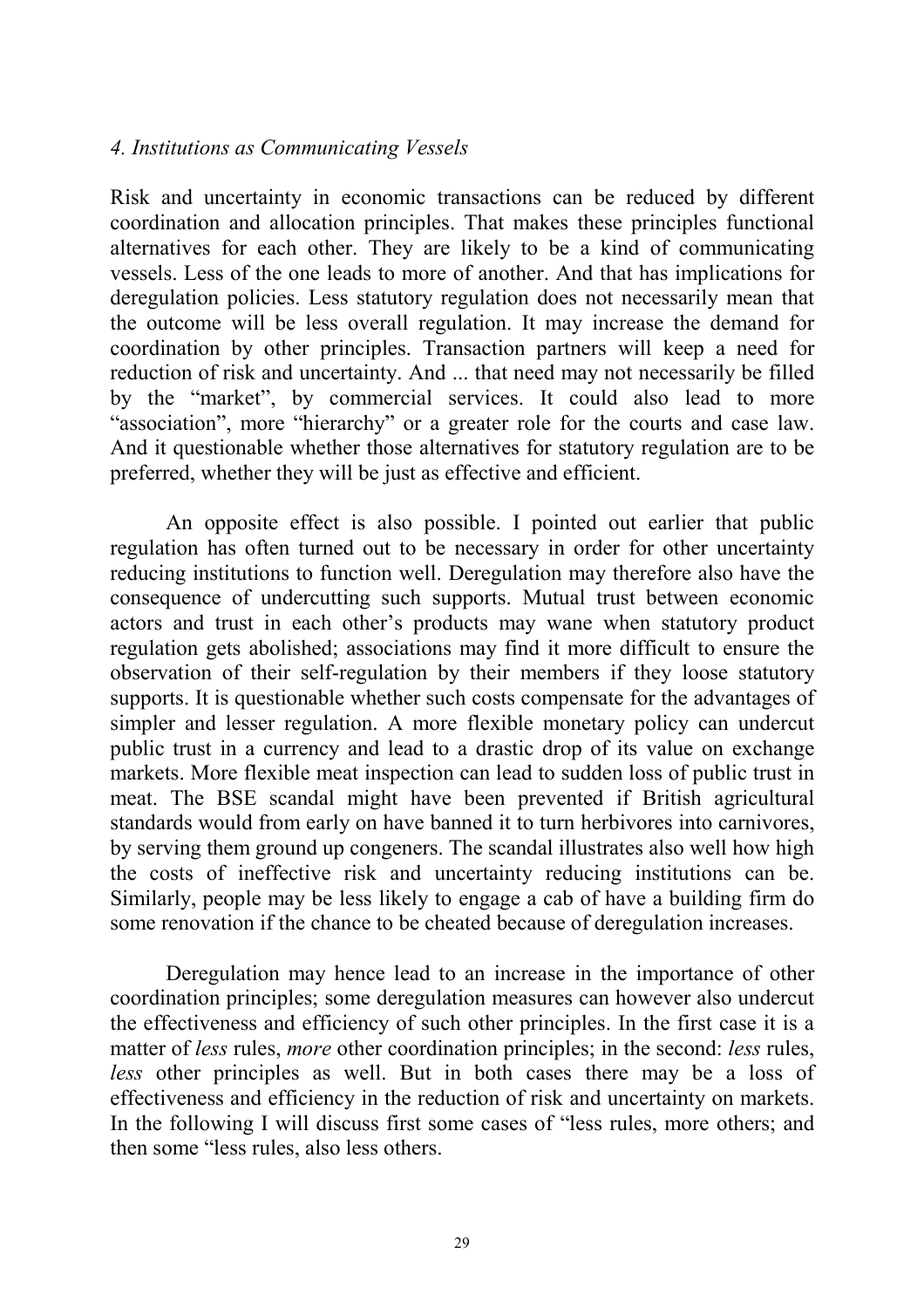#### *4.1. Less rules, more Community?*

Less rules, more mutual trust and community, that may look like an ideal situation. The latter are not only usually "cheap" coordination principles, for many people they also have a more attractiveness: informal and social has positive connotations.

It is however questionable whether there will be many deregulation initiatives which could lead to such results: that an informal community takes over the role of formal regulation. Coordination through informal communities usually requires face-to-face contacts, typical for a local community (but of course also a locally centralized market such as the London stock exchange of the Antwerp diamond market). Such principles is not really an alternative for most markets in modern society, which tend to be large scale, separated in time and space, even international, and anonymous. Historically, the trend has also been the other way around. Markets and transactions on the basis of spontaneous trust and informal communities usually did not survive. Sooner or later such informal agreements were formalized to self-regulation by associations, created by such communities.

One area where communities could again become more influential is in the case of the deregulation of establishment licensing, which existed in many continental European countries. Proof of skills was needed in order to be able to open certain businesses. In the Netherlands these rules have been deregulated because they were considered unjustified market entry barriers (and it is considered in Austria and Germany). A more specific motive was to make it easier for ethnic minorities to establish a business. It is quite likely now that out of newly found ethnic businesses new business communities emerge, and that these may try to regulate their markets with more informal regulations. Such has happened in the 1930s in the Netherlands with Italians which created terrazzo businesses (and now completely monopolize it), and after the war with Chinese restaurants, Italian ice cream shops, and Turkish sewing ateliers in Amsterdam. These communities often tend to form their own informal establishment standards — regarding skills, implicit knowledge, social/ethnic origin and relations, capital, reputation and reliability. Such informal standards may become quite effective market entry barriers and their power of social exclusion may be much greater than that of formal statutory standards, which at least do not explicitly discriminate. I remember still well from the time that I studied in Toronto in the early 1970s that one could only get a well-paid student job in construction if one spoke enough Italian.

Whether such a development is desirable remains to be seen. Are informal market entry barriers not worse? The legal system created by the Enlightenment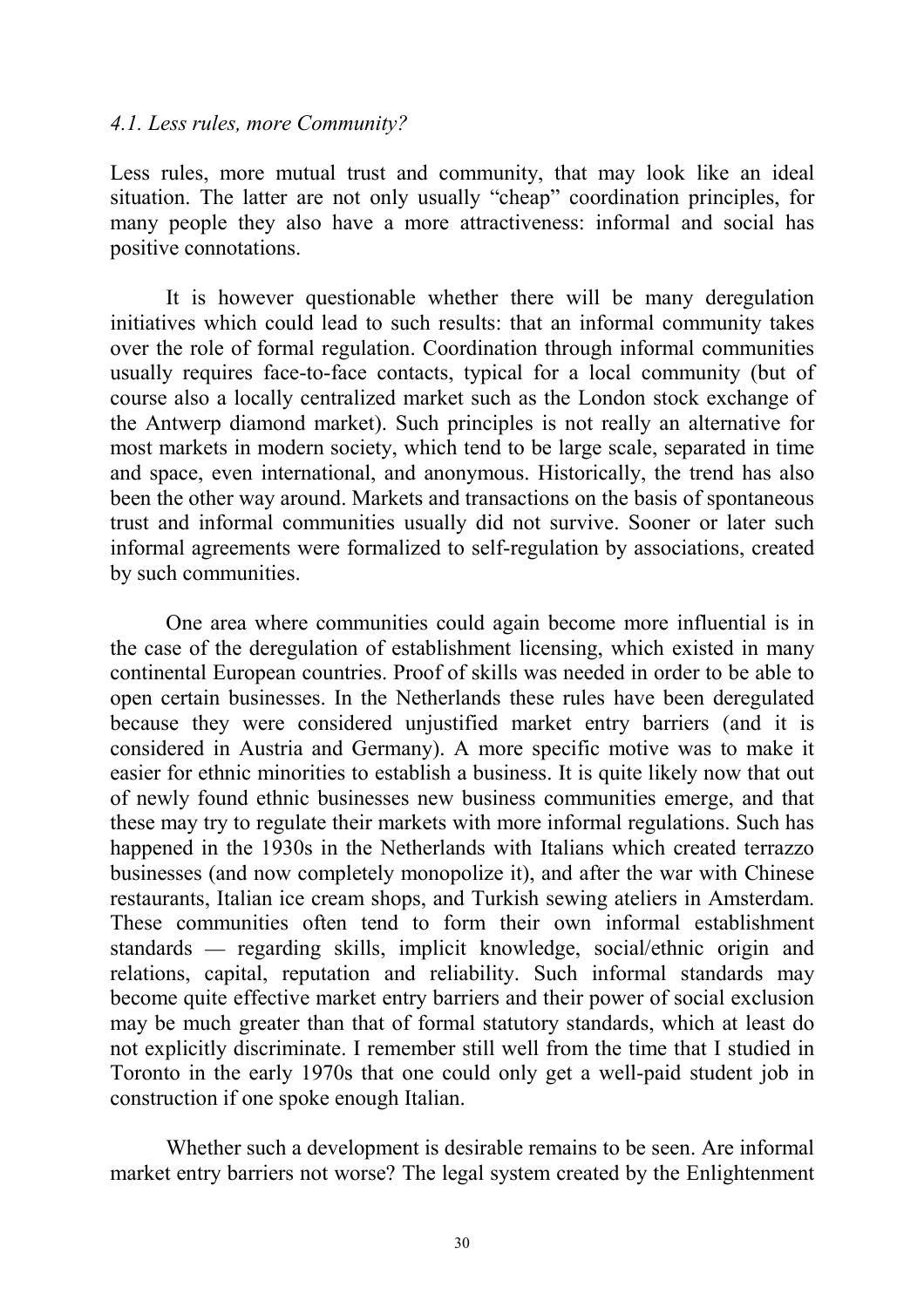and French Revolution that treats everyone formally equal has not for nothing been inspired by the desire to abolish group privileges and informal social inequalities.

#### *4.2. Less Rules, More Association?*

Deregulation may also be countered by business with a strengthening of selfregulation by associations. It even seems to be the explicit goal of some deregulation measures. If ever establishment licensing for butcher shops will be abolished it may not take long before consumers may see a sign on the door: "recognized by the Royal Association of Butchers". There is no establishment regulation for brothels, as they are still formally illegal in the Netherlands; however, many brothels have a sign on their door: "Recognized by the Association of Safe Sex Relax Houses" (which means that they have to live by the rules of the association: regular health inspections for prostitutes, obligatory use of condoms, etc.). If the government gives consumers less guarantees about the quality of the entrepreneurs and their services, businessmen will try to do so themselves.

It is not sure whether self-regulation is always to be preferred over state regulation. Self-regulation certainly has advantages: broader legitimation among the businesses concerned, closer adjustment to practice, hence more practical and technically better, sometimes also more flexible regulation, etc. But there are disadvantages too. It may be less effective, as self-regulation may be undercut by moonlighting and dabbling outsiders, which as yet destroy the image of a sector. One rotten apple may spoil the whole basket. Since, with information asymmetries, the bad firms drive the good ones from the market. Especially when self-regulation is not allowed to have cartel-like elements, due to strict competition law. Because such cartel-like elements, e.g. exclusive trading agreements, can provide supporting sanctions to self-regulation.

 A second disadvantage of self-regulation is that there is a greater chance that is serves particularistic interests. Therefore it may have less credibility among consumers. Product scandals tend to suddenly reduce public trust in such arrangements and invariably lead to a call for more state intervention, sometimes even from unlikely sides. When in 1997 the Dutch stock exchange was haunted by some sensational insider trading scandals the liberal leader Bolkestein, who otherwise pleaded for deregulation, demanded that self-regulation by the stock exchange would be replaced by stricter government control. That demand was heard already earlier in the US, where stock market scandals had been the order of the day and where investors defend their interests more assertively. Thanks to pressure from the US even the Germans have had to replace their reasonably effective self-regulation of financial markets by public regulation (Lütz 1997).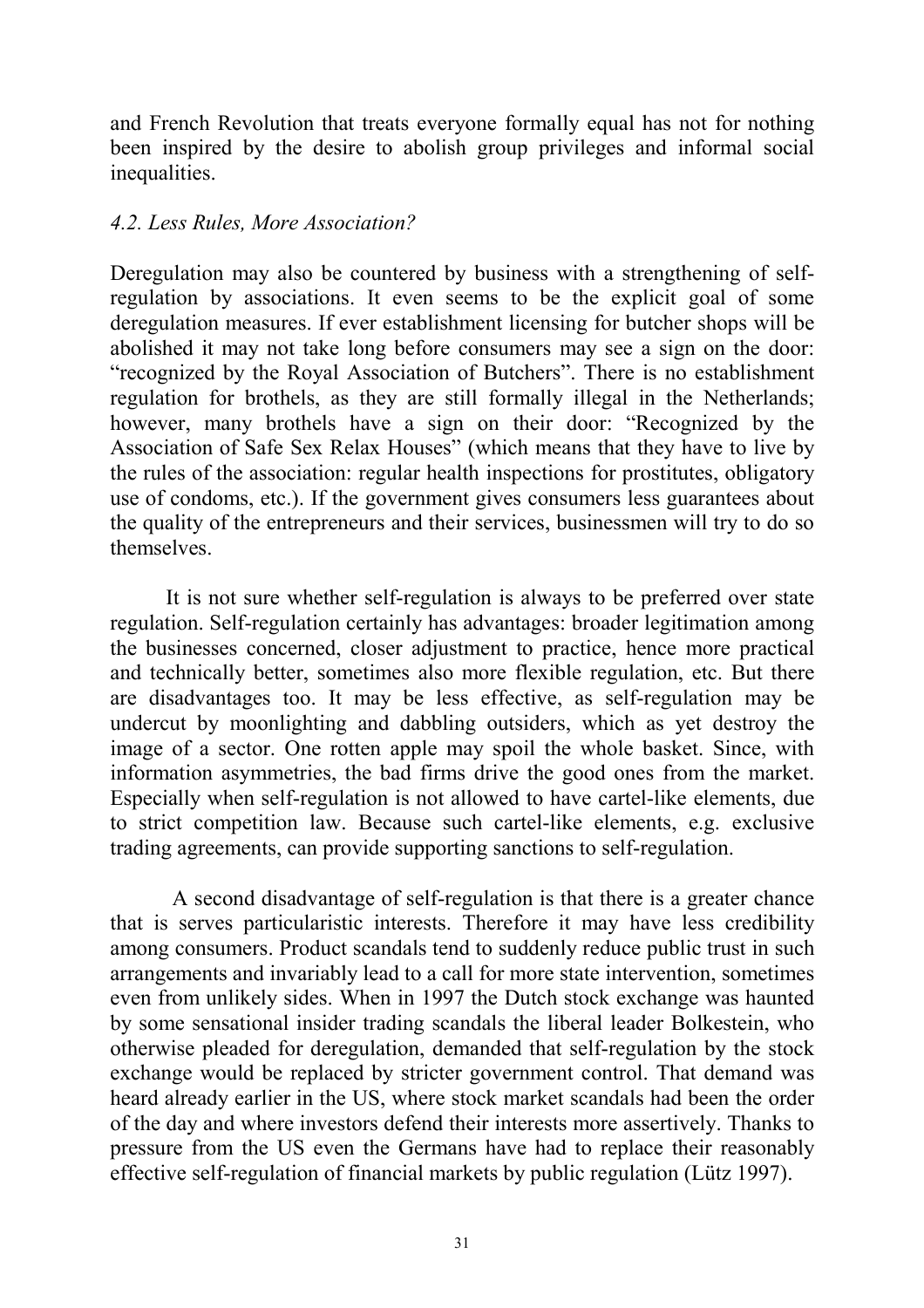#### *4.3. Less rules, (less Association), more Hierarchy?*

Abolishment of statutory establishment licensing can not only be replaced by a private recognition regulation of a trade association, but also by attempts of a larger individual firm to establish a trade mark reputation for itself and its products. As this succeeds better, the firm will enlarge its market share, buy up competitors, and get larger. Conversely: as the firm is larger, its name recognition will increase, and as long as the firm succeeds to link positive associations of reliability, trustworthiness, efficiency, and quality to that name, this form of "quality certification" becomes more effective. In this way many firms have grown to organizational giants: Shell, Philips, Mercedes, MacDonalds, Nike, Benetton. Nothing wrong with that. Even excellent, from the perspective of uncertainty reduction.

One should realize however that deregulation policies may have such consequences for the relative importance of different coordination principles. A retreat of public quality regulation increases the importance of trade mark reputations and that tends to enhance concentration in the economy. In short, "hierarchy" increases in importance as a coordination principle.

Other deregulation measures can enhance such a trend. The Netherlands has changed it competition regulation recently from an abuse to a prohibition system. Were in the past price agreements between cement manufacturers, pickle producers and collective purchasing associations of independent retailers allowed; now is that no longer the case. Will that produce more "market"? Or will sectors be stimulated to transform horizontal forms of cooperation in trade associations and cartels into vertical ones? Franchises and collective purchasing associations are no longer allowed to set prices for their members; a large supermarket chain can do so however without restrictions for all its shops. Small building firms cannot collude before tendering; a large contractor can however freely exchange information among its subsidiaries.I.e. strict cartel legislation forces small firms in each others arms. A plurality of smaller firms, that cooperate in an association will be replaced by a more limited number of larger firms. Market agreements are then replaced by internal firm regulations, and those are of no concern to the cartel authority. Its business is inter-firm regulations, not intra-firm ones. A similar process has taken place earlier in the US. The relatively strict anti-cartel tradition of English common law has stimulated firms to form large trusts. Until the US introduced anti-trust laws. Such merger controls are however yet a far cry in many European countries.

There are still more deregulation measures that are likely to contribute to a concentration movement: relaxation of shop opening hours legislation; the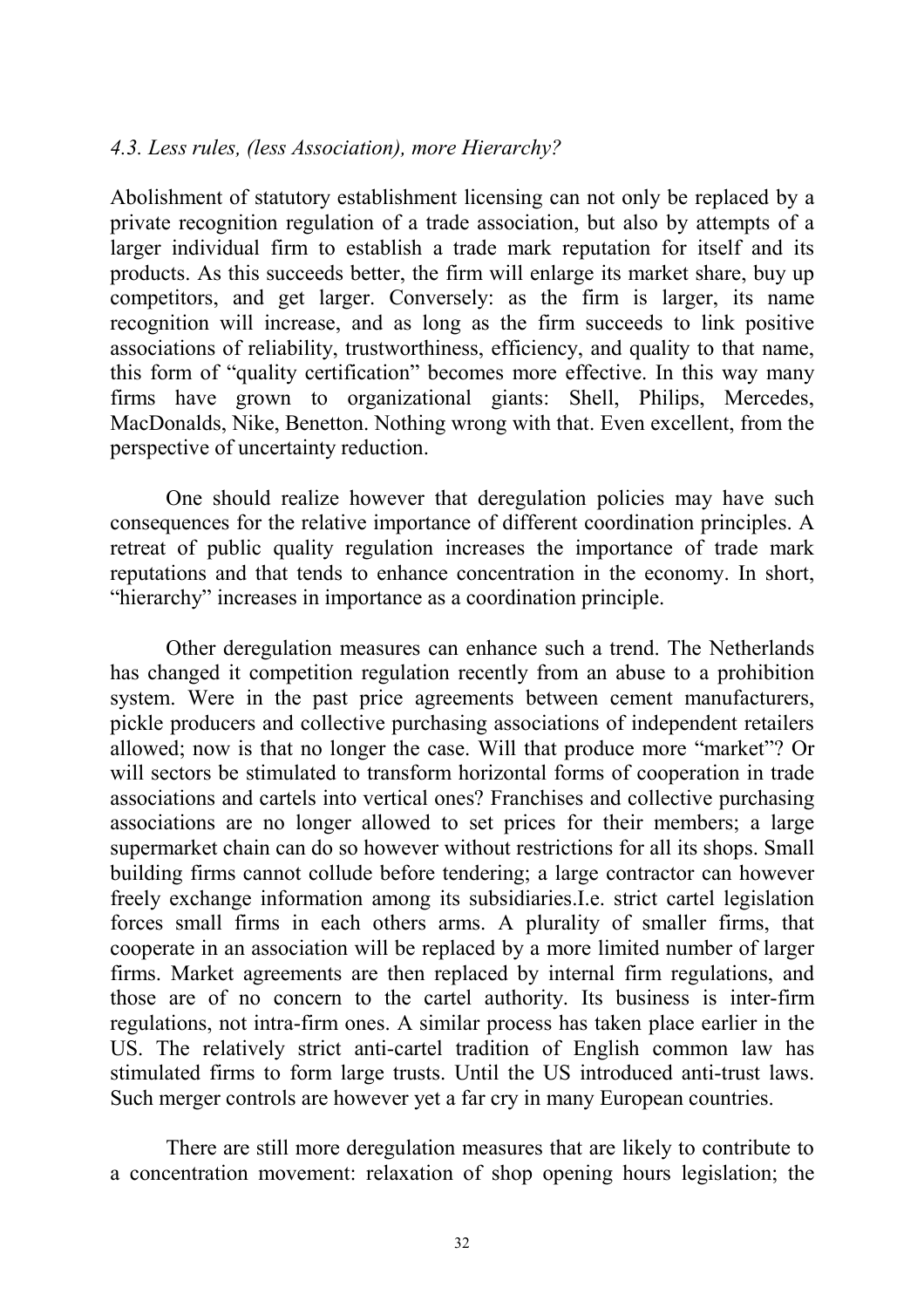abolishment of zoning laws that limit the building of large stores at the periphery of cities (introduced earlier on to protect the inner cities); the deregulation of the liberal professions of lawyers, accountants, and notary publics, such as the ban on advertising and on contingency fees; etc.

Until recently, cartels, establishment licensing, shop closing hours, and zoning laws have protected the small retailers and small and made for diversity. Thus there is as yet a diversity of publishers and book stores. In every little town one still finds at least a book shop. They are protected by the statutory book price cartel, which fixes the retail price of books for two years and allows the bookstores a mark up of 40 percent. This enables them to keep a relatively large stock of books, and not just huge piles only of the bestsellers, as is the typical picture in many an American bookstore. Abolishment of this cartel will enable supermarkets to cream off the market with bestsellers, and be the death blow to many a smaller bookstore. They will go bankrupt or be taken over by a large bookseller. Or: the association of bookstores might transform itself into a business firm, a direct change of horizontal voluntary coordination into vertical compulsory. This has happened in the Dutch dairy industry, where cooperative associations of over 200 independent small dairies were transformed into one very large dairy manufacturer, with the associational staff becoming the company staff. Liberalization of markets will enhance competition and eventually lead to further concentration. The liberalization of the American airline industry has  $-$  after a short period in which the number of airlines  $i$  increased  $\frac{1}{\sqrt{1-\frac{1}{\sqrt{1-\frac{1}{\sqrt{1-\frac{1}{\sqrt{1-\frac{1}{\sqrt{1-\frac{1}{\sqrt{1-\frac{1}{\sqrt{1-\frac{1}{\sqrt{1-\frac{1}{\sqrt{1-\frac{1}{\sqrt{1-\frac{1}{\sqrt{1-\frac{1}{\sqrt{1-\frac{1}{\sqrt{1-\frac{1}{\sqrt{1-\frac{1}{\sqrt{1-\frac{1}{\sqrt{1-\frac{1}{\sqrt{1-\frac{1}{\sqrt{1-\frac{1}{\sqrt{1-\frac{1}{\sqrt{1-\frac{1}{\sqrt{1-\frac{1}{\sqrt{1-\frac{1}{\sqrt{$ consumer has less and less independent companies to choose between. A similar trend is likely to occur in the telecom sector: now still a proliferation of firms, however soon to be followed by a shake out and concentration.

Curiously enough, competition stimulates because it increases risk and uncertainty  $-$  economic actors to try to reduce such competition. By cooperation, or by "conquest". Feudal lords fought in earlier times a battle in which eventually one of them, the monarch, gradually acquired a monopoly on using violence. They did so by means of war, raids, occupations, negotiations, and marriage. Now business firms do the same, and they use similar means: price wars, raids on the stock exchange, and mergers. Liberalization both facilitates and stimulates this process. Will each economic sector sooner or later get its own Leviathan? With the merger of Boeing and McDonnell Douglas the airline industry is not very far removed from that anymore. As the public state withdraws, do we get a private business state instead?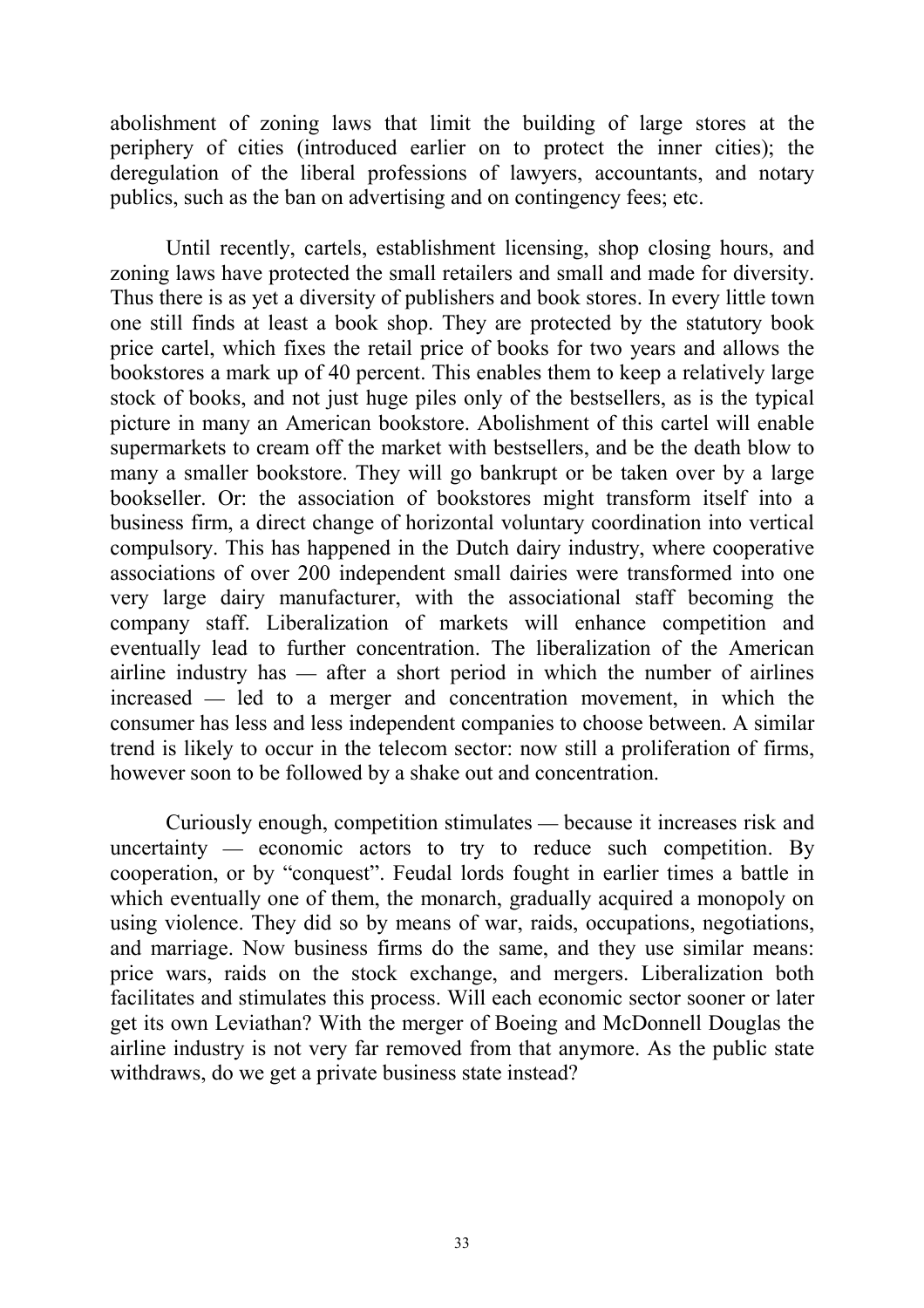What is more in the interest of consumers and citizens? It is not easy to evaluate the coordination principle "hierarchy". Large firms no doubt have many advantages: economies of scale resulting in lower prices and standard high quality, reduction of uncertainty and transaction costs in internal economic traffic, trade mark reputations that provide certainty to consumers and facilitate transactions, a stronger competitive position of such large firms in internationalizing markets, enough capital to invest in a knowledge infrastructure, allowing for innovation and adaptation to changing circumstances, etc. Only large firms can invest the huge sums needed for developing high speed train systems or UMTS networks. And up to a limit concentration does not necessarily have to reduce alertness, flexibility and innovation. The cola wars illustrate that oligopolistic markets can still be very competitive.

However, there are also disadvantages to concentration. Uncontrolled concentration of power is everywhere in society a threat to freedom, and in this the economy is not excepted. In politics concentration of power has led citizens over time to create many checks and balances on such power: the rule of law, the trias politica, periodic democratic elections, judicial review, administrative law, an ombudsman, etc. Such checks and balances on the concentration of economic power is clearly lagging behind. Furthermore, concentration can and does reduce diversity and create more uniformity. Symbolic may be the average shopping street in many European cities: everywhere the same shields of the same chains and franchises. Concentration is not yet so far progressed as in Canada, where 80 percent of all restaurants are franchises, but the trend is in that direction. Finally, there are indications that large scale production can inhibit flexibility and innovation. Several studies indicate that. Saxenian (1994) e.g. showed in her comparative study of the computer industry of the American west coast (Silicon valley) and east coast (Route 128 around Boston) that the small scale, in flexible networks organized, and by local government supported, industry on the west coast was much more flexible, dynamic, and innovative, and performed better, than the industry on the east coast, which was organized in older, larger, and more closed hierarchies such as IBM and Wang.

Whether one puts the emphasis on the advantages or disadvantages of hierarchy, it serves to stress that the enhancement of hierarchies in contradictory to the intentions of many deregulation programs. Their intent is namely to increase economic dynamism: more new market entrants, greater mobility in and out of markets, more room for small scale initiatives. While this may be the short term effect, in the long run concentration will be stimulated. Furthermore, it may be pointed out that liberalization of market entry regulations will only have a limited effect. Market entry is also limited by other factors, which are in itself positive for the economy and the consumer: accumulated internalized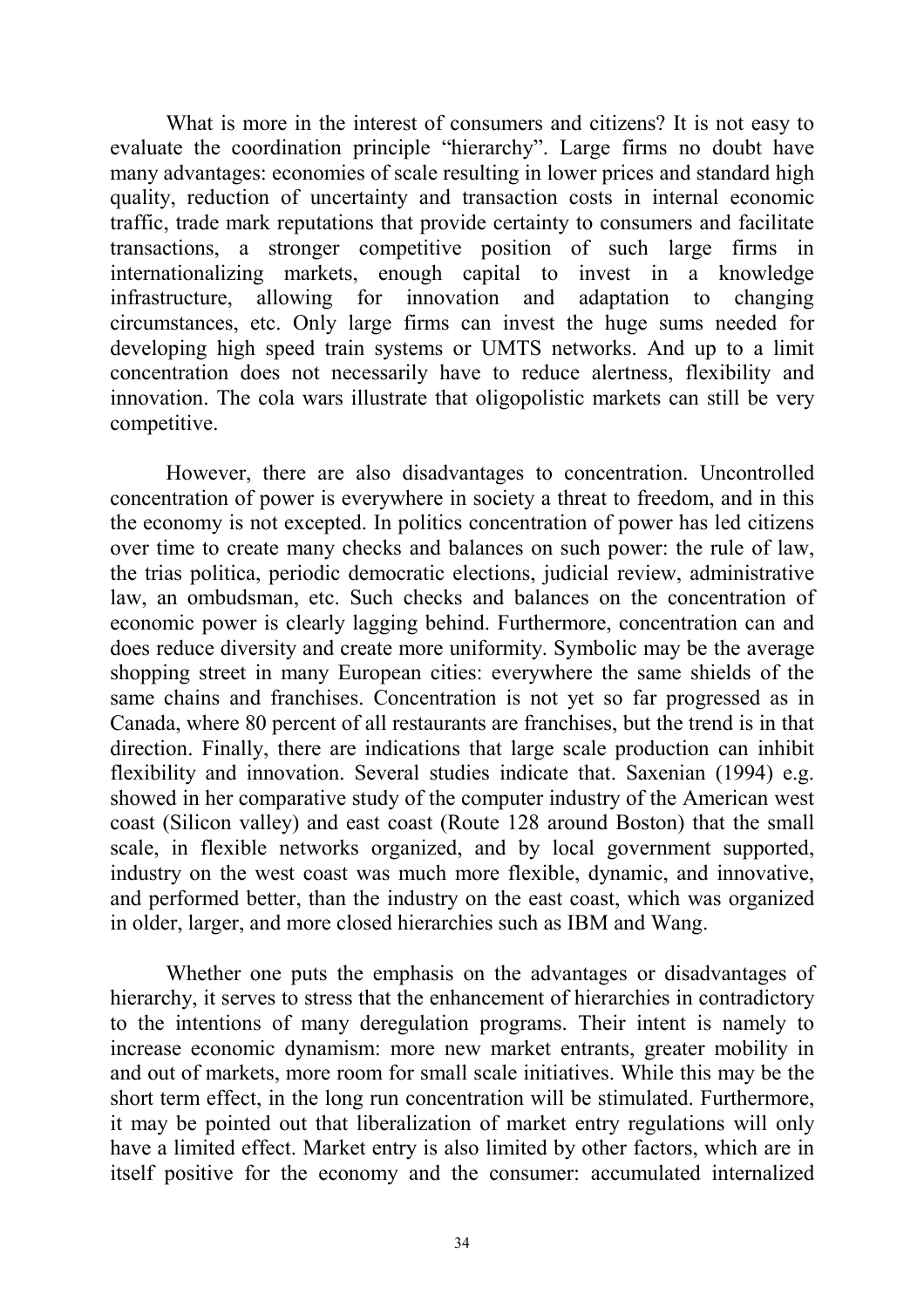implicit and codified knowledge in the established firms, accumulated capital goods stock, trade mark reputations. Deregulation of banking and insurance will not lead to the creation of thousands new local banks and insurance providers, which come and go as nine day's wonders. And it is questionable whether such is desirable.

#### *4.4. Less Rules, More Courts and Case Law?*

Less rules does not mean less social situations that require regulation. Public regulation reduces uncertainty and contributes to the predictability in economic transactions. Codified civil law fixes property rights and the rights of contract partners. It provides for standard contractual rules, whether for a marriage, a will, or a business contract. Social and economic public regulation also fixes basic rights and duties of societal actors. That saves on transaction costs. What is already regulated in law does not have to be specified by partners in contracts. Labor law protects the interests of workers, so that it is less risky for them to engage in a labor relation with an employer. They are less dependent on their own power, and will hence be less easily given to strike, which in turn reduces uncertainty for employers. Similarly, consumer protection legislation corrects for information asymmetries and enhances the development of trust in products and their suppliers.

Less codified and statute law does not mean that there is less to be regulated, but that others actors and other institutions will have to do so. And if no one else, transaction partners may have to do so themselves. Where there is less certainty about mutual expectations and less legal protection of the interests of the parties concerned, they will have to try to provide such certainty themselves and specify their mutual expectations, rights and obligations. This requires detailed contracts, and active monitoring of these. Where mutual expectations are less clear and stable, the chance of conflict is also greater. Parties will bring such conflicts to court, where judges are forced to take decisions, which set precedent and become case law. Contracts and case law are hence an alternative for statute and codified law.

Comparison with a legal system where statute law and codified law is relatively less important, such as that of the US, can be illuminating. Dutch firms that go to the US to found a subsidiary are often shocked by the amount of contracts, the degree of detail, and other paperwork involved in establishing a business. It can take over two years before all the legal formalities are taken care of. In the absence of standardized business law, each individual contract has to specify in detail all the possible future states of the world  $-$  the more so of course as the general reliance on case law and litigation forces transaction partners to try to conclude as "complete" contracts as possible. I had a personal experience with this difference in legal systems. A family will, drawn up in the Netherlands took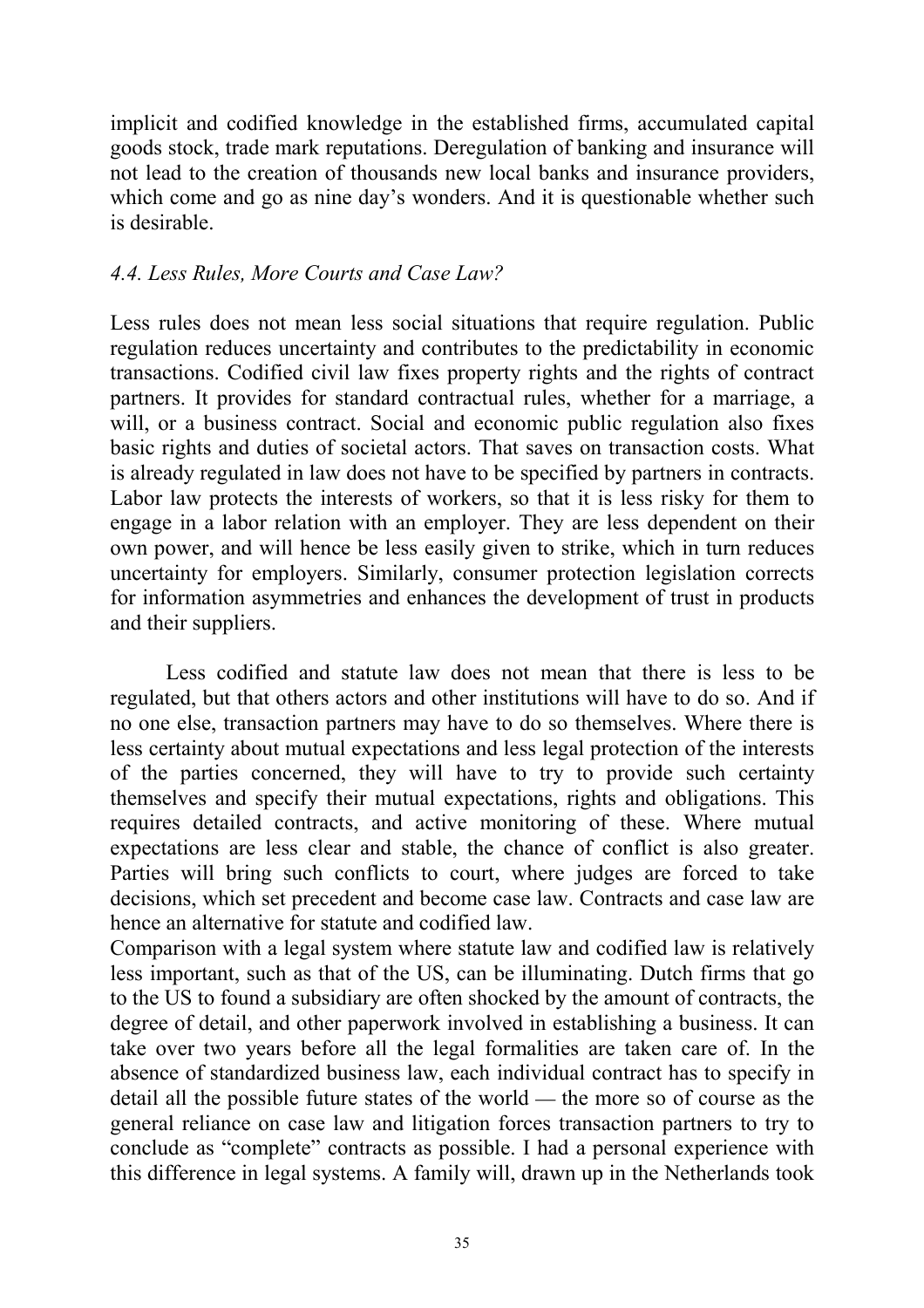only two pages. Dutch civil law regulated most. When my parents moved to the US a new will had to be drawn up. In order to specify the same, it became a document of 45 pages, trying to specify any imaginable but unlikely future situation, such as e.g. the chance that someone might come up and claim to be an illegitimate grand-child.

Where workers or consumers have less protection from collective law or collective welfare state provisions they seek recourse to tort law and engage in lawsuits. A case in point is the incidence of asbestos-based tort cases. Although the incidence of asbestos-related diseases among Dutch workers was five to ten times as high as in the US in the 1970s and 1980s (Kagan and Axelrad, in print: 5), Dutchmen rarely took to the courts. By 1991 less than 10 cases had been filed (Vinke and Wilthagen 1992), although Dutch law authorizes tort claims against employers. By contrast, an estimated 200,000 asbestos tort cases had been filed in the United States. The explanation is that victims had other roads open to them in the Netherlands. For about one century, compensation for damage caused by work accidents and diseases has predominantly been based on social security. Financial consequences of the risks of labor were collectivized. ... "In Great Britain, where asbestos victims" medical costs and lost earnings are taken care of by the National Health Service and governmentprovided disability pensions, the rate of asbestos-related tort suits has been far lower than in the US, tort recoveries are about half as large, and British asbestos firms have not been driven into bankruptcy." (Kagan and Axelrad, in print: 5)

A similar contrast is found in job protection. In the Netherlands, workers are protected against sudden dismissal. Employers have to ask State Labor Exchange Offices for formal permission to lay off groups of workers. The director of the Office decides. Only rarely is permission refused. The procedure is informal and flexible. Laid off workers are compensated by their former employer or by the collective unemployment insurance. This makes them much less prone to appeal decisions of employers in court. Not so in the US, where no such statutory job protection exists. Workers can be dismissed starting the next day. As a result, many workers sue their employer in court, claiming to be discriminated or sexually abused. A director of Ikea in Los Angeles, who had been Ikea director in Austria before, told me once that he spent as much on liability insurance in the US as he did formerly on social security in Austria. That is, "fringe benefits" for workers cost about the same. The difference: in Austria any laid off worker had the right to an unemployment benefit. In the US it was a gamble for the dismissed worker: He could win big and get sizable damages paid; or he could go out empty handed.

American research shows that where new collective regulations or provisions are created, tort litigation tends to decrease. Kagan (1984) noted that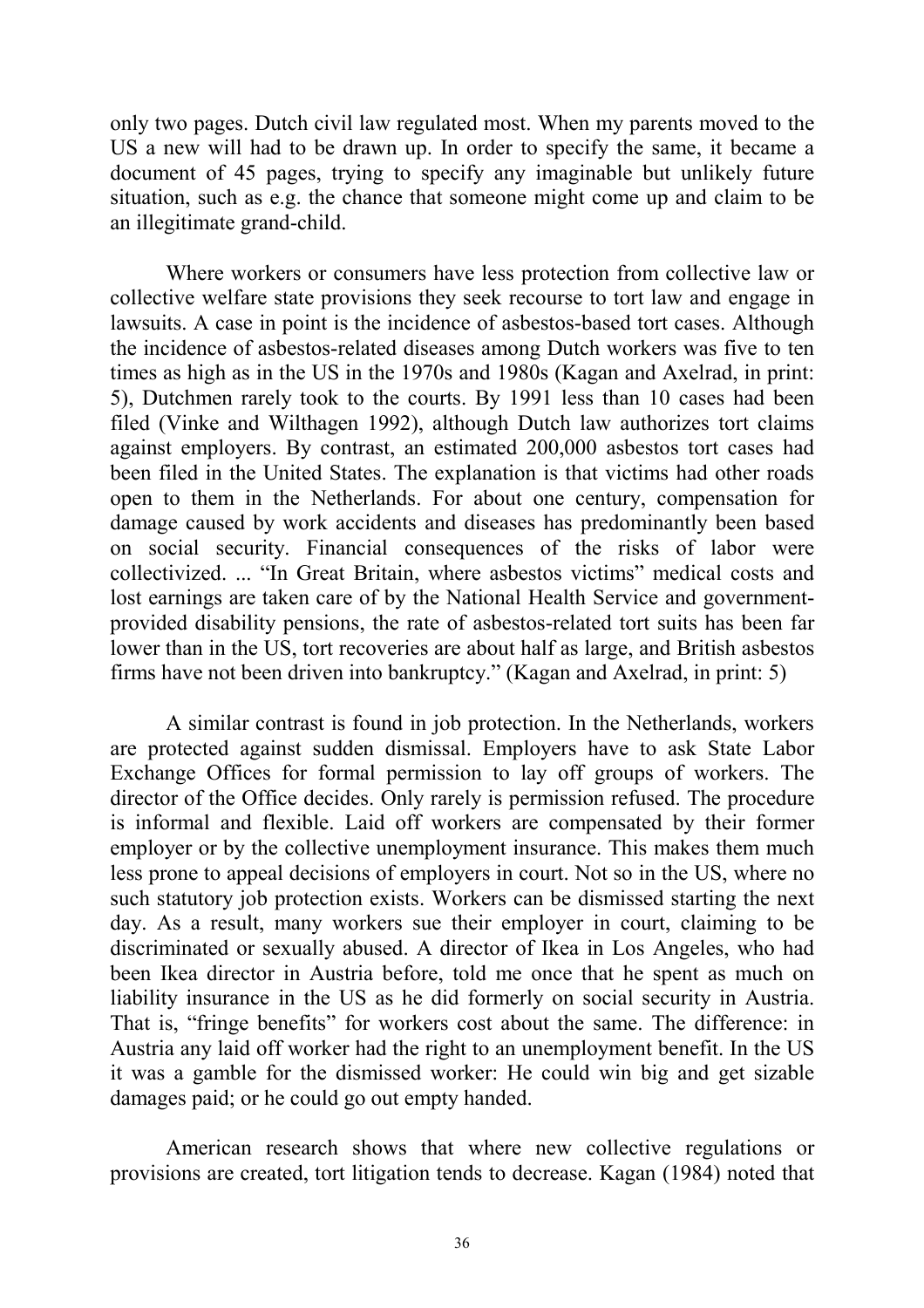in the period  $1950 - 1984$  the number of cases involving transaction partners trying to collect debts in American state supreme courts and trial courts declined sharply, despite the large increase in the volume of loans and delinquent debts, and despite the sharp increase in overall litigation. The explanation: There were new alternatives. In the past, "the farmer who could not pay off his crop mortgage was threatened simultaneously with the loss of his home and livelihood. The shopkeeper or small manufacturer who could not pay his debts faced similar ruin. For them it made sense to fight for survival in the courts if any plausible legal argument could be made." Now farmers, businessmen, and workers have more alternatives, can easier find other jobs, "and their debts are backed by relatively reliable sources of income and various forms of social insurance". (1984: 365)

The inclination of the Dutch to go to court has until recently been in comparison extremely low. Indicative was the low lawyer density in this country. In 1988 there were 35 lawyers per 100.000 inhabitants, almost ten times less than in the US, with a density of 312 lawyers. Other European countries score higher: Germany 190, Britain 134, Italy 81 (Lipset 1996: 50). Low was also the number of lawyers. In comparison to the size of the population not even half that of Germany (Blankenburg 1994; Blankenburg and Bruinsma 1994). The explanation is the presence of much legislation which is quite clear about what parties can expect from each other, the presence of collective social security provisions, of collective sectoral institutions that compensate the aggrieved, and of alternative arbitration institutes.

This is changing however. Litigation is increasing. Health and safety at work issues may stand as example. Injured workers file more often liability claims against their employers, for having been exposed to unsafe working environments or for being laid off. An important factor is the advance in scientific knowledge about the relation between work environment (e.g. hazardous substances) and illness, making for better, more convincing, evidence in court. Furthermore, some legal changes are fostering the decollectivization of the compensation for the risks of labor. Since 1967 an individual employee can again make a tort based claim against the employer, after this possibility was excluded by law for almost 70 years. Furthermore, the duty of proof in tort law, placed on the employee, has become less severe. Thirdly, the demands entailed by the duty of care grew with regard to employers. Employers are becoming increasingly responsible and liable for the risks of labor, and their responsibility and liability is based on a non-fault jurisprudence. Fourthly, there has been a cut back in social security based benefits since the 1970s. The measures taken are increasingly forcing both employers and employees to insure themselves by means of private insurance. As a consequence, tort law and private insurance companies are growing in importance with respect to compensating workers as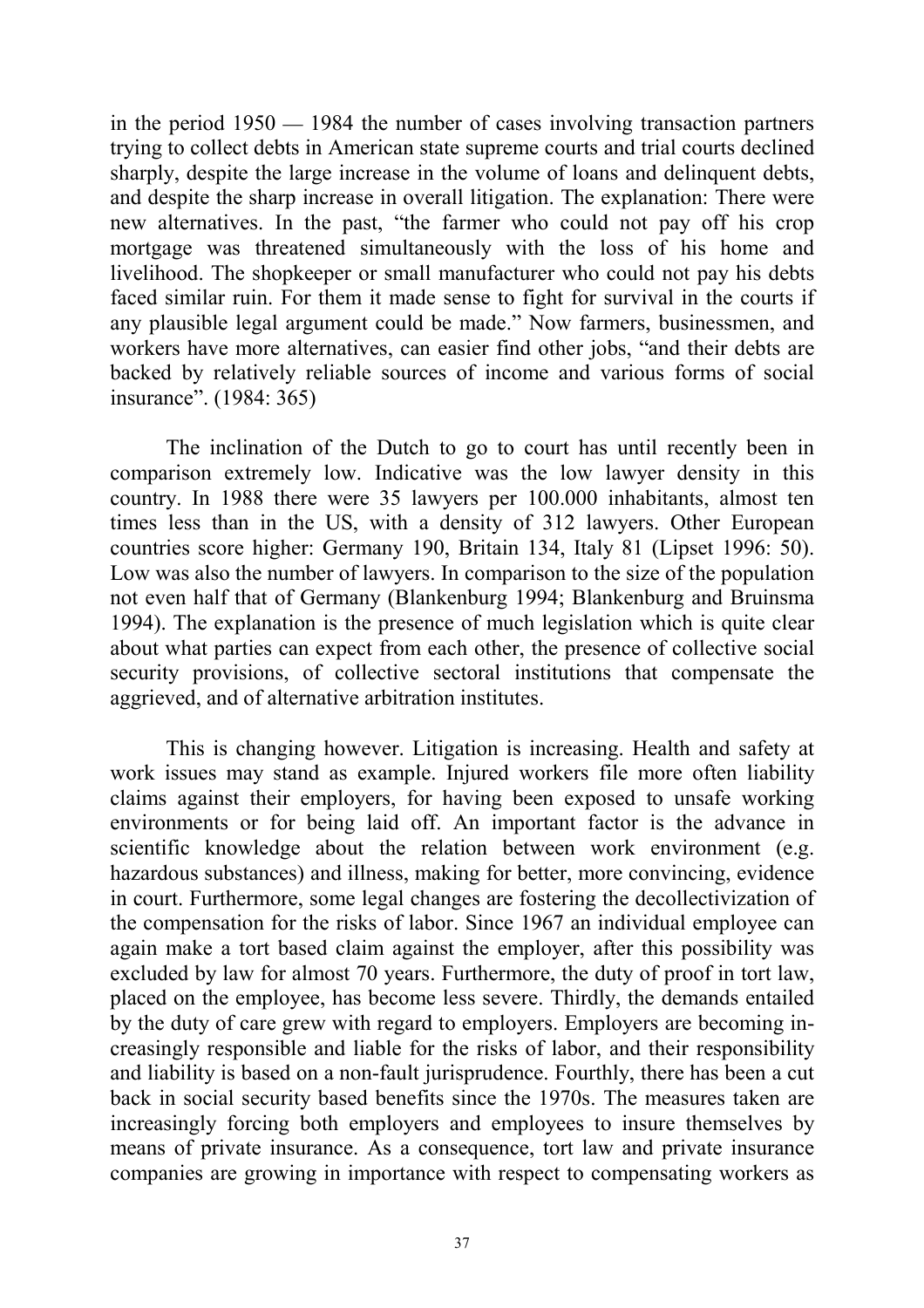victims of occupational accidents and diseases.

Indicative for the juridification trend is the lawyer density. It has doubled in between 1988 and 1998: from 35 to 70 lawyers per 100.000 inhabitants. A new specialism, that of tort lawyer, is developing, and  $-$  in line with Dutch  $\alpha$  corporatist traditions  $\alpha$  already an association of such lawyers has been founded. The first compensatory damages of more than 1 million guilders (half a million dollars) has been awarded.

This trend is likely to be enhanced by deregulation measures. More protective legislation and collective provisions may then, according to the research of Kagan, lead to less (lengthy) contracts and less litigation; the opposite is probably also true. Retreat of the legislator will increase litigation. Deregulation does not reduce the amount of conflict in society. On the contrary, it is likely to increase it. And such conflicts have to be managed.

Workers, no longer protected by statutory dismissal regulations or with less unemployment insurance are more likely to take to the courts. Ex ante, new workers may try to safeguard their interests in individual employment contracts, if they have the bargaining power (scarce skills) to do so. Deregulation of establishment licensing could lead to bunglers entering the market, and a consequent increase of fraud, deception and adulteration. Victims have an incentive to sue their suppliers in court, at least if these have not yet been bankrupt. Indicative is the case of Dutch victims of fraudulous marriage counseling bureaus and time-sharing sellers (sectors that were never regulated). They have formed an association to represent their interests in court. Initiator has been a lawyer, who smelled business. (Volkskrant 12-11-97) Liberalization of the legal profession, easier access to the bar, contingency fees, allowance of advertising, all measures planned in the Netherlands, are likely to stimulate such entrepreneurship among lawyers. Research of Steven Vogel (1996) into deregulation and privatization of the British telecom and financial sectors has at least for Britain indicated a relation between deregulation and a more adversarial policy style of regulatory agencies and to increasing litigation.

How to evaluate such a trend? There are no doubt positive aspects to the fact that people have easier access to their rights in court. It fits also well with the individualization trend in society. For business it however means more uncertainty and higher transaction costs. Because litigation and case law tends to be less effective and efficient in reducing risk and uncertainty, as can be learned from the American example.

How *effective* are both systems in the reduction of uncertainty? It should be noted at the outset that neither legislation nor litigation can provide for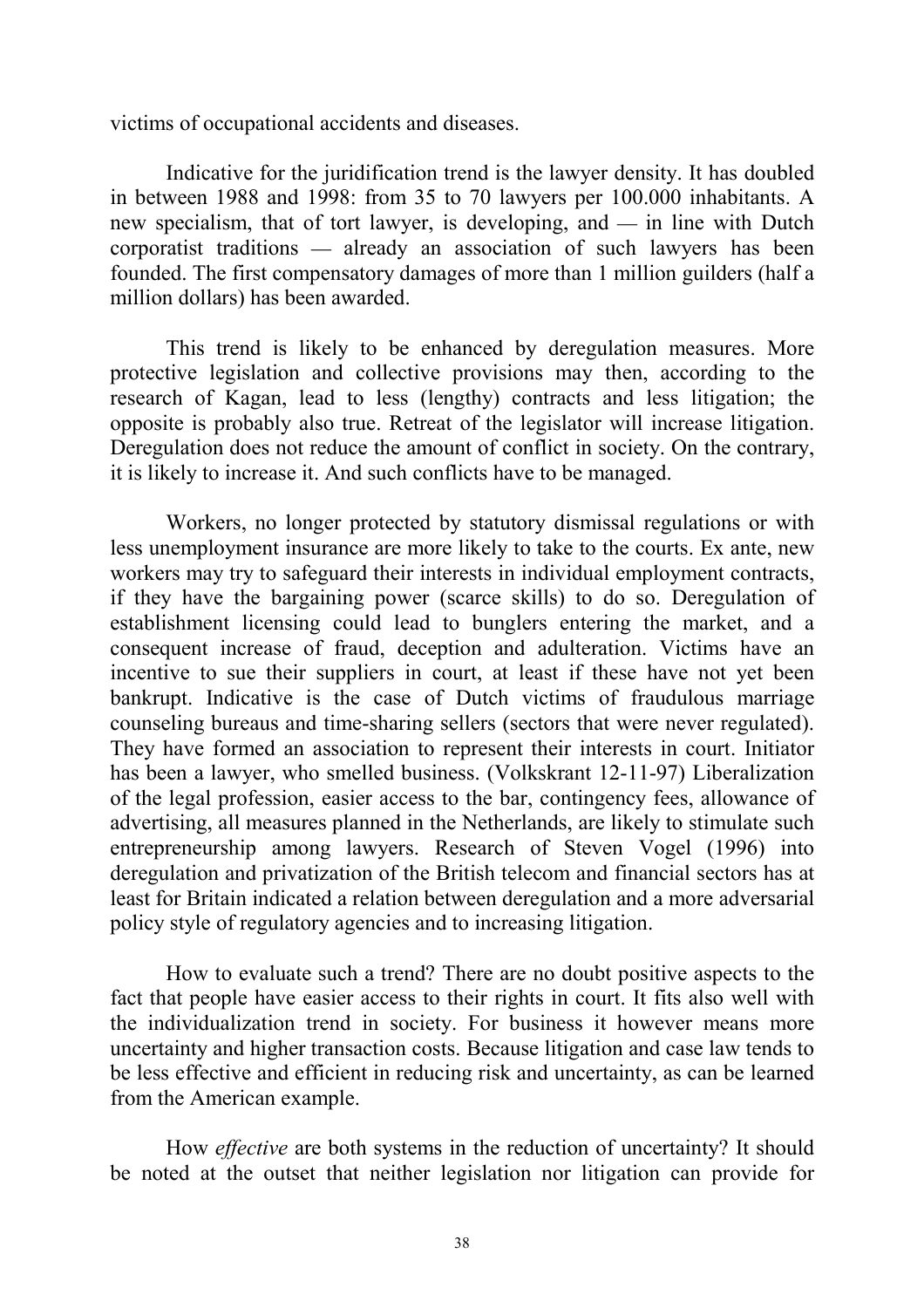complete stability and predictability. Ideally  $-$  that is, in the interest of stability statute law would have to be highly detailed, specifying all the possible future states. But that is of course not possible. Lawyers, the legal designers, have a bounded rationality and imperfect foresight. Therefore, such rules need later interpretation by the courts, through litigation. That is not only necessary but also desirable, to keep legislation flexible and capable of adjusting to changing circumstances and changes in the sense of justice of society. Regulatory systems have to strike a balance between predictability at the cost of rigidity on the one hand, and flexibility at the cost of uncertainty and arbitrariness on the other hand.

 However, in the US the emphasis is a bit much on the side of flexibility and unpredictability. In the literature and the media there are many complaints about the unpredictability of judicial decisions. Medical malpractice is a case in point. Law looks often like a lottery. In a review of cases against anesthesiologists, in 46 pct. of the cases the claimant had received appropriate care, according to an expert panel. Nevertheless, 42 pct. of these 46 nevertheless also received compensation.

"At the same time, many of these malpractice studies show, many malpractice victims, and some legal claimants, who did receive inadequate care, according to expert review panels, received no or relatively little compensation." (Kagan 1996, note 88).

Such unpredictability creates uncertainty. Huber (1989) compared verdicts by juries in cases of allegedly dangerous products. "Most juries, in accordance with the evidence, found the product not responsible for the plaintiff's injuries. However, in each sequence of trials concerning a particular product, one or two juries, hearing the same evidence as those which found no liability, decided otherwise and awarded the plaintiff massive compensatory and punitive damages. The modal jury award was \$o, but the "average" was in the millions of dollars. For the manufacturer in question, the result was inescapable legal uncertainty, which has a large impact on settlement strategy." Even when a defendant may be in its rights, according to all legal advice, there is still an inclination to invest in out of court settlements. Kagan (1996: note 82): "The notable point is that defendant firms are uncertain whether theirs will be in the minority of cases in which firms are hit with enormous judgements. To foreclose this risk of catastrophic loss, they are likely to settle out more often than they would if there were less uncertainty regarding that catastrophic loss being avoidable."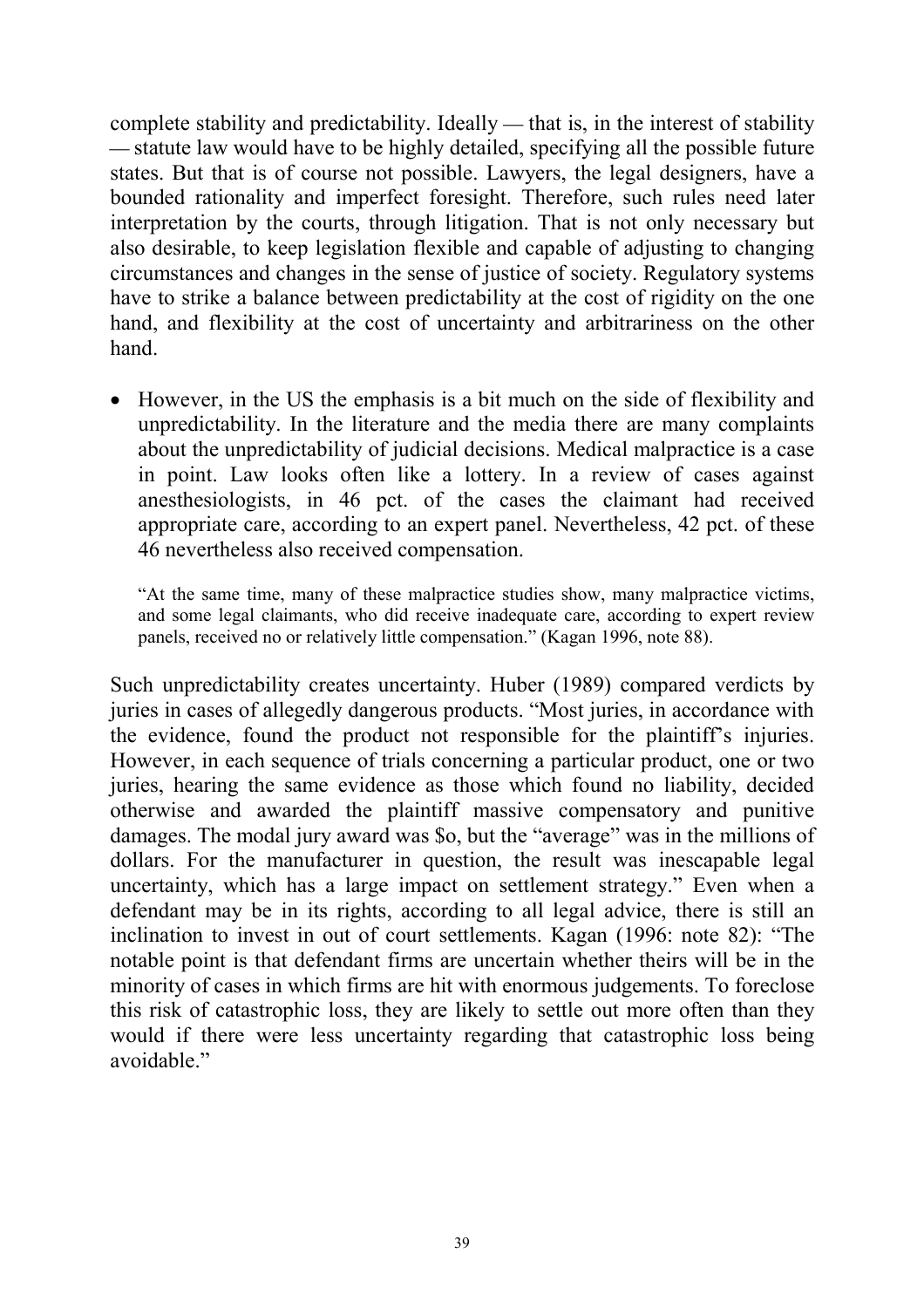Even lots of expensive legal advice does not safeguard a company. A veritable legion of well-paid and experienced attorneys and investment advisors was not able to prevent Texaco from being fined 8.5 billion dollars in actual and punitive damages in the infamous Pennzoil -Texaco dispute over Getty Oil, one of the most expensive liability cases ever.

In reaction firms are going to avoid risky transactions and risky customers. Doctors refuse to do certain operations, and accounting firms refuse to audit risky clients. (Berton and Lublin 1992, Berton 1995). And firms may become more careful with innovation, as I have argued elsewhere (Van Waarden, in press). When specific transactions are avoided, markets may shrink.

More litigation and more activist lawyers may be a good thing for their individual customers; it remains to be seen whether that will also be the case for society at large. It can lead to greater fluctuations in case law and make court decisions less consistent and predictable. That means, case law is less effective as a collective good that reduces uncertainty. Law becomes then merely a private good, good for the individual client.

Activist litigation is not only rather ineffective in reducing uncertainty in economic transactions; it is neither very *efficient*. The costs of legal advice and litigation can get very high with ongoing juridification of society and economy. Contract regulations and case law are by their nature less general, less abstract and more specific to certain transactions. They emanate from a variety of actors: transaction partners, regulatory agencies, courts. There are more of them, and they are more complex. The rules that are produced are less transparent and predictable, as said.

In the face of such uncertainty, business needs batteries of lawyers, that assist it in drawing up contracts. "American business executives engaged in negotiating sales franchises, seeking approval for real estate projects, acquiring other companies, issuing stock, and launching new products are surrounded by larger phalanxes of expensive attorneys than their counterparts in, for example, Europe or Japan — where the legal risks corporations face are less problematic." (Kagan 1996: 12)

Given the adversarial nature of legal proceedings, lawyers provide work for each other. The defendant does not have a voluntary need for advice, but is forced by the plaintiff to get it. Thus the system can acquire a self-propelled momentum of ever more juridification, adversarial legalism, lawyers and lawyer fees. Once this trend has been set in motion, it is difficult to stop. It is like an arms race. Whereby the parties in the race, the attorneys on both sides, have an incentive in escalating the adversarial relations, to lengthen cases, to device new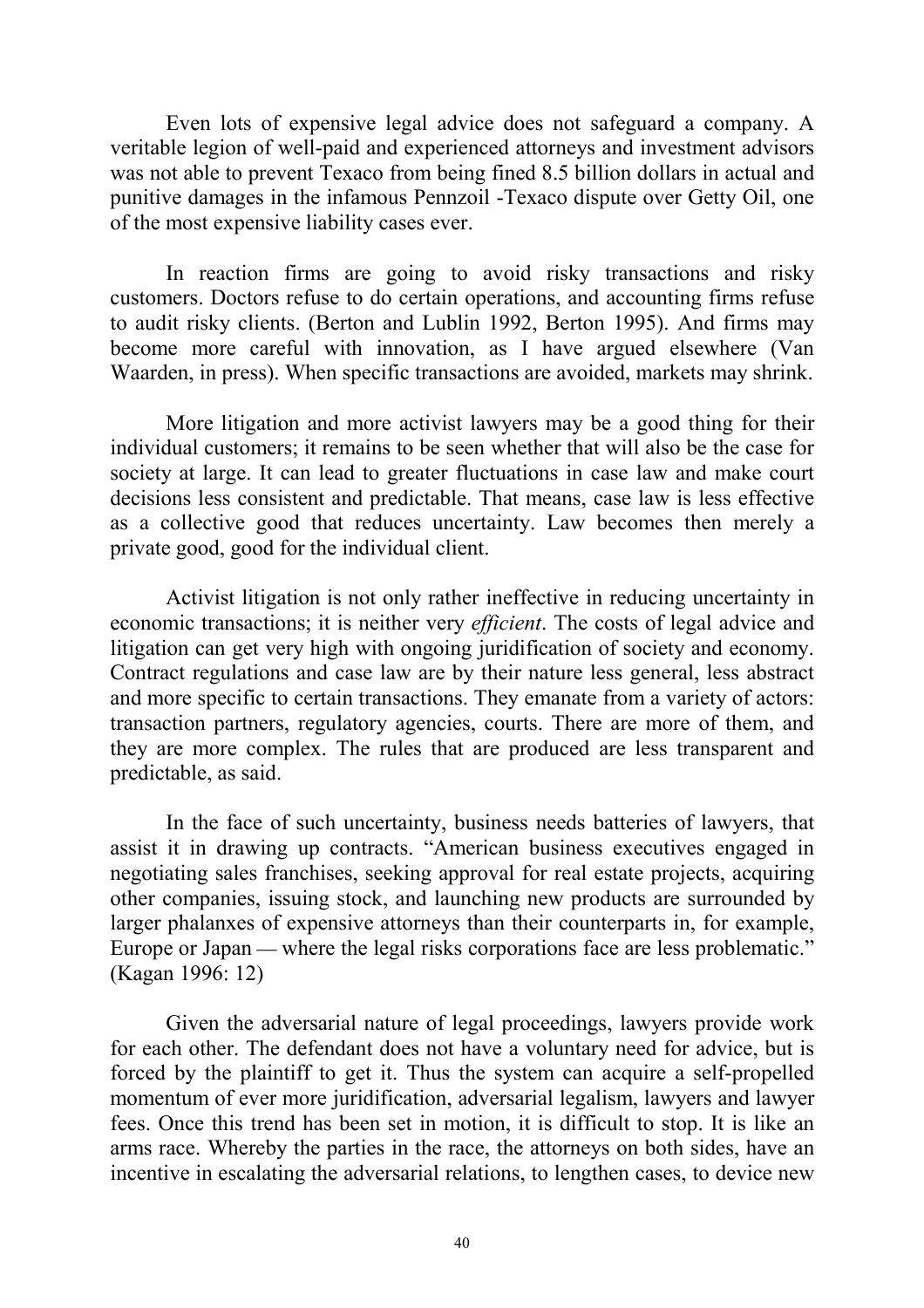rules and exceptions to the rules that can in turn be challenged again. It is not only a self-reproducing system, but an endogenous growth system.

The high costs of lawyering can be read from the earlier presented comparative data on lawyer density. The costs of legal services by the 780.000 lawyers that existed around 1990 in the US have been estimated at 100 billion dollars a year, or 2.4 percent of the American GDP. With that, the US legal industry was, measured in terms of value added, larger than the US steel industry, or the domestic automobile industry (Sander 1992). In the larger West European nations, lawyering costs amounted to 0.5 to 0.6 percent of GDP. In the Netherlands it was negligible (Lipset 1996).

Kagan (1996: 10) presents still other evidence that "American litigation, with its wasteful, lawyer-dominated pretrial discovery and its cumbersome jury trials, is far less efficient than Continental European or British methods." In Motor vehicle accident lawsuits in the US, payments to lawyers account for more than 40 percent of total liability insurance pay-outs. In Japan and the Netherlands, a variety of alternative dispute resolution and legal mechanisms produce compensation for motor vehicle accident victims at dramatically lower transaction costs. "Claims agents who deal with cargo damage disputes arising from trans-Atlantic shipments say that lawyers" bills are far higher if a legal dispute is processed in New York rather than in Rotterdam, even though the relevant substantive law in the two countries is essentially identical."

The uncertainties of legal action produce also indirect costs, such as those or more paperwork, red tape, and bureaucracy, in firms, but also in state organizations. Kagan (1996, note 97) quotes William Barker who advices "inhouse counsel" of firms: "Barker suggests that firms with no current litigation under way take the following steps to prepare for discovery requests that may arise in conceivable future litigation: 1) Systematically and consistently retain documents reaching back as long as any pertinent statutes of limitation (15 years or longer in some cases); 2) "instill a bias towards documentation" among company employees. Litigation against insurance companies often involves discovery inquiries into documents and routine firm practices dating back many years, and in many instances no longer in use. This is a burdensome inquiry for defendants, and "one likely to justify significant prophylactic actions to minimize both defense costs and liability".

Finally, there are the costs of enormous compensations awarded and of their consequences. Texaco went bankrupt on the Getty Oil case and thousands of workers lost their jobs. Other costs are those of risk-avoidance behavior, such as pretrial settlements even in pertinently unjust cases, "defensive medicine" (unnecessary tests in order to prevent that a patient is sent home and something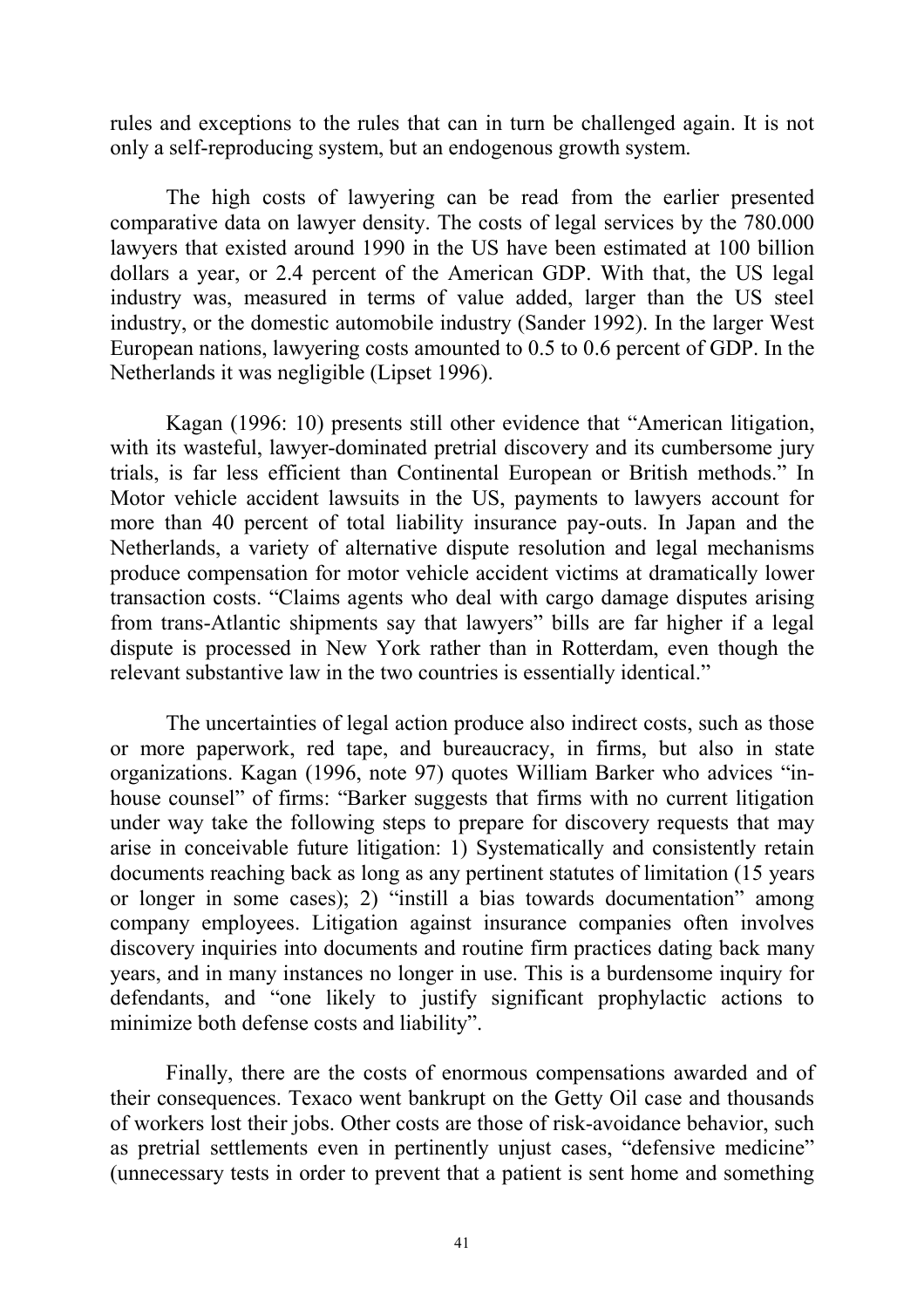would be overlooked), and the high premiums of liability insurance. Some risks can already not be insured any more. And in as far as insurance companies did insure such risks in the past, it threatens to be their downfall. Even that symbol of solidity in insurance, Lloyd's of London, runs the real danger of going bankrupt on asbestos claims (McClintick 1999, coverstory in Time Magazine).

Proponents of a regulatory system based on tort law often argue that the threat of high liability claims provides an economic incentive to business to refrain from harming transaction partners and thus increasing trust in economic transactions. This would be much more effective than "command and control" regulation. American scholars are not so convinced. Kagan and Axelrad (1996: 17) summarize the evidence: "Many thoughtful scholars have come to the conclusion that the vaunted deterrent effect of the uniquely fierce American tort law regime is in fact minimally or only erratically effective. Steven Sugarman points out that the liability system's deterrent threat is severely muted by: (1) liability insurance, which means that tortfeasors do not bear the full cost of the harms they do; (2) the uncertainty and delayed effects of tort liability, which cause potential tortfeasors to discount the threat, regarding tort suits more like random lightning bolts than a source of systematic guidance about what precautions to take; and (3) the all-but-inevitable persistence of human incompetence, inattentiveness, and calculated corner-cutting that lead truck drivers, emergency-room doctors, and the crew of the Exxon Valdez to make mistakes, no matter how large the potential liability. ... Case studies of the motor vehicle and small aircraft manufacturing industries, in a book edited by Peter Huber and Robert Litan, did not support the presumed safety-enhancing effect of American product liability litigation."

Summarizing: the American may pay less taxes for a bureaucracy that sets and enforces codified and statute law; however, he pays at least as much on costs of lawyers and liability insurance. Is the average European transaction partner confronted with a "bureaucracy", the American has to do with a "lawyerocracy". Both are functional alternatives for each other. But a comparison shows that a lawyerocracy is less effective and efficient in reducing risk and uncertainty.

# *4.5. Less Rules, Less Community and Trust?*

In stead of less rules leading to more community and trust (see above), the reverse may be more likely. Liberalization of markets tend to undercut trust and informal cooperation.

As already mentioned, scandals have often been the direct occasion for state regulation of markets and products. Dutch history of social and economic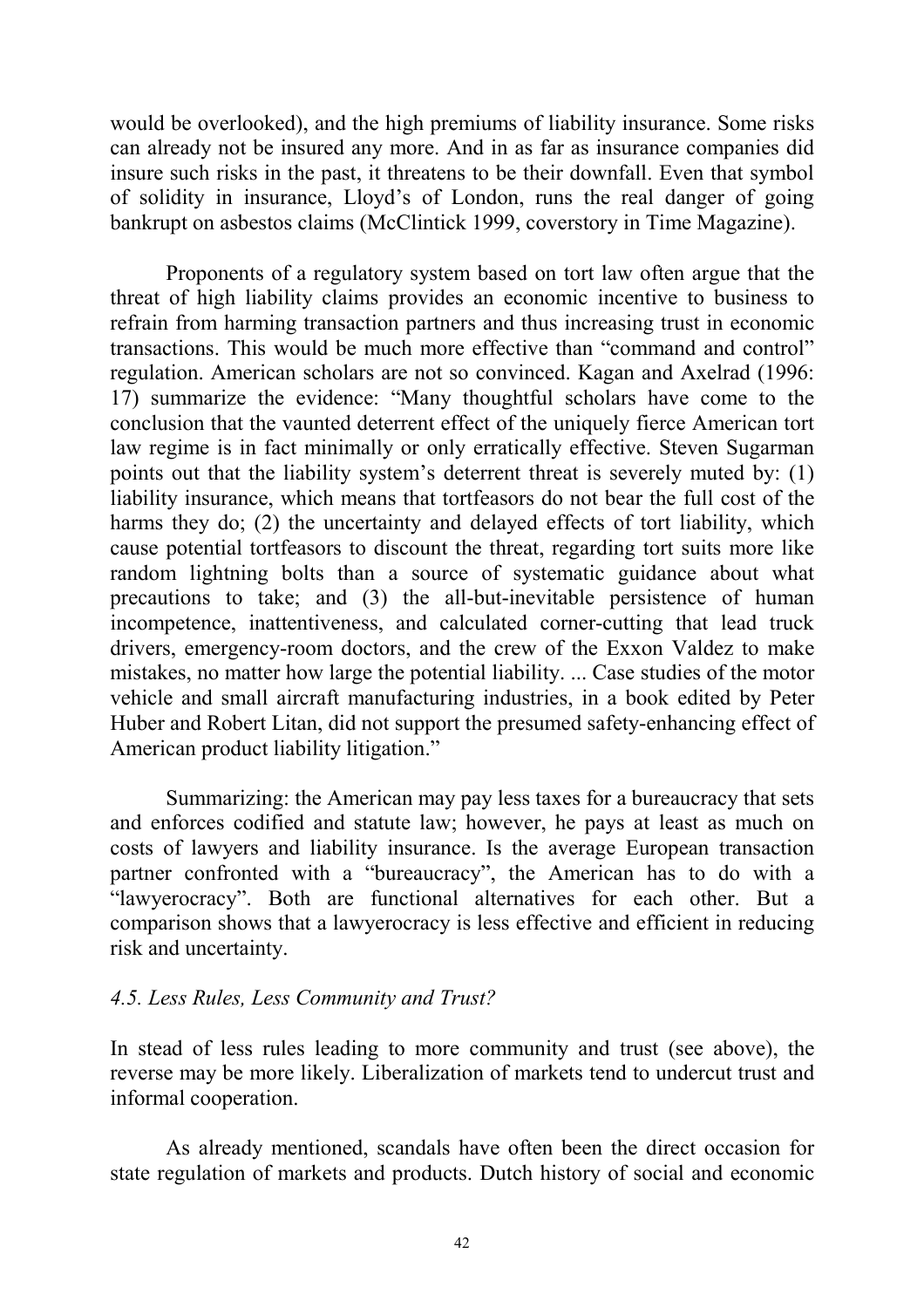regulation has been one of scandals. In the 1910s dairy scandals led to statutory standards for agricultural products; in the 1920s bankrupting insurance companies led to a call for stiff regulation of the insurance business; in 1963 the Thalodamide scandal led in many countries to state regulation of the admission of drugs to the market; in the 1970s food regulation was further tightened after 12 elderly citizens died from eating unhygienic shrimps; and recently the country has had scandals over insider trading on the stock market, explosions of fireworks factories, the BSE scandal, and poor services by the partly privatized railroads.

Liberalization of markets leads sooner or later to such scandals and suddenly and drastically reduces trust of consumers. Free markets do not produce that trust themselves. On the contrary. Markets and competition invite self servingness, opportunism, and fraud. And the freer the market, the fiercer the competition, the greater such pressures and temptations. A pig farmer smuggles still quickly a load of pigs away from his contaminated farm, the butcher processes less fresh meat in the strongly seasoned sausage, and the stock trader abuses insider knowledge. It happens wherever consumers, clients or competitors are for lack of knowledge unable to control economic power. Fighting fraud is hence not so much necessary for moral, as well as for functional reasons. It has to repair trust and promote transactions.

# 4.6. Less Rules (Freer Markets), eventually More Rules?

Finally: deregulation may in the short run lead to freer markets; in the long term it often leads again to a stiffening of standards.

"Freer markets, more rules", thus Steven Vogel in the book under this title (1996). He compares the deregulation of the telecom and financial services sectors in Britain and Japan. As these sectors pre-eminently experience the consequences of technological change and globalization, it is here where deregulation should be most effective. Still, that was not the case. Vogel speaks of a "deregulation revolution that wasn't. Deregulation and privatization first led to freer markets. But soon regulation on these markets increases again. parties conclude contracts, which become more and more detailed; these give occasion to court cases, and to very detailed case law. Liberalized sectors get their own sector regulator. That happens either already as part of the deregulation measures, because the state realizes that it has to compensate its loss of influence with the privatization of former state monopolies; or it happens somewhat later, as the conflicts between competitors and customer/suppliers increase and a need for a regulator that sets rules of the game emerges. That regulator may tender concessions out, and conclude very detailed contracts with those that won the public tender. The contracts in Britain between the railroad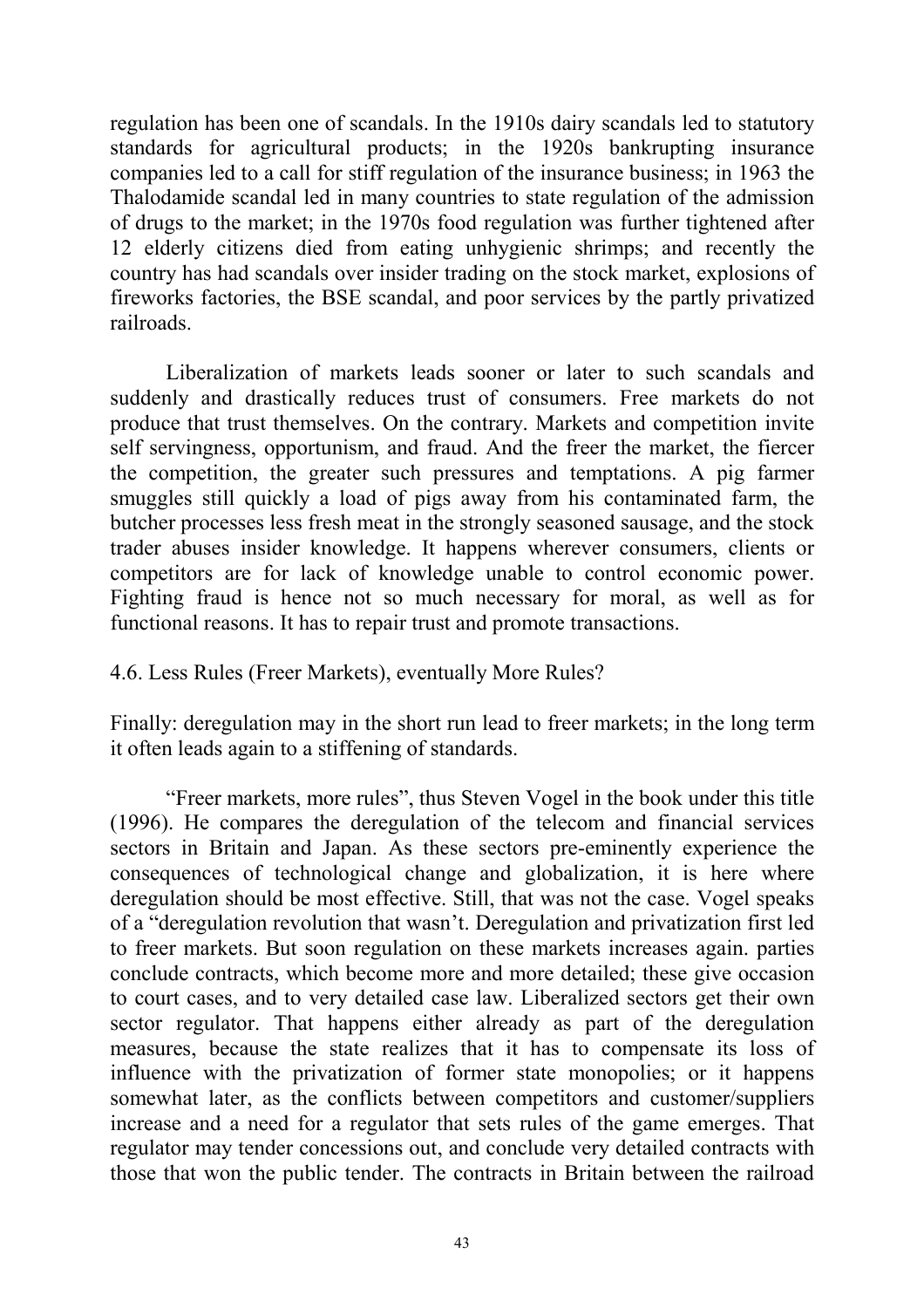regulator and the railroad companies are thousands of pages thick. The more detailed the contracts, the greater the chances for conflict, and for development of case law. Thus deregulation leads eventually to more conflict and reregulation of the sector.

# **5. Conclusion**

Economics is a science of "trade offs". It investigates how economic actors make reasoned and balanced ("rational") choices from among a number of alternatives. The science tries to increase the rationality of such decisions by studying costs and benefits of the various options. In many cases the choice is one between "two evils", whereby a bit more of the one (less inflation) goes at the cost of another (less growth). Policymakers too have to make such choices. Their policies will be more rational, the more alternatives are considered, and the more possible unforeseen consequences of such alternatives are thought through.

This essay has had the goal to think through some possible consequences of deregulation and privatization policies. It has argued that such policies may have unintended and unforeseen consequences: not "more market", as intended, but more and more detailed contracts, more social and legal conflict and litigation, more case law, more and larger firm hierarchies, more self regulation by associations. When risk and uncertainty are reduced less by statutory regulation, transaction partners will turn to alternative institutions that may do so for them. In that sense, the various risk and uncertainty reducing institutions are functional alternatives, even communicating vessels. The paper has also argued that it remains to be seen whether such alternatives are to be preferred over statutory regulation. They may turn out to be less effective, involve higher transaction costs, or create more uncontrolled concentrations of economic power. For these very reasons such institutions have in the past been replaced by state regulation.

That does not mean of course that whatever institution has proven to be superior at one particular point in time and in one particular country will be so for all times and places. Institutions have a tendency to persist and can become sclerotic and bureaucratic, contradicting their ideal goal through their real functioning. Some "cleaning of the institutional stable" may be appropriate at regular times.

Furthermore, as conditions change, so does the appropriateness of specific market ordering institutions. New markets, new products, and new generations may require new solutions to the problems of risk and uncertainty. The internationalization of markets can make solutions by national states less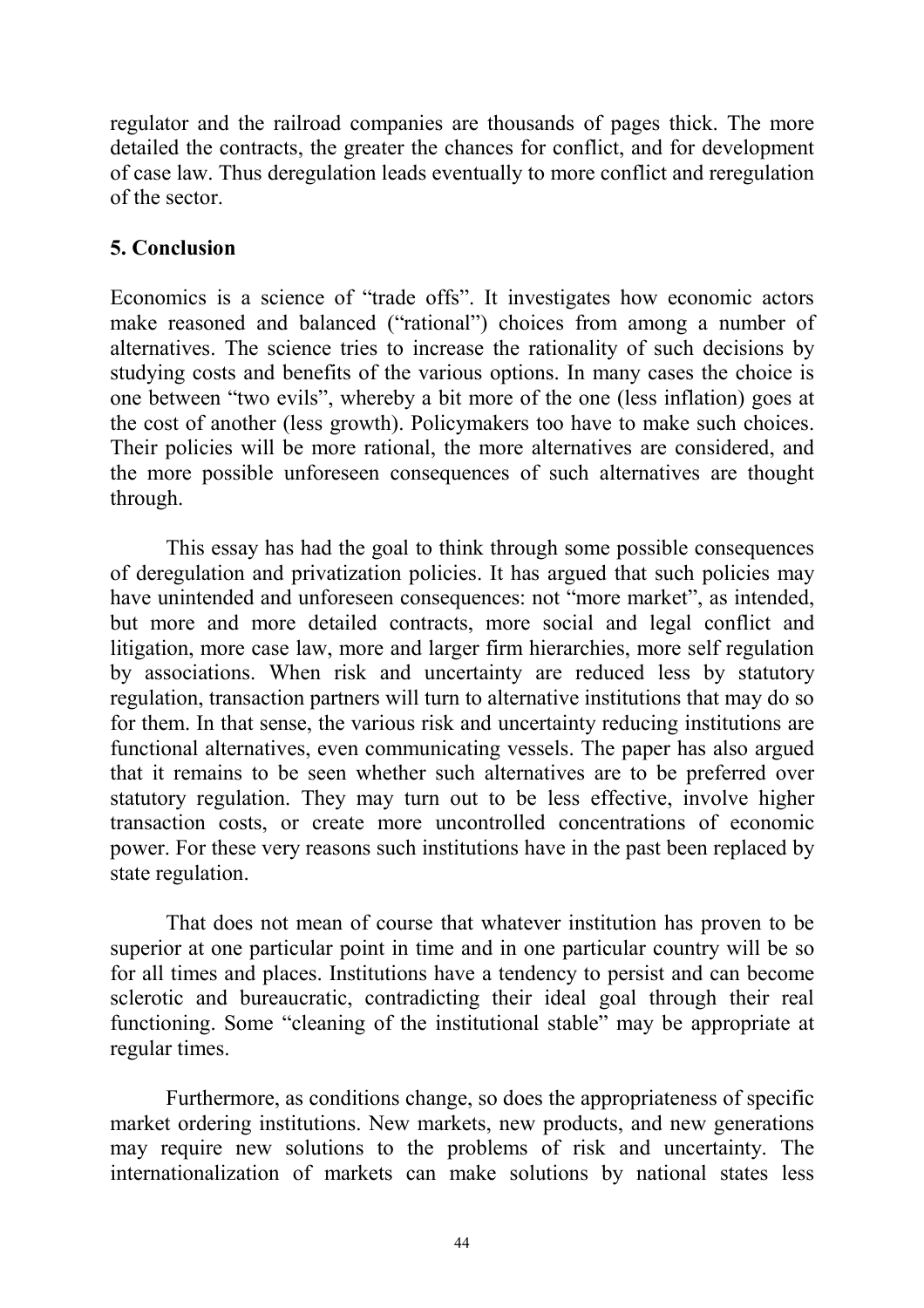effective. Standardization and certification have to become international, and in the absence of a supra-national state with enough authority, "associations" such as the WTO or international courts can be a second best option. In addition, changes can take place in the trust of transaction partners in the state or in associations, and with that in the legitimacy and effectiveness of such institutions to regulate transactions.

Finally, it is likely that the need for risk and uncertainty reduction, i.e. the willingness of people to engage in risky activities, differs between cultures and countries, and as cultures develop, so over time as well. This would be a topic of a separate paper. I'll have to restrict myself to pointing out this possibility here. Thus there are many indicators that Americans are less risk averse than Dutchmen. Consequently, the Dutch have created many more institutions to reduce risk and uncertainty — varying from dykes to welfare state programs to stiff food quality regulations  $-$  and have given associations and the state a larger role in these. This already in itself can be seen as reflecting a greater priority given in society and politics to risk and uncertainty reduction.

Frans van Waarden EUI &Utrecht University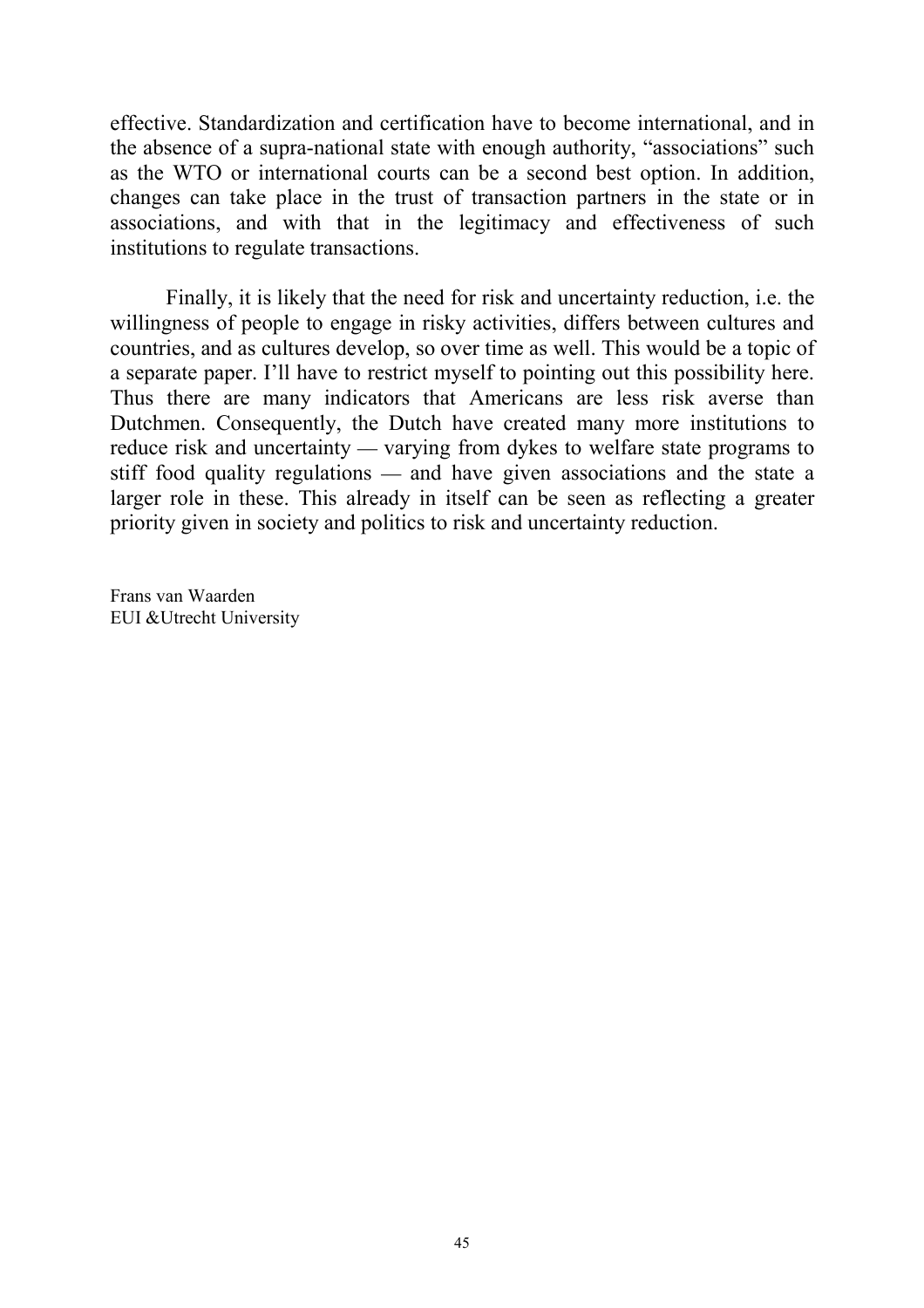#### **References**

Berton, Lee (1995 ) *Big Accounting Firms Weed Out Risky Clients,* Wall Street Journal, June 26, pp B1, B6.

Berton, Lee, and Joann Lublin (1992 ) *Seeking Shelter: Partnership Structure is Called into Question as Liability Risk Rises,* Wall Street Journal, June 10, 1992,

Blankenburg, Erhard (1994) "The Infrastructure for Avoiding Civil Litigation: Comparing Cultures of Legal Behavior in the Netherlands and West Germany", in *Law and Society Review* :

Blankenburg, Erhard, and Freek Bruinsma (1994 ) *Dutch Legal Culture*, Deventer and Boston (Kluwer)

Chandler, Alfred D. (1962 ) *Strategy and structure. Chapters in the History of the American Industrial Enterprise*, Cambridge USA and London (M.I.T. Press)

Chandler, Alfred D. (1977) *The Visible Hand. The Managerial Revolution in American Business*, Cambridge, Mass. (Belknap)

Coase, Ronald H. (1937 ) "The Nature of the Firm", in *Economica* 4: pp 386- 405

Crouch, Colin (1986 ) "Sharing public space: states and organised interests in Western Europe", in John A. Hall (ed.) *States in History*, Oxford (Oxford University Press), pp 177-210

Detailhandel, Hoofdbedrijfschap (1995) *Trendrapport detailhandel*, Den Haag

Eggertsson, Thrainn (1990 ) *Economic Behavior and Institutions* , Cambridge (Cambridge UP)

Fukuyama, Francis (1995 ) *Trust. The Social Virtues and the Creation of Prosperity*, New York (Free Press)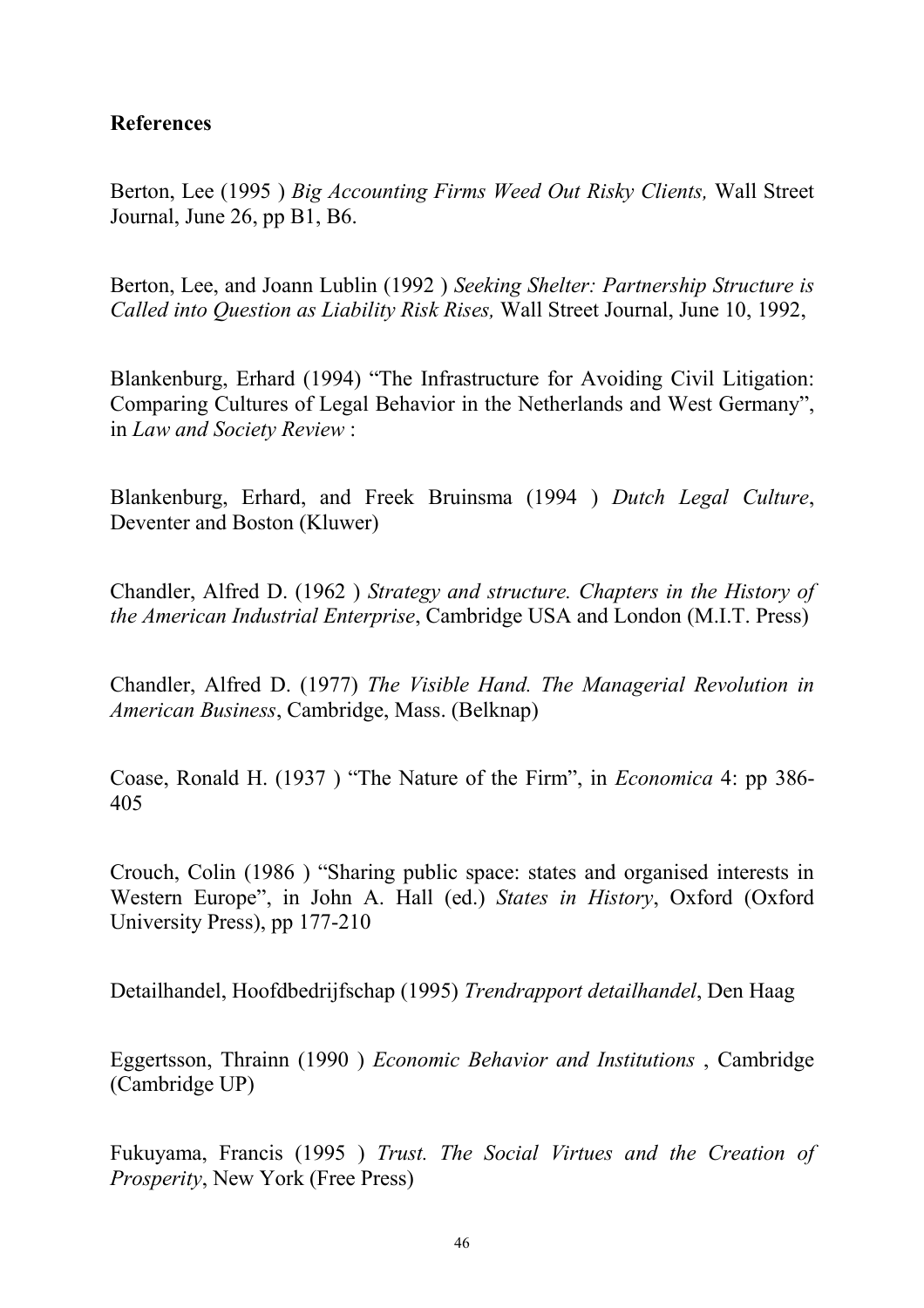Geluk, J.A. (1967 ) *Zuivelcoöperatie in Nederland. Ontstaan en ontwikkeling tot omstreeks 1930*, Den Haag (Royal Dutch Dairy Union FNZ)

Granovetter, Mark (1985) "Economic Action and Social Structure: The Problem of Embeddedness", in *American Journal of Sociology* 91/ 3: pp 481-510

Granovetter, M., and R. Swedberg (eds.) (1992 ) *The Sociology of Economic Life*, San Francisco (Westview Press)

Grant, Wyn (1987) *Business and Politics in Britain*, Houndsmill and London (Macmillan)

Grant, Wyn, and David Marsh (1977) *The CBI*, London (Hodder & Stoughton) Hall, Peter A (1986) *Governing the Economy: the Politics of State Intervention in Britain and France*, Cambridge (Polity Press)

Hayward, Jack E.S. (1975) "Employers" Associations and the State in France and Britain", in Steven J. Warnecke and Ezra N. Suleiman (eds.) *Industrial Policies in Western Europe*, New York (Praeger)

Herrigel, Gary (1994) "Industry as a Form of Order: A Comparison of the Historical Development of the Machine Tool Industries in the United States and Germany", in Rogers Hollingsworth,Philippe Schmitter, andWolfgang Streeck (eds.) *Governing Capitalist Economies. Performance and Control of Economic Sectors*, Oxford (Oxford UP)

Hobbes, Thomas (1968, orig. 1651) *Leviathan*, Harmondsworth (Penguin)

Hodgson, Geoffrey M. (1988) *Economics and Institutions: A Manifesto for a Modern Institutional Economics*, Cambridge and Philadelphia (Polity and Univ. of Penn. Press)

Hodgson, Geoffrey M. (1993a) *Economics and Evolution. Bringing Life Back Into Economics*, Cambridge and Ann Arbor (Polity and Univ. of Michigan Press)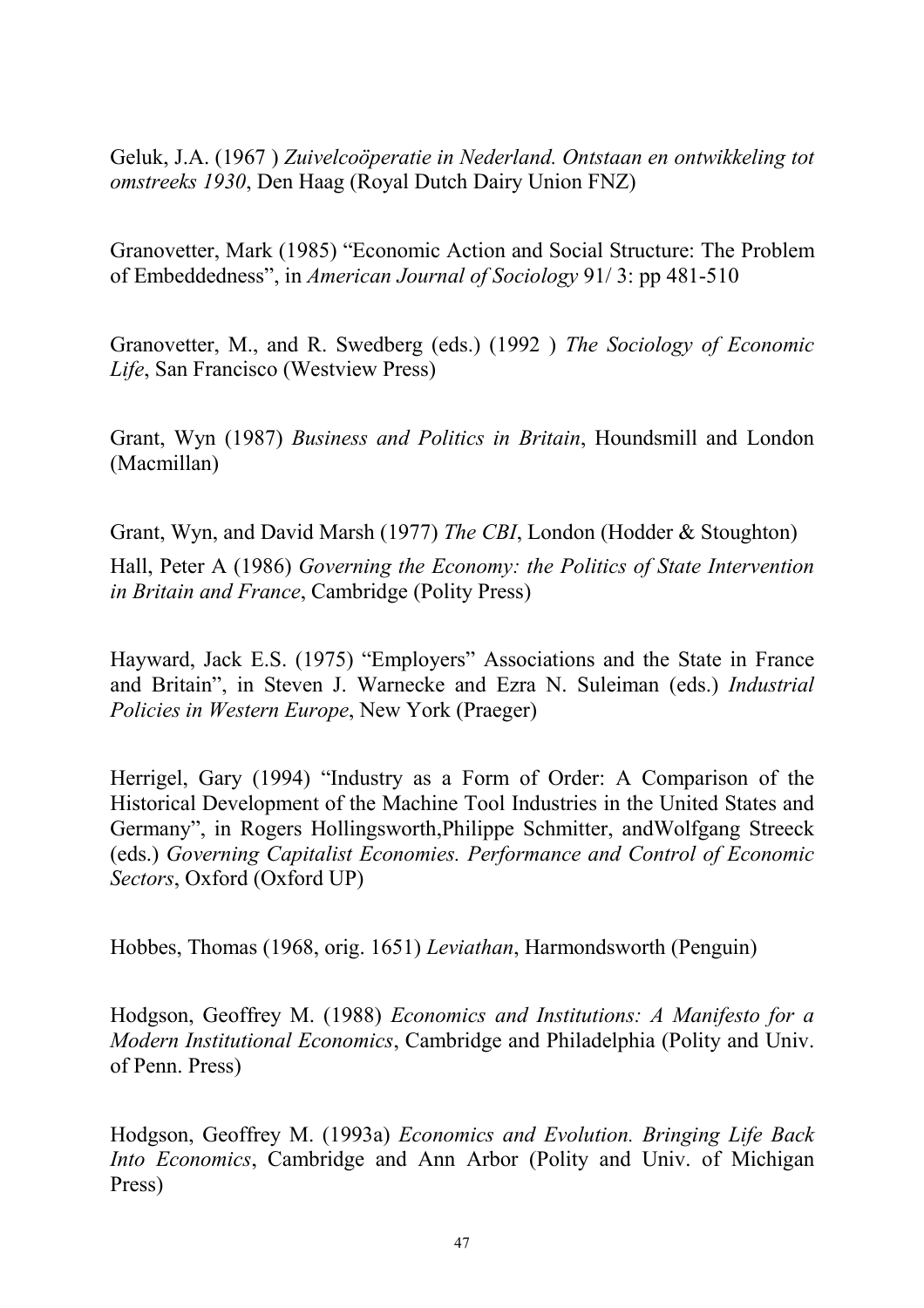Hodgson, Geoffrey M. ed. (ed.) (1993b) *The Economics of Institutions*, Aldershot (Edward Elgar)

Hollingsworth, J. Rogers, and Robert Boyer (eds.) (1993) *The Social Embeddedness of Capitalism*, Oxford (Oxford UP)

Huber, Peter W. (1989) *Liability: The Legal Revolution and its Consequences*, New York (Basic Books)

Immergut, Ellen (1992a) *Health Politics, Interests and Institutions in Western Europe*, Cambridge (Cambridge UP)

Immergut, Ellen (1992b) "The Rules of the Game: The Logic of Health Policy-Making in France, Switzerland and Sweden", in Kathleen Thelen and Frank Longstreth Sven Steinmo (ed.) *Structuring Politics. Historical Institutionalism in Comparative Analysis*, Cambridge (Cambridge UP), pp 57-89

Josephson, Matthew (1934) *The Robber Barons. The Great American Capitalists, 1861-1901*, New York and London (Harvest)

Kagan, Robert A. (1984) "The Routinization of Debt Collection: An Essay on Social Change and Conflict in the Courts", in *Law and Society Review* 18/ 3:

Kagan, Robert A., and Lee Axelrad (1996) *Adversarial Legalism: Costs and Consequences,* unpublished draft, Center for Law and Society, University of California,

Kagan, Robert A., and Lee Axelrad (1997) "Adversarial Legalism: An International Perspective", in Pietro S. Nivola (ed.) *Comparative Disadvantages? Social Regulations and the Global Economy*, Washington, D.C. (Brookings Institution Press)

Lazonick, William (1991) *Business Organization and the Myth of the Market Economy*, Cambridge and New York (Cambridge Univ. Press)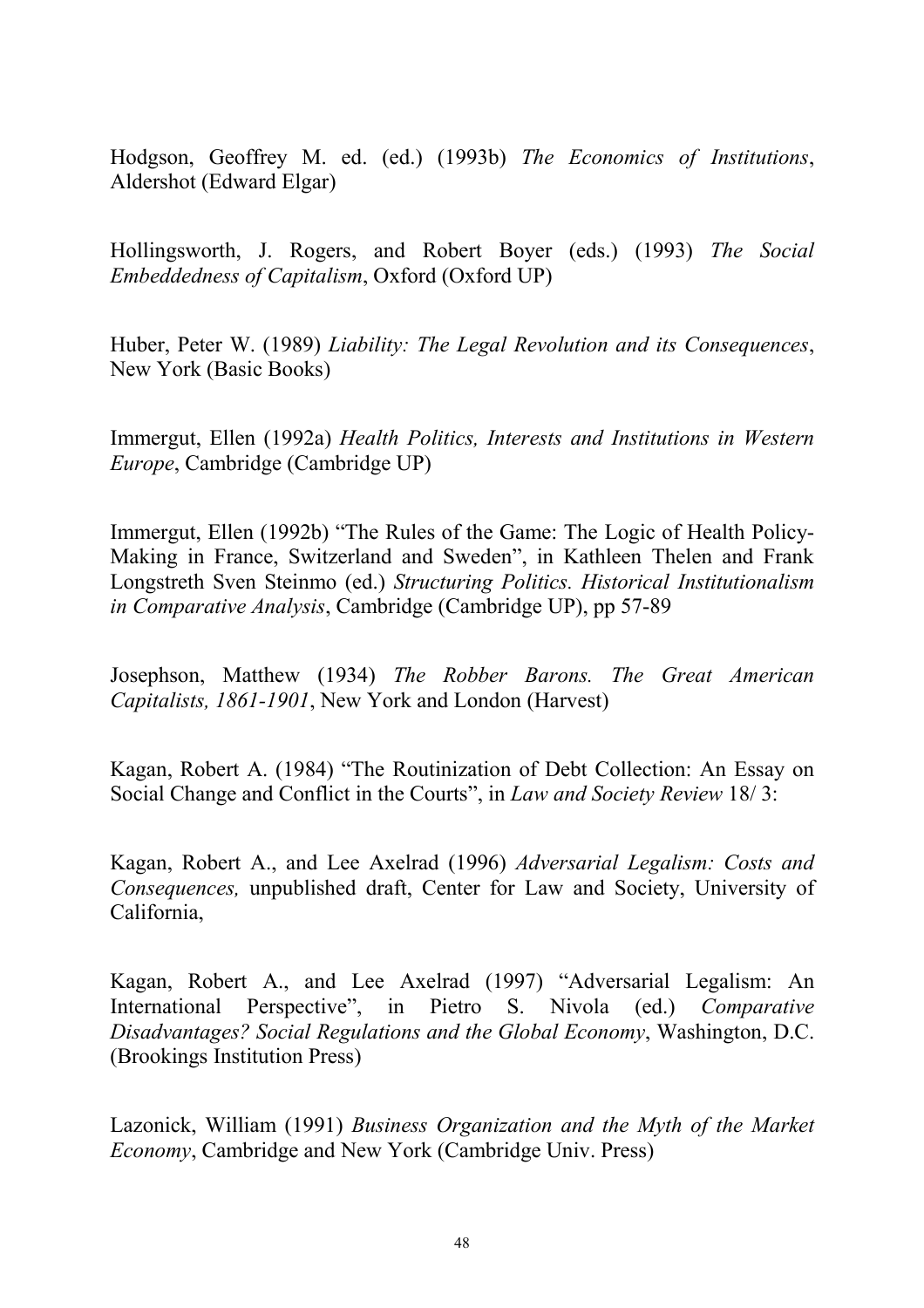Lipset, Seymour Martin (1996) *American Exceptionalism. A Double-Edged Sword*, New York and London (Norton)

Lütz, Susanne (1997) "Die Rückkehr des Nationalstaates? Kapitalmarktregulierung im Zeichen der Internationalisierung von Finanzmärkten", in *Politisches Vierteljahresschrift* 38/ 3: pp 475-97

Maki, Uskali, Bo Gustafsson, and Christian Knudsen (1993) *Rationality, Institutions, and Economic Methodology*, London and New York (Routledge)

March, James, and Johan Olsen (1989) *Rediscovering Institutions. The Organizational Basis of Politics*, London (Macmillan)

McClintick, David (2000) *The Decline and Fall of Lloyd's of London. A Legendary Institution has Barely Escaped Bancruptcy and is now Accused of Perpetrating the Greatest Swindle Ever*, in Time Magazine (cover story), February 21

North, Douglass, and Paul Thomas (1973) *The Rise of the Western World*, Cambridge (Cambridge UP)

North, Douglass C. (1990) *Institutions, Institutional Change and Economic Performance*, Cambridge (Cambridge UP)

Olson, Mancur (1965) *The Logic of Collective Action. Public Goods and the Theory of Groups*, Cambridge, USA (Harvard U.P.)

Ouchi, William G. (1980) "Markets, Bureaucracies, and Clans", in *Administrative Science Quarterly* 25: pp 129-41

Piore, Michael J., and Charles Sabel (1984) *The Second Industrial Divide. Possibilities for Prosperity*, New York (Basic)

Porter, Michael (1990) *The Competitive Advantage of Nations*, New York (Free Press)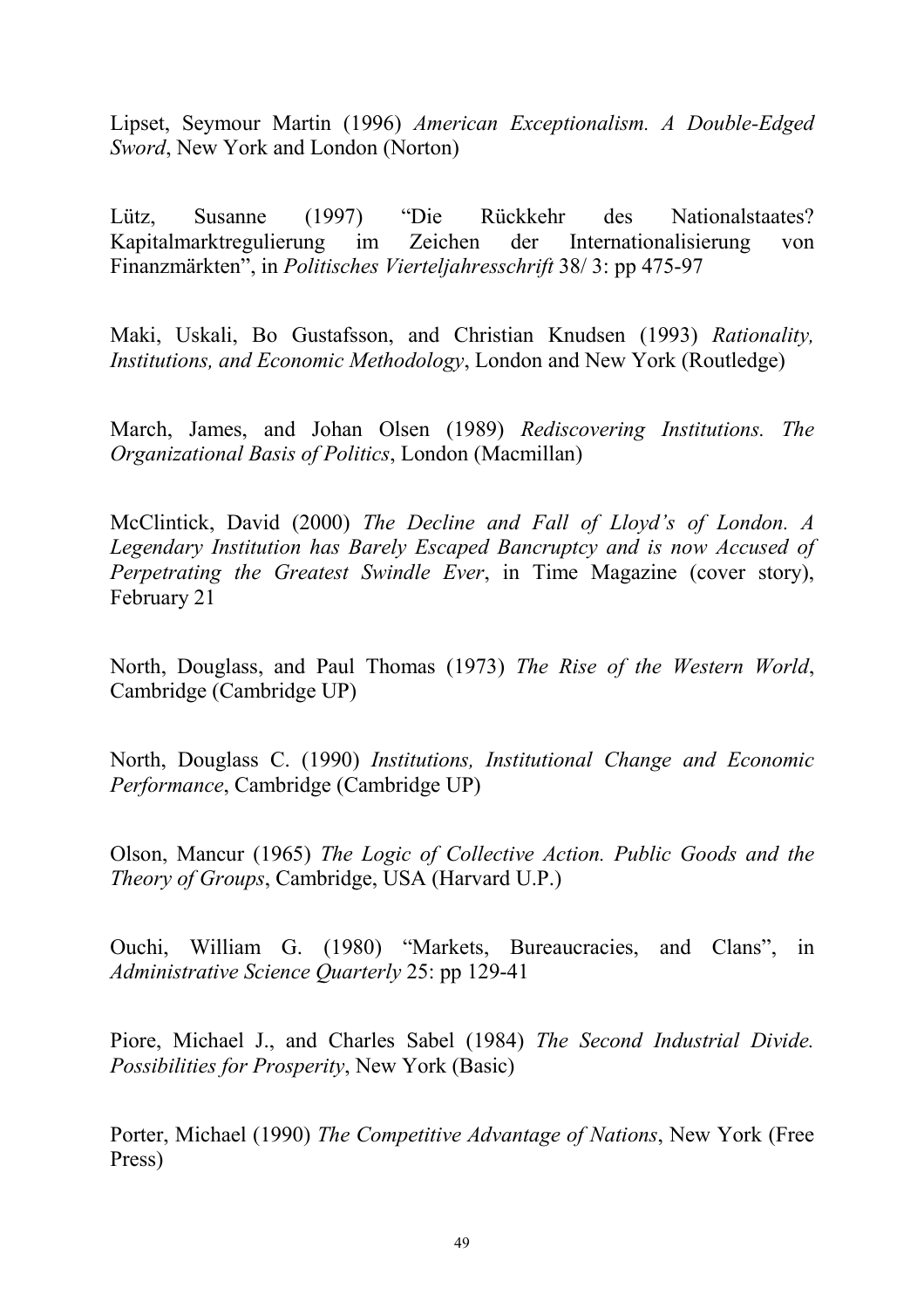Posner, R.A. (1972) *Economic Analysis of Law*, ... (Little, Brown)

Raadschelders, J.C.N. (1995) *Tussen markt en overheid. Een bestuursgeschiedenis van de Centrale Vereniging voor de Ambulante Handel 1919-1921-1996*, Leyden (Department of Public Administration, University of Leyden)

Rosenberg, Nathan (1994) *Exploring the Black Box. Technology, Economics and History*, Cambridge (Cambridge UP)

Sabel, Charles F. (1992) "Studied Trust: Building New Forms of Cooperation in a Volatile Industry", in Frank Pyke and Werner Sengenberger (eds) *Industrial Districts and Economic Regeneration*, Geneva (ILO), pp. 215-250

Sander, Richard (1992) "Elevating the Debate on Lawyers and Economic Growth", in *Law and Social Inquiry* 17:

Saxenian, Annalee (1994) *Regional Advantage. Culture and Competition in Silicon Valley and Route 128*, Cambridge, Mass

Scully, Gerald W. (1992) *Constitutional Environments and Economic Growth*, Princeton (Princeton UP)

Smelser, N.J., and R. Swedberg (1994) *Handbook in Economic Sociology*, Princeton (Princeton UP)

Steiner, Philippe (1995) "Economic Sociology: a Historical Perspective", in *European Journal of the History of Economic Thought* 2/ 1: pp 175-95

Stigler, George J. (1971) "The theory of economic regulation", in *Bell Journal of Economics and Management* 2: pp 3-21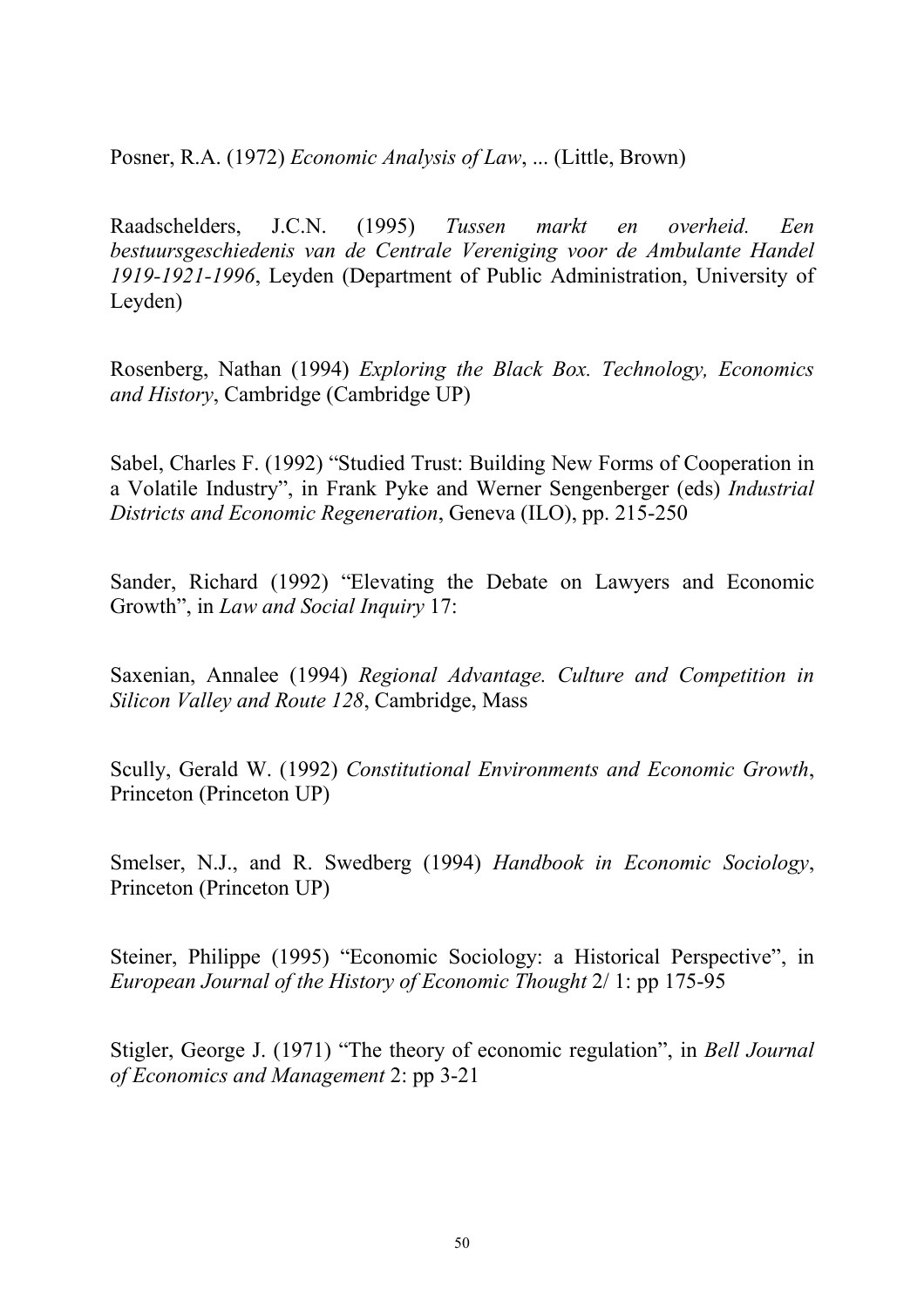Streeck, Wolfgang, and Philippe Schmitter (eds.) (1985) *Private Interest Government. Beyond Market and State*, Beverly Hills

London, New Delhi (Sage)

Vinke, Harriet, and Ton Wilthagen (1992) *The Non-Mobilization of Law by Asbestos Victims in the Netherlands: Social Insurance versus Tort-Based Compensation*, Amsterdam (Hugo Sinzheimer Institute)

Vogel, Steven K. (1996) *Freer Markets, More Rules: Regulatory Reform in the Advanced Industrial Countries*, Ithaca (Cornell UP)

Waarden, Frans van (1984) "Techniek en arbeid in de Twentse katoenspinnerijen. Van de oudheid tot heden", in *Het Eerste Jaarboek voor de Geschiedenis van Bedrijf en Techniek*, Utrecht

Waarden, Frans van (1995a) "Government Intervention in Industrial Relations", in J. van Hoof, R.Huiskamp, and J. van Ruysseveldt (eds.) *Comparative Industrial and Employment Relations*, London, Thousand Oaks, New Delhi (Sage), pp 109-33

Waarden, Frans van (1995b) "Persistence of National Policy Styles: A Study of their Institutional Foundations", in Brigitte Unger and Frans van Waarden (eds.) *Convergence or Diversity? Internationalization and Economic Policy Response*, Aldershot (Avebury), pp 333-72

Waarden, Frans van (1998) "Hoe uniek, legitiem en efficient is de Nederlandse overlegeconomie in vergelijkend perspectief?", in Sociaal-Economische Raad (ed.) *150 Jaar Grondwet. Overlegeconomie in een goede constitutie*, Den Haag (Sociaal-Economische Raad)

Waarden, Frans van (2000) "Institutions and Innovation: The Legal Environment of Innovating Firms", in *Organisation Studies* 21:

Williamson, Oliver E. (1975) *Markets and Hierarchies: Analysis and Anti-Trust Implications: A Study in the Economics of Internal Organization*, New York (Free Press)